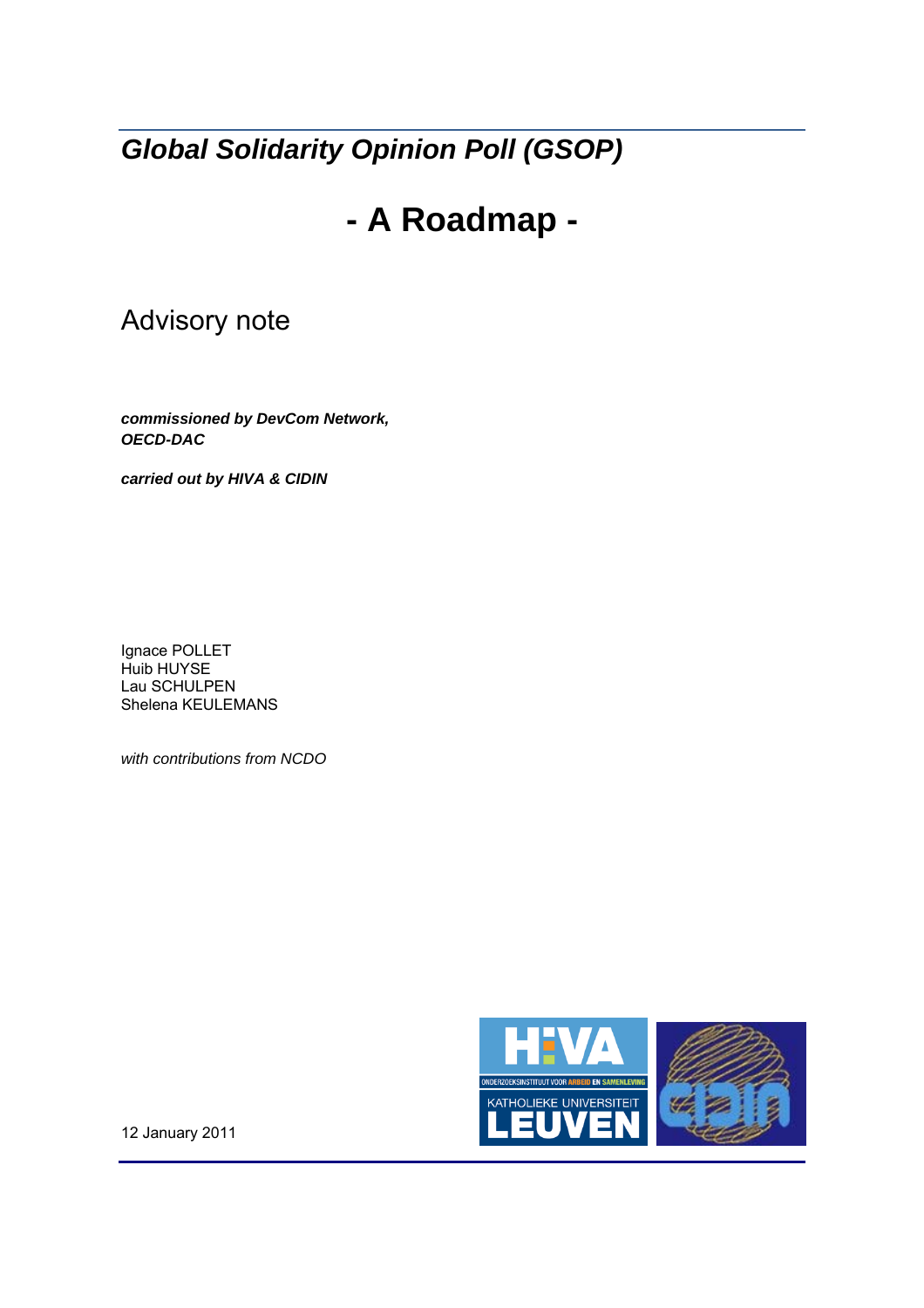#### © 2011, HIVA-CIDIN, Leuven-Nijmegen

#### About the authors:

HIVA or the Research Institute for Work and Society (www.hiva.be) is a Belgian multi-disciplinary group of researchers carrying out policy oriented research in the domain of socio-economic policy and activities, including development cooperation. HIVA is embedded in the Catholic University of Leuven. Ignace Pollet is one of HIVA's Senior Experts with ample experience in measuring development effectiveness and public support. Huib Huyse is a HIVA Research Manager, specialized in various dimensions of the policy and practice of development cooperation. In recent years he worked on topics around capacity development, monitoring and evaluation, organisational learning in the development sector, development NGOs, educational development programmes, CSO development effectiveness, and public support.

CIDIN or Centre for International Development Issues Nijmegen is an academic institute addressing issues of inequality, poverty, development and empowerment. CIDIN is part of the Radboud University Nijmegen. Lau Schulpen is a lecturer and one of CIDIN's leading researchers working on topics such as development cooperation, civil society, private sector development and public support. Shelena Keulemans is a junior researcher specialized in opinion polling on development issues.

NCDO is the Dutch National Committee for International Cooperation and Sustainable Development. Sandra ter Woerds and Marije van Gent are researchers working at the knowledge centre of NCDO. The main focus of their work is on issues concerning public support for international cooperation.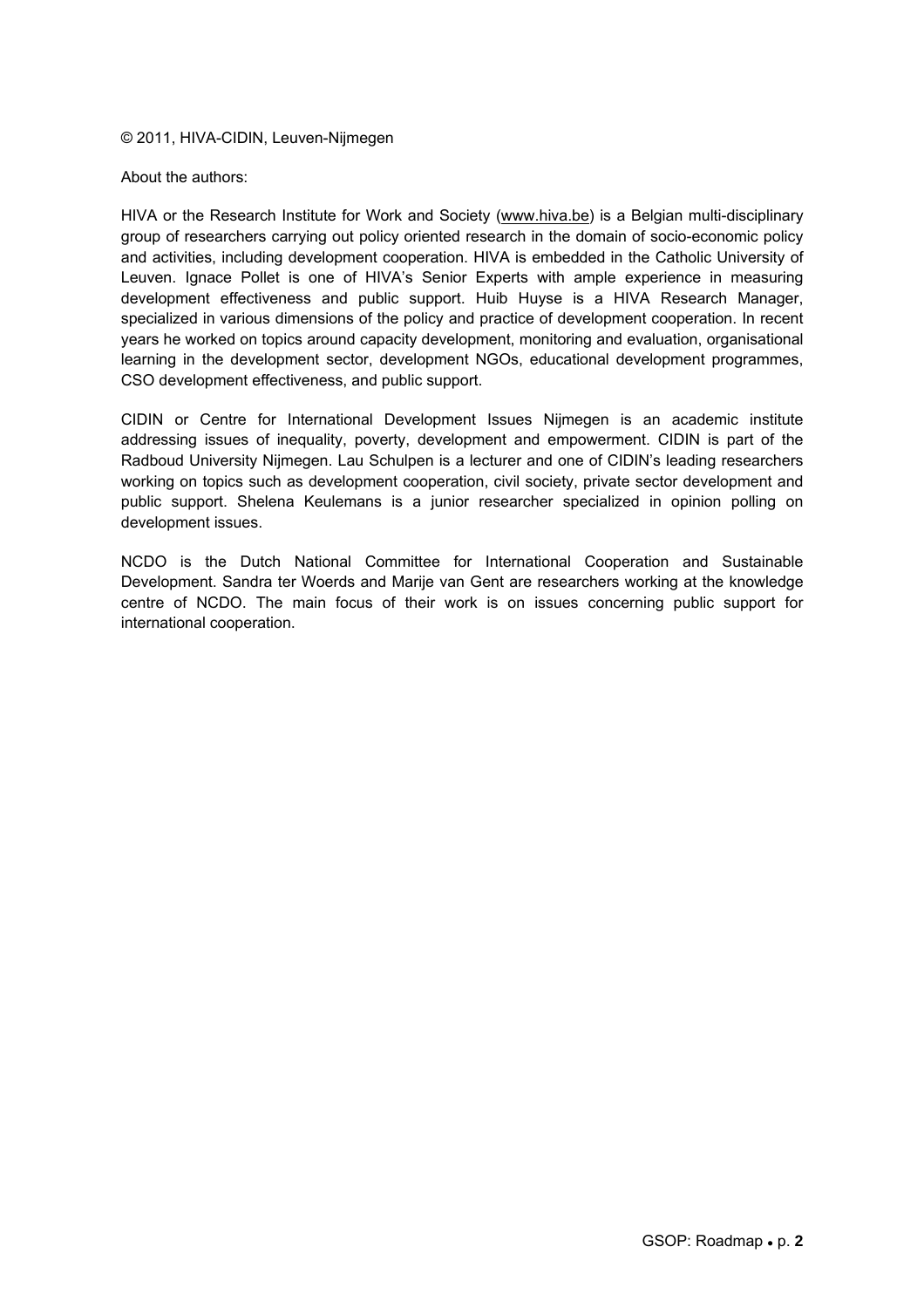### **Table of Content**

| 1.   | Introduction                                                           | 4  |
|------|------------------------------------------------------------------------|----|
| 2.   | <b>Existing Opinion Polls and Surveys on Global Solidarity</b>         | 6  |
| 2.1. | Existing national polls and surveys in DAC-countries                   | 6  |
| 2.2. | Existing national polls and surveys in non-DAC countries               | 6  |
| 2.3. | Existing global polls and surveys                                      | 7  |
| 2.4. | Aggregating existing national data                                     | 8  |
| 2.5. | Added Value of GSOP                                                    | 8  |
| 3.   | Prospects and possibilities                                            | 10 |
| 3.1. | Thematic description and questionnaire                                 | 10 |
| 3.2. | Technical issues: timing, sample, mode and budget                      | 12 |
| 3.3. | Institutional set-up                                                   | 17 |
| 4.   | Scenarios with SWOT evaluations                                        | 20 |
| 4.1. | Main scenario: a proper OECD-DAC global solidarity opinion poll (GSOP) | 20 |
| 4.2. | Alternative scenario: gathering data through other mechanisms          | 22 |
| 4.3. | Next steps                                                             | 23 |
| 5.   | Annex 1 - Opinion Polls and Surveys on Development Aid: Inventory Grid | 25 |
| 6.   | <b>Annex 2 - Terms of Reference</b>                                    | 45 |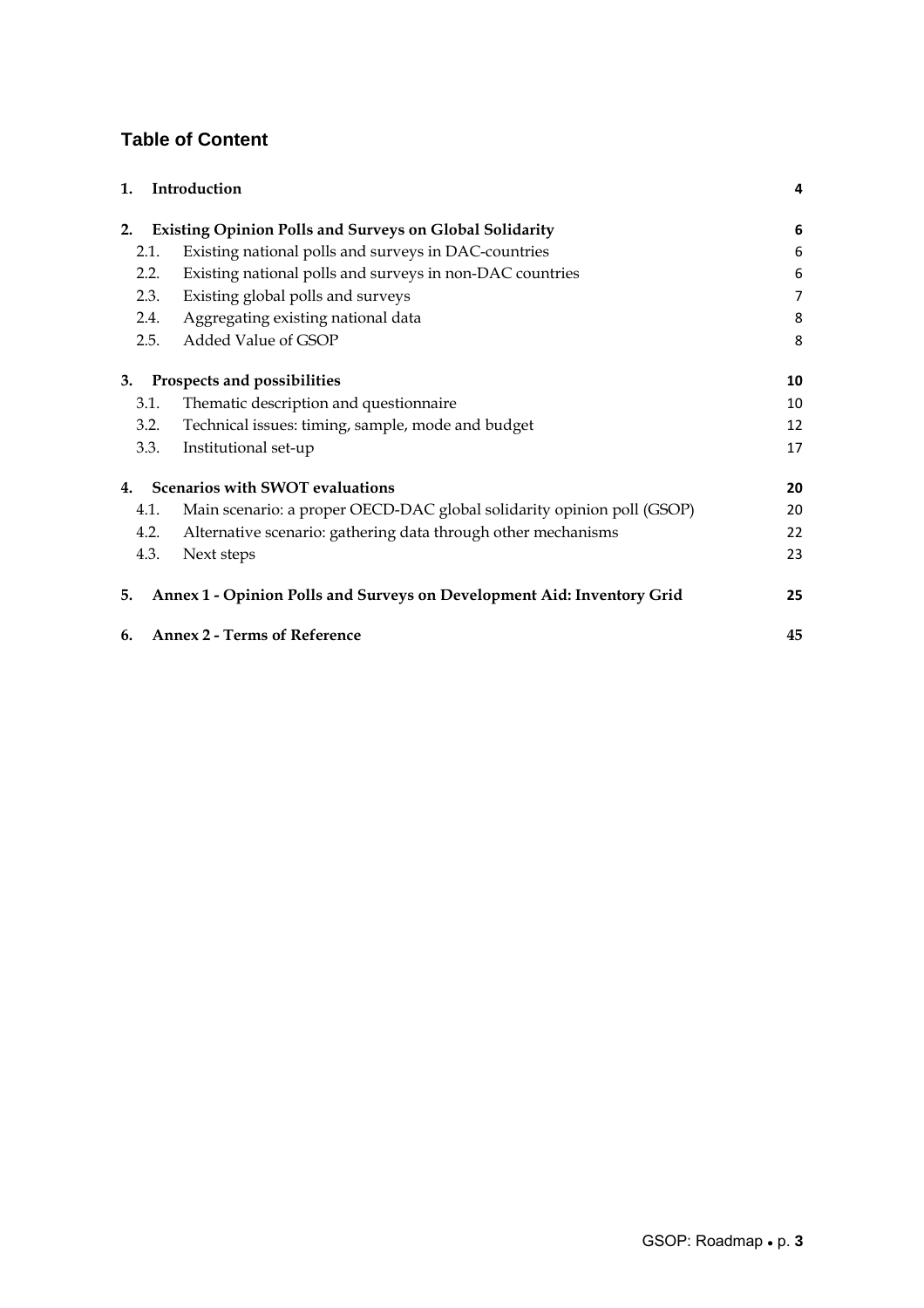### **1. Introduction**

With economic uncertainty and increasing questioning of the effectiveness of aid, the OECD Development Centre has felt it may be useful to invest more in campaigning for the fight against poverty. As effective public engagement requires comparative information about public awareness across countries, available results of current national polls on development cooperation are deemed falling short of delivering this. While often valid and reliable in their own right, they do not sufficiently provide comparison between different countries and different moments in time, nor do they include the points of view of citizens in both emerging donor and recipient countries.

To remedy this lacuna, the DevCom network has launched the idea of a multi-country survey, provisionally named the Global Solidarity Opinion Poll (GSOP), to be held in the DAC-countries as well as in emerging donor and recipient countries.

The objectives of such poll would be:

- ‐ To give insight on public awareness, knowledge and support for global solidarity, and to stimulate a dialogue about aid endeavours, calling on donors and recipient countries to better account for their results.
- ‐ To be a resource for parliamentarians, policy makers and scholars in their efforts to act together within the wider consultative process on development assistance.
- ‐ To allow comparison of progress/regress across all the countries, with a survey recurring every second years.
- ‐ To provide communicators in ministries and development agencies with a base to build their communication strategies.

In order to enable OECD Development Centre to proceed efficiently towards these objectives, an obvious idea was thought to draw a roadmap, holding advice on the institutional, scientific, logistic and financial elements of this project, as well as clarifying the added value of a fresh new poll with regard to existing polls. To that end, HIVA (Leuven, Belgium) was called in as an external consultant; HIVA strengthened its team with inputs from the Dutch institutes CIDIN (Nijmegen) and NCDO (Amsterdam). Together, the persons mobilized represent a solid track record of experience in development studies, public support and quantitative surveying.

This commission resulted in this Advisory Note which is sectioned as follows:

1. Overview of existing opinion polls & surveys on global solidarity

Without diving into the scientific analysis mechanics, we list out the recent surveys and opinion polls at population level on knowledge, attitudes, perceptions and behaviour patterns with regard to North-South or South-South solidarity, charity, development and aid. Both DAC and non-DAC countries are taken in consideration, as well as related existing international surveys or alternative approaches. Departing from this overview, some reflections are made upon the added value of a new Global Solidarity Opinion Poll.

2. Possibilities and prospects

This section zooms in on the main components of the enterprise. First comes a *thematic* description, which could be seen as the preview of what is to become a questionnaire. Second, we make a pre-figuration of the implementation logistics in its different consequences (geo-scope, timing, sample selection, modal choice, and budget requirements). Third, we make a design of a functional *institutional* set-up, indicating the ownership, the steering mechanism and the scientific responsibility.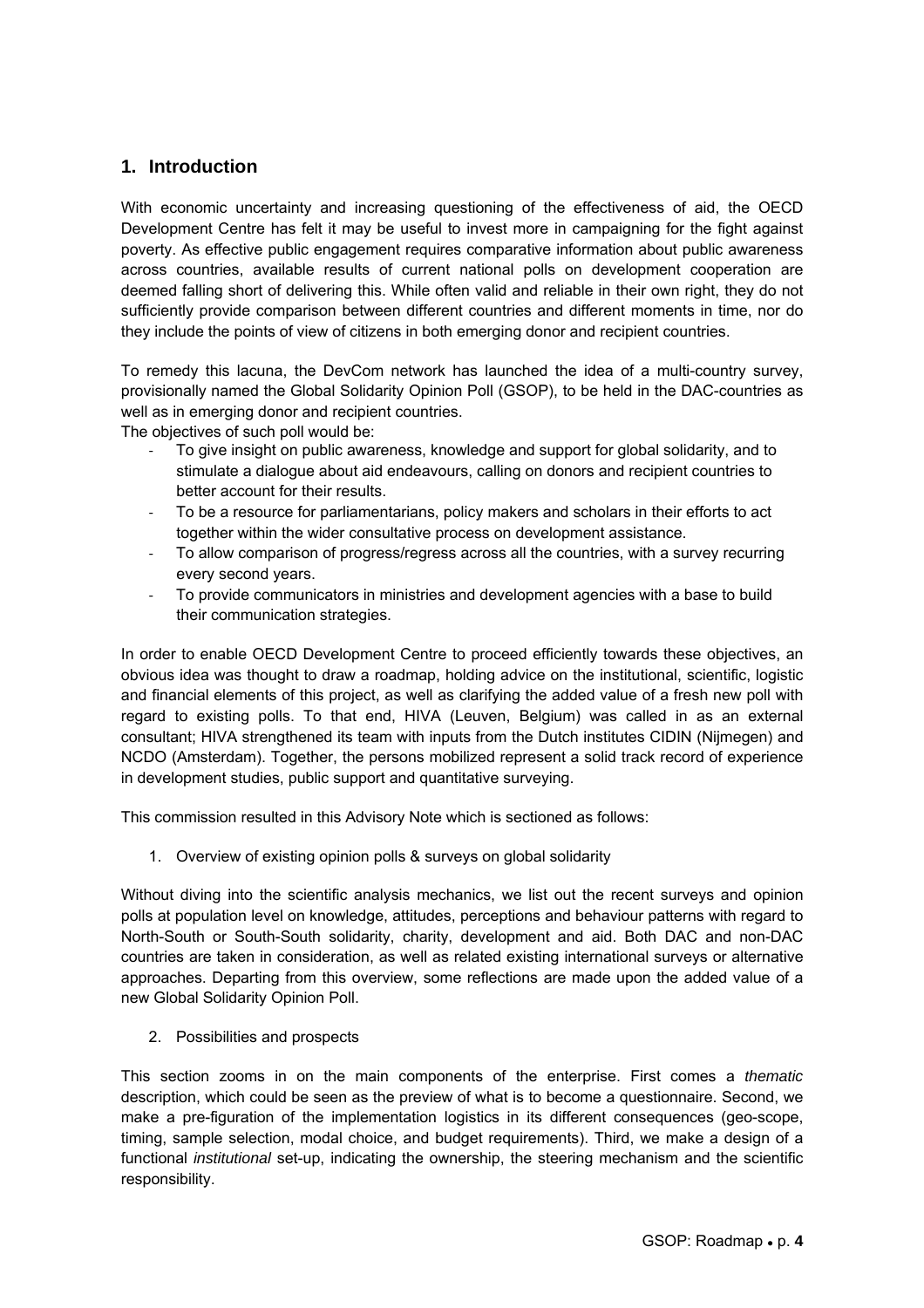#### 3. Scenarios evaluation

Based upon the choices of sources (fresh survey versus existing initiatives), modes (face to face, CATI, web panel, multi-modal), and time horizon, different scenarios are possible. We present a few obvious scenarios accompanied by a pro's and con's evaluation and ways of proceeding.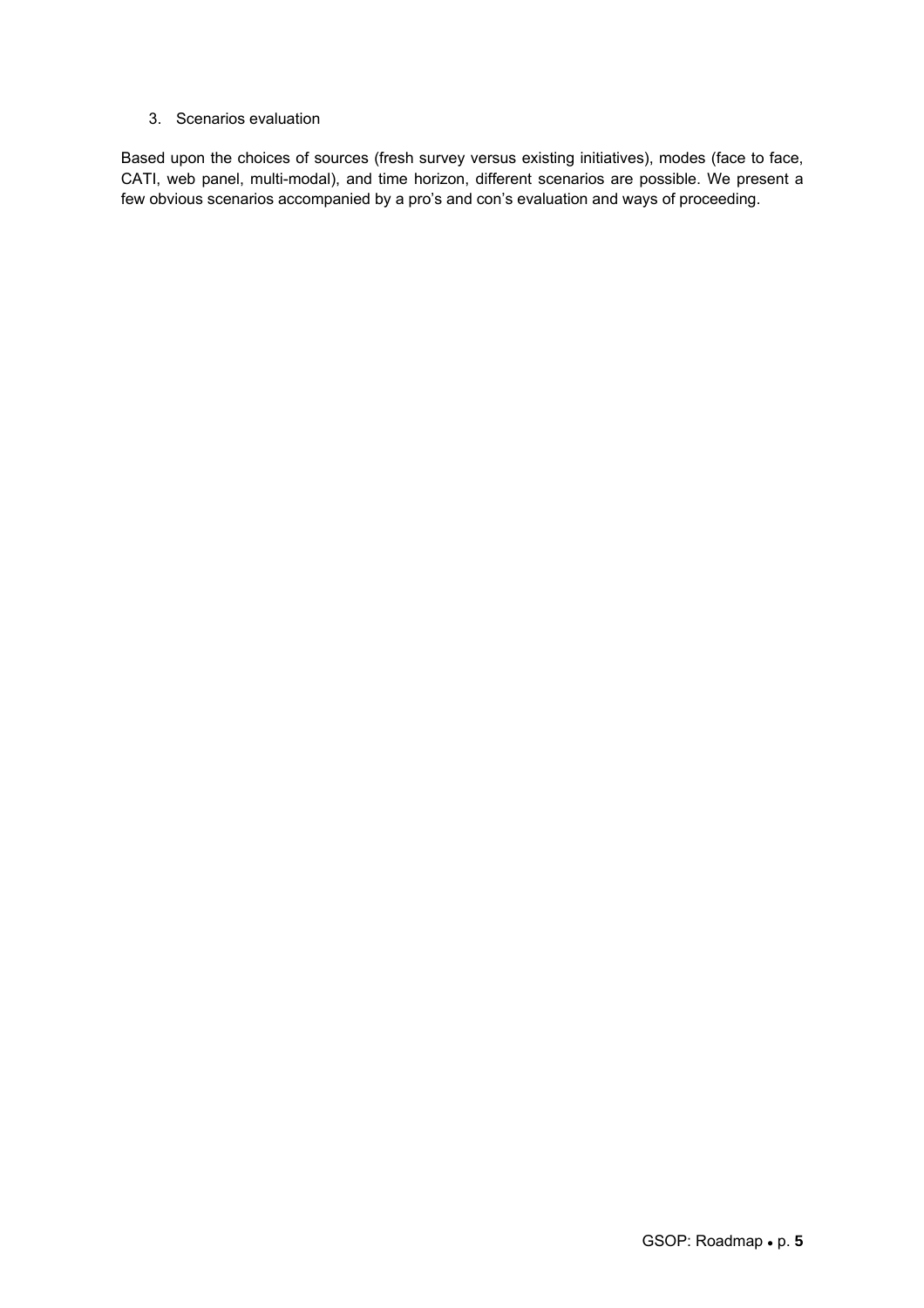### **2. Existing Opinion Polls and Surveys on Global Solidarity**

In this brief overview, we look at surveys and polls in DAC-countries and non-DAC countries organized at national level, and at international level. This leads to an assessment about the added value of a genuine Global Solidarity Opinion Poll.

#### **2.1. Existing national polls and surveys in DAC-countries**

In the ANNEX, an inventory on existing polls is included, both at country level and at meta-country level. The following observations can be made from a transversal analysis:

- ‐ Most DAC, DevCom or other European countries do have opinion polls on development aid, sometimes called development assistance, international cooperation, foreign aid, overseas aid, or fight against poverty;
- In Europe, the three main interviewing modes (i.e., face-to-face, telephone, web-panel) are all used, sometimes in combination. Computer Assisted Telephone Interviewing (CATI), however is most frequently used. Face-to-face Interviewing is mostly used for meta-country polls, possibly because it allows a better control of the sampling and interviewing techniques, and guarantees a better comparability of the data gathered;
- Samples are mostly from 1000 upwards, adults older than 18:
- Most polls are about attitudes (incl. opinions, interest, awareness...) though sometimes knowledge and behaviour are also covered;
- ‐ Longitudinal framing of the poll is still rather the exception than the rule. Attempts are made in the UK (IDS), The Netherlands (NCDO) and Belgium (PULSE)
- Polls for which the frequency is known are either executed annually or with intervals between 3-5 years.

### **2.2. Existing national polls and surveys in non-DAC countries**

A direct search through the internet and through informal contacts around the globe delivered some concise information on the existence (or rather non-existence) of polls and surveys with regard to global solidarity and aid effectiveness. This attempt might need further exploring through relevant academic associations, political agencies (ministries and departments in the countries concerned) or large NGOs and charity foundations. However, the chances to find well established survey practices – not to say traditions – are slim. Measuring people's opinion on whether global solidarity is considered a value, who is responsible for poverty or underdevelopment, whether and why international cooperation or development aid should be included in the government's policy, whether it should be increased or reduced, whether it is found effective etc. does at present not seem to be every countries priority. The part of the world where knowing the opinions and public support about solidarity, aid and cooperation is considered sufficiently important to measure it, is basically limited to countries which are considered donors, and which at the same time link the government accountability to a constitutionally embedded election system.

That said, a number of non-DAC countries are considered **'new donor countries'**, which means that either they shifted from a recipient country status to a donor status, or evolved into combining the recipient and the donor status, or gradually became a de facto donor through an increased involvement in international relations. As donors, their governments could in theory find an interest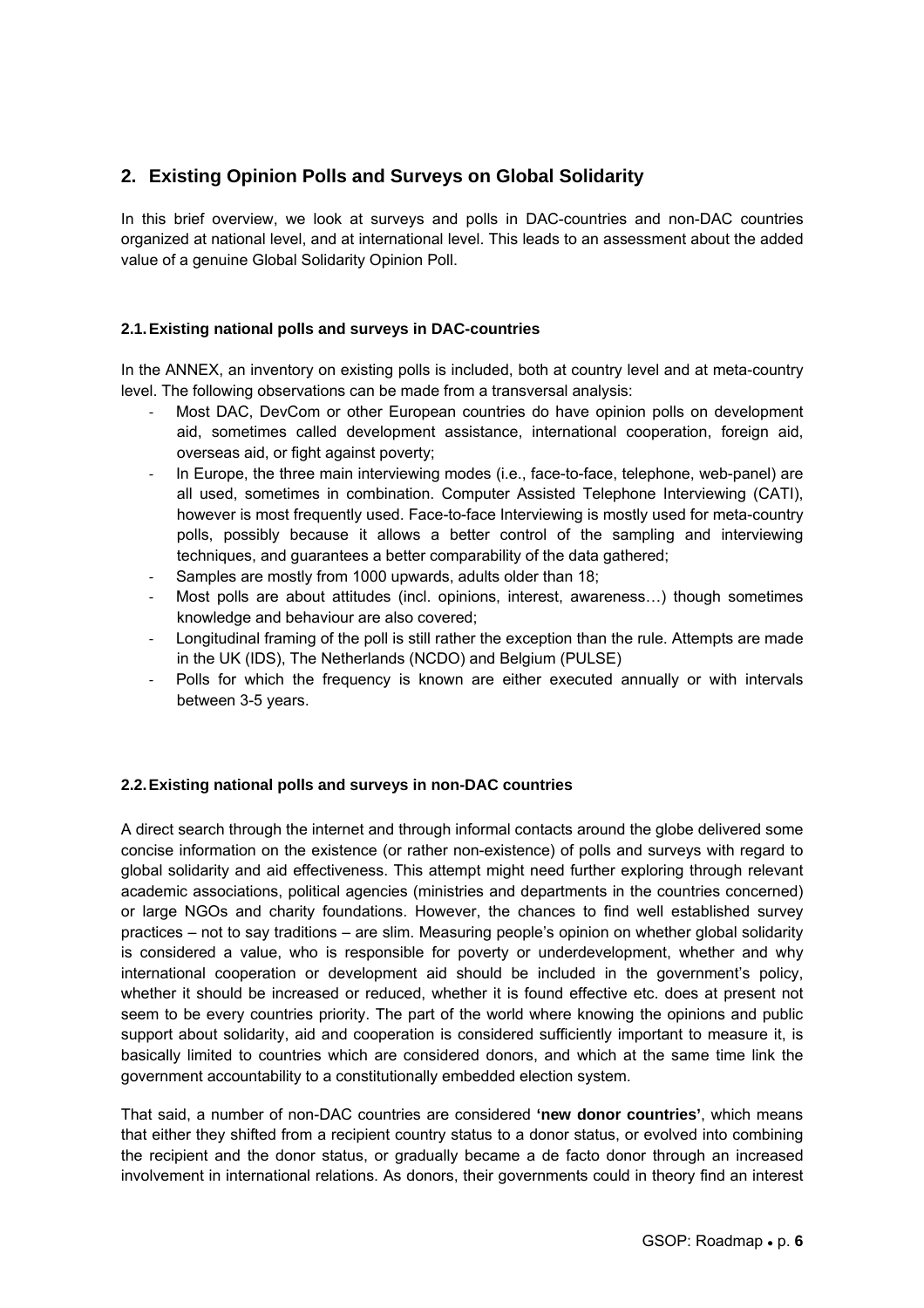in checking their populations about the desirability of their donorship. In practice and for now, it does not seem to work like that: a first scanning for Brazil, China, India, South Africa or Russia did not deliver any forthcoming result in terms of surveys or polls about aid, solidarity or international cooperation. However, these countries are included in the scope of both the World Values Survey and the Global Barometer Studies, two initiatives which are dealt with specifically under section 1.3.

The other non-DAC countries essentially contain the rest of the world, including the aid **recipient countries**. Again, a search with a random number of 'obvious' aid recipients, such as Indonesia and Vietnam in Asia, Burundi, Ethiopia, Kenya and Tanzania in Africa, or Bolivia, Colombia and Peru in Latin America did not reveal any poll or survey of the type of interest here. This does not mean that in these countries no surveys or polls take place. They are, however, not organized at country level but rather tied to specific development or aid programmes, such as the MSF survey on access to health services in Burundi (see: http://www.grandslacs.net/doc/3037.pdf). Certainly in Africa, opinion polling is relatively new and the tendency has been to use it exclusively in political fields like elections and preferences for leadership. Most of other socio-economic development issues are yet to be subjected to polling.

#### **2.3. Existing global polls and surveys**

In the last part of the ANNEX, a series of relevant internationally organized 'global polls' are gridlisted. Because of the geographical scope (number of countries) and the topic concerned, two of those deserve special attention: the World Values Survey (WVS) and the Global Barometer Survey (GBS).

The **World Values Survey** focuses upon people's attitudes, priorities and intentions with regard to values (including gender roles, environment, autonomy, freedom, governmental control, democracy, confidence in institutions, solidarity, and religiousness). The WVS functions as a private club named the WVS Association consisting of a number of academic members, managed by an Executive Committee (chaired by R. Inglehart of the University of Michigan) which reports to a General Assembly. Members, who are admitted through invitation, carry out representative national surveys on the basis of a common questionnaire. Members also analyze and disseminate the results, and have to find the necessary funding for the survey. The WVSA has a central budget (thanks to grants form SIDA and the Dutch Ministry of Foreign Affairs) which is used for conferences (travel expenses and secretariat) and covering data collection costs in a seven African and Asian countries. The WVSA has until now carried out three waves of surveys in about 60 countries, the last one in 2008.

Countries covered include a number of DAC-countries – though not all of them - plus emerging donor countries (Brazil, China, India, Russian Federation, South Africa), plus a good number of recipient countries (e.g. Ethiopia, Ghana, Indonesia, Iraq, Mali, Morocco, Peru, Rwanda, Viet Nam, Zambia). Data are collected through face-to-face interviews, with samples ranging from 1000 (in the Netherlands) to 2000 (in countries like India and China). Samples claim to be representative, using a wide variety of geo-clustering and stratification methods, depending on the country context. The website of WVS provides a detailed section on those technical and methodological issues, see: http://www.wvsevsdb.com/wvs/WVSTechnical.jsp

The **Global Barometer Survey** (http://www.globalbarometer.net/background.htm) is a conglomerate of the Afrobarometer, the Asian barometer, the Latinobarometro and the Arab barometer. The survey has a similar organization structure as the WVS, with the focus on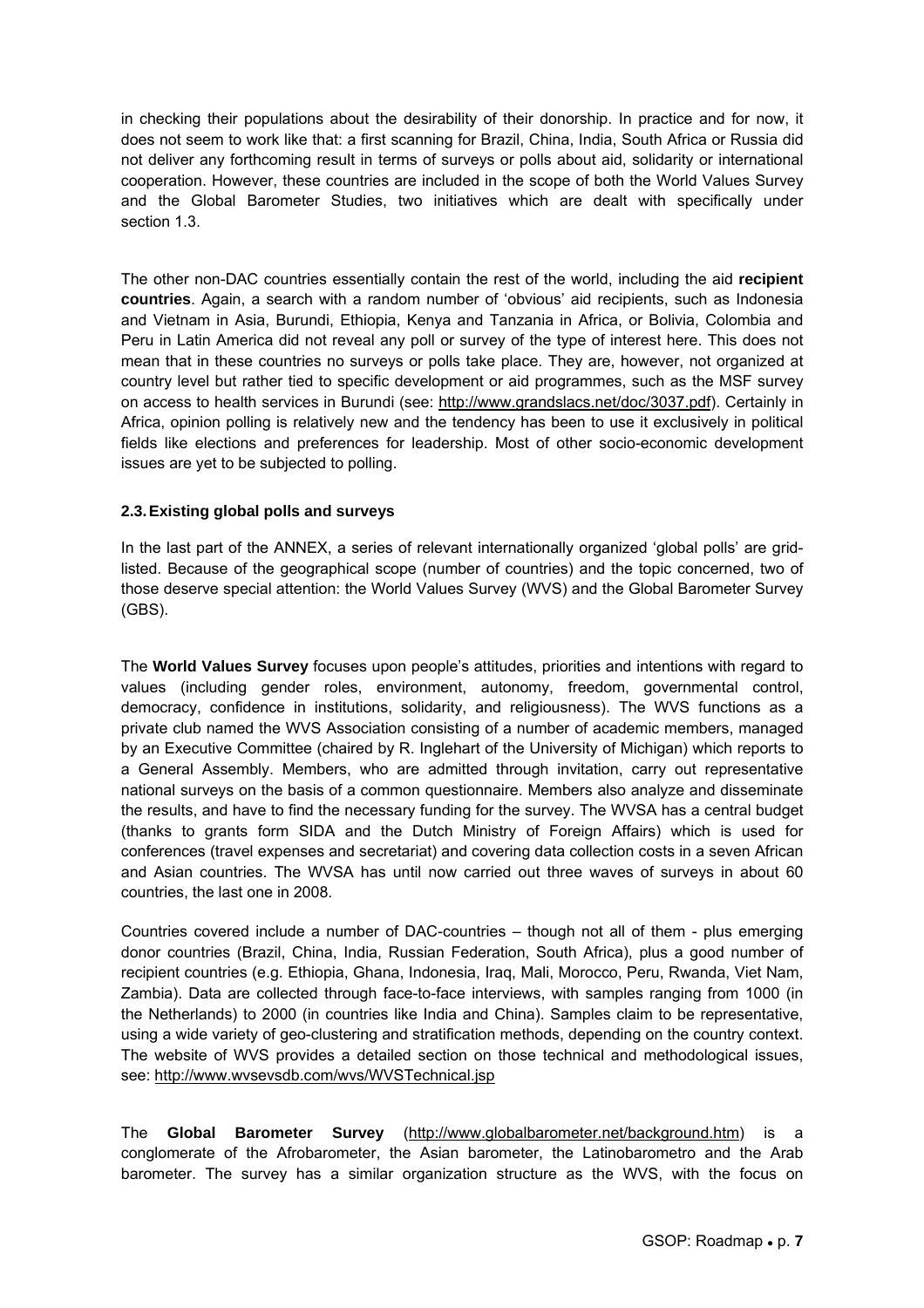democracy and citizenship. In about 55 countries, a national research team administers a countrywide face-to-face survey (sample about 1200 on average), using a standardized survey instrument. Typically, the country survey would be carried out by a private agent (such as Gallup), with the continental coordination in the hands of an academic institute. The specific websites www.latinobarometro.org , www.afrobarometer.org , www.arabbarometer.org and www.asianbarometer.org provide more detailed information on the research agencies and the technical specifications.

**Other international polls** are either more one-issue focused (such as the World Bank induced Public Attitudes toward Climate Change) or limited to European countries. We should mention the European Values Survey, which finds itself in competition with the WVS, the Eurobarometers and the European Social Survey (ESS). The latter is centrally funded (EU), coordinated by the City University and used to be budgeted at 1.8 mio  $\epsilon$  per round (or wave).

#### **2.4. Aggregating existing national data**

Another method of data gathering which may not be DevComs first option, but still worth mentioning is by aggregation. An example is the World Database of Happiness (WDH or http://worlddatabaseofhappiness.eur.nl/common/flow.php ), which is a centrally managed documentary system on life satisfaction of people throughout the world. WDH, monitored by Prof. R. Verhoeven (Erasmus University Rotterdam), gathers information from surveys, databases and studies on the subject, but also regularly breaks into running surveys, adding some uniform questions to them. The current database, specific searches and hard copy material are available at a nominal price.

If funds for a genuine survey would be lacking, or if the added value of it would not be worth the trouble, an aggregation system could be a low-cost alternative all though seriously affecting comparability of the data. Through conferences and publications, it could be combined with an interest raising campaign amongst academic and institutional partners.

### **2.5. Added Value of GSOP**

l

OECD Development Centre describes the objectives of the GSOP as follows<sup>1</sup>:

- ‐ To give insight on public awareness, knowledge and support for global solidarity, and to stimulate a dialogue about aid endeavours, calling on donors and recipient countries to better account for their results.
- ‐ To be a resource for parliamentarians, policy makers and scholars in their efforts to act together within the wider consultative process on development assistance.
- ‐ To allow comparison of progress/regress across all the countries, with a survey recurring every second years.
- ‐ To provide communicators in ministries and development agencies with a base to build their communication strategies.

The question is whether these are good enough reasons to justify a new poll. The above paragraphs have shown that (a) most DAC countries already carry out opinion polls on aid and solidarity at regular intervals and (b) alternatives, such as an aggregated information bank on some

<sup>&</sup>lt;sup>1</sup> http://www.oecd.org/document/50/0,3746,en\_2649\_34101\_45895986\_1\_1\_1\_1,00.html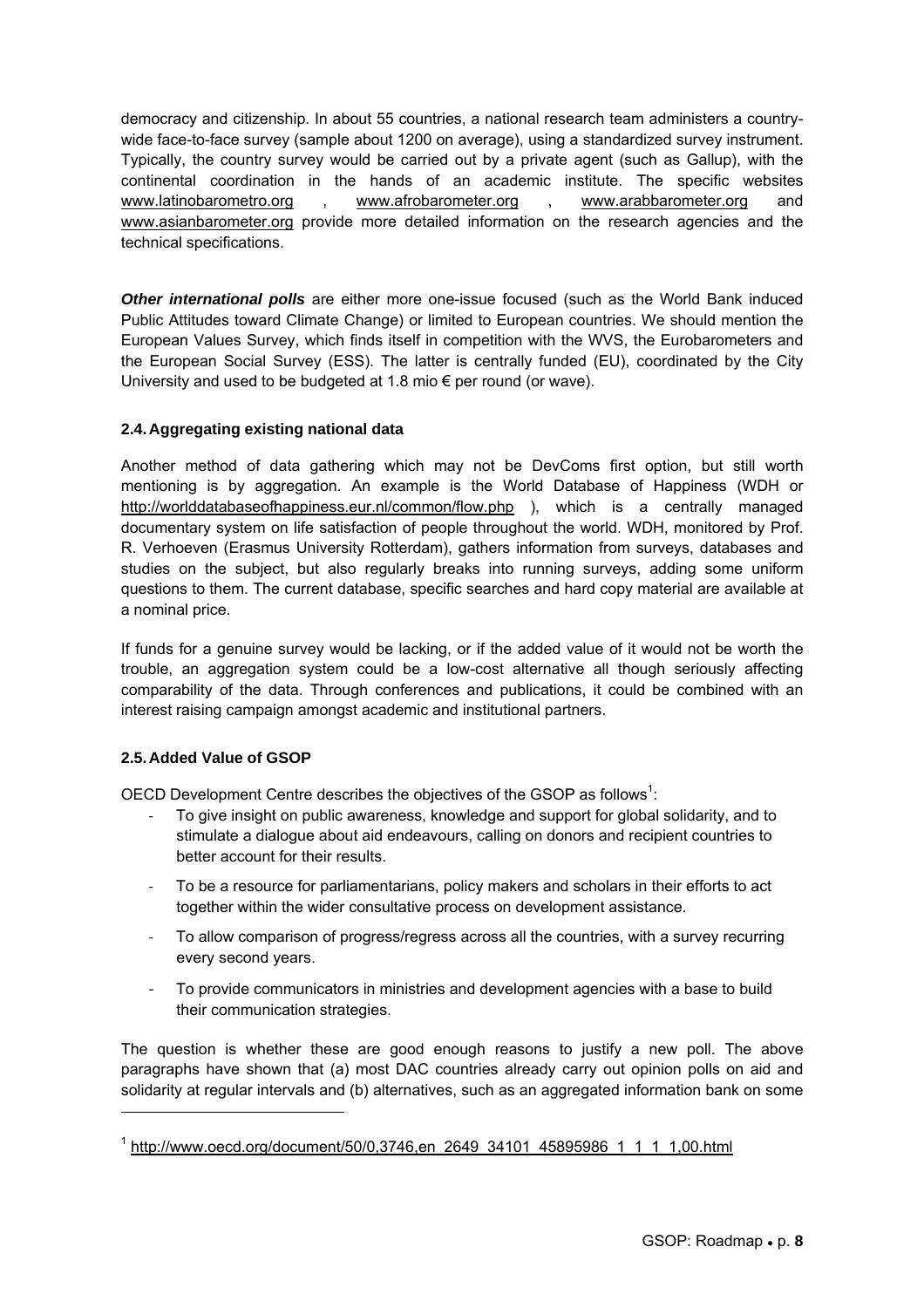key issues could be thought of. So, do we need an extra poll at international level? Or, in other words, would a Global Solidarity Opinion Poll hold sufficient added value? Our answer to that would be a "*yes, but…"* A new Global Solidarity Opinion Poll seems to us a *valuable addition* to already existing polls, if certain *conditions* are observed.

That we qualify the GSOP as a having significant *added value*, is mainly for three reasons:

- ‐ It will allow valid and reliable comparisons at different points in time: this calls for a uniformed approach in terms of sampling and question-wording, which can only be ensured by a form of centralized steering;
- It will bring in the voice of people from non-DAC countries, whether new donors or recipient countries. This has been a serious void until now. Including non-DAC countries in the poll would keep the voicing element abreast with the OECD's progress in the domains of harmonization, alignment and equal partnership in governing the global problems such as referred to in the MDGs;
- ‐ It will be launched under the umbrella of OECD, which will add authority to the poll and make it an instrument which would be taken seriously by governments, international agencies and policy makers.

However, launching the GSOP would only be a good idea if certain *conditions* are fulfilled:

- ‐ It should measure issues that are *relevant* to all, and derived from an open mindset. This would mean that the poll does not just focus upon one 'policy instrument' such as development aid, but tests the public support and the desirability of a *number of principles* that are affecting global policy and praxis: acceptance or non-acceptance of poverty or unequal development, solidarity, whose responsibility (North or/and South; governmental, institutional, personal…) and the perception of effectiveness of different instruments (aid, charity, fair trade…);
- ‐ It should be accompanied by a systematic *communication strategy*, including a dialogue framework with governments, policy makers and agency forums;
- ‐ It should contain a well planned *M&E system* that tracks the quality of the process and the outcome, the cost efficiency and the use that is made of it at political and agency level;
- ‐ From an efficiency point of view, it should be substituting a (gradually increasing) number of national polls with regard to this issue;
- It speaks for itself that it should be an impeccable state-of-the-art enterprise, standing the tests of quality, transparency and methodological soundness. Our next section elaborates what it would take to reach those standards;
- ‐ It should be viewed by (a majority of) DevCom members as a valuable addition and/or possible replacement of existing polls. A consultation of about half of the DevCom members made clear they surely see and acknowledge the added value of a global solidarity poll. The possibilities of comparisons between countries and over time are the most mentioned added-value. Quite a few members explicitly remark that the large scope, in specific the extension of new donor countries and recipient countries would be useful. Some countries add that they don't have a nation poll, so therefore all information would be highly useful for them. However, members also warn for duplication with the Eurobarometer. They recommend a close cooperation to avoid any repetition of work.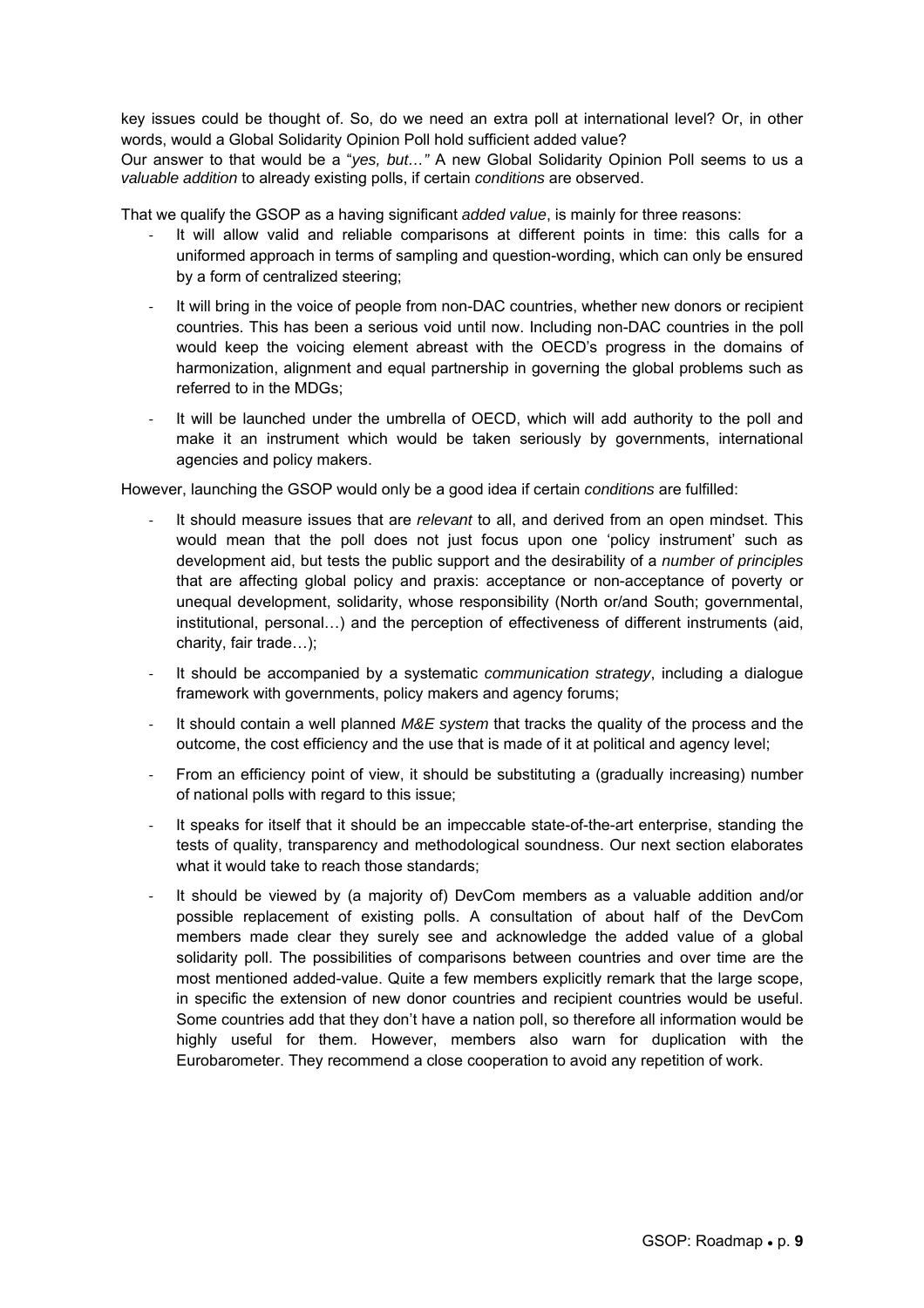### **3. Prospects and possibilities**

 $\overline{a}$ 

#### **3.1. Thematic description and questionnaire**

Before thinking in terms of a questionnaire, it makes sense to reflect upon what is it we want to know. What are specific indicators for this? Only then follow the more operational questions: how to translate this into a measuring tool? And how to collect data with it?

The general idea behind public opinion polls is that development aid requires broad-based political support and that such political support is in turn dependent on societal support (i.e., support from the general public). However, as Hudson & Van Heerde (2010), also see Develtere 2003, IOB 2009)<sup>2</sup> clearly demonstrate the link between public support and aid levels does not follow a linear pattern. Likewise, many public opinion polls seem to depart from the idea that there is a direct link between the level of knowledge, the attitude and the behaviour of the general public about or towards development cooperation. Such links do exist, but evidence shows that the correlation between those variables of public support is not all that high. Also, public support research has often been criticised for not measuring the concepts it intends to (Hudson & Van Heerde 2010: 4).

This brings us to the most important issue to be settled for any public opinion poll: to ensure what it is that we want to measure and then to look at how to do that. The former starts with acknowledging that support, opinion, attitude, knowledge, awareness (which are often used interchangeable) are in reality different concepts. Many opinion polls implicitly seem to depart from the well-known Knowledge-Attitude-Behaviour sequence but in reality questions are mainly geared at knowledge and (particularly) attitude of the general public. At the same time, knowledge is not only culturally specific but has proven to be of a rather marginal importance in explaining attitudes and behaviour. Also, the public's knowledge on development, aid, and North-South relations, comes out as mediocre to very low, whichever way it is measured. It should therefore be recognized that knowledge is not a prerequisite for people to have (often strong) attitudes and opinions about development aid. It is for these reasons that it is proposed to focus first on attitude in the Global Solidarity Opinion Poll (GSOP), as attitude may be regarded as encompassing an evaluation by the respondents of a specific phenomenon.

With regard to that specific phenomenon DevCom proposes to focus the proposed GSOP on 'global development aid'. However, development aid as a concept is fuzzy at best (particularly also for the general public) and adding global does not necessarily make it less fuzzy. Besides, spotlighting 'aid' narrows the focus too much as it excludes other activities geared at contributing to development – activities which are generally not captured under the heading of development aid. In addition, a focus on aid almost equals a focus on the activities of DAC donors thus sidestepping the fact that the proposed GSOP covers aid donors and aid receivers as well as countries which are both (e.g., China, India). Focussing only on development aid (from DAC donors) could easily lead to a distorted picture if only because respondents in recipient countries may well have no link to development cooperation from DAC donors whatsoever.

<sup>2</sup> Hudson D. and J. van Heerde (2010), *'A mile wide and an inch deep': Surveys on Public Attitudes towards Development Aid*, University College London.

Develtere P. (ed.) (2003), *Het draagvlak voor duurzame ontwikkeling: wat het is en zou kunnen zijn*, Antwerp, De Boeck N.V.

IOB (2009), *Draagvlakonderzoek – evalueerbaarheid en resultaten*, The Hague, IOB (IOB Evaluation, nr. 322), April.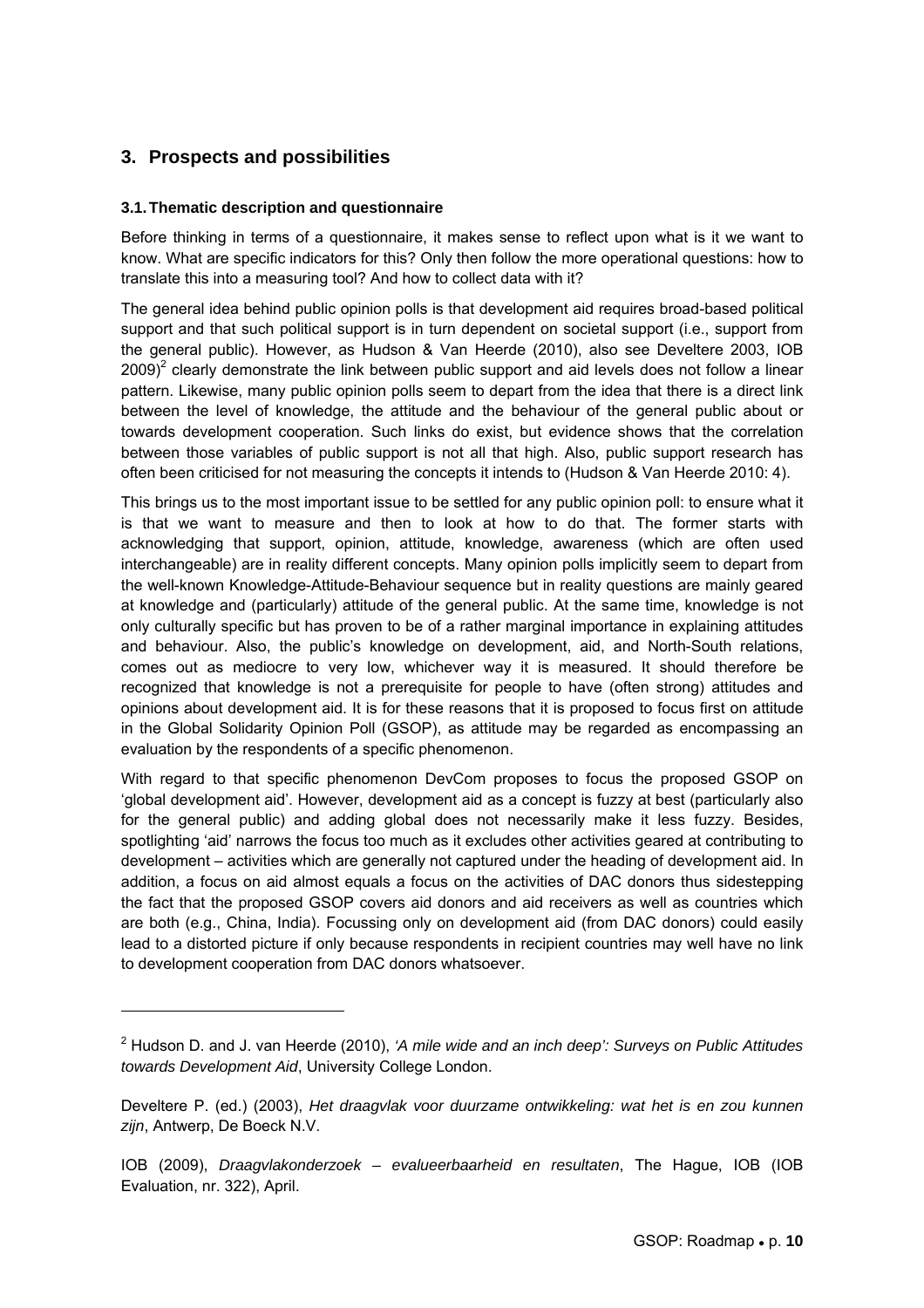To tackle this problem, it is proposed here that the GSOP focuses on attitudes towards development by

(1°) departing from the development problems that respondents feel are most urgent (thereby making a distinction between national and international (e.g., Global Public Goods) problems), followed by

(2°) questions about which (national and international) actors (e.g., local governments, foreign governments, international organisations, civil society, they themselves) carry the main responsibility in tackling these different development problems and ending with

(3°) questions about the respondents' opinion on the extent to which these different national and international actors indeed contribute to tackling the perceived problems. Development cooperation as provided by DAC donors is then part of the latter group of questions.

Questions on behaviour could be considered while acknowledging that much behaviour is contextinduced. Behavioural issues like donations to charity, volunteering for organisations, consumption patterns (fair trade or ethical consumption) may be interesting themes in their own right, but they are more connected to Gross National Income or national cultures than to solidarity values or support for development aid. The risk is that questions on behaviour will only apply to a few countries, and therefore may be advised against when the economic use of the questionnaire is at stake.

When focussing on attitude, it is recommended to include questions that provide an opportunity to explain differences in attitude towards development between respondents (and ultimately between countries) and allow for an analysis of possible drivers for specific attitudes. Such personal questions could include political preference, income, religion (i.e., attending a place of worship), satisfaction with own government performance, inter-personal trust, gender, and perceptions of poverty.

On the question how best to measure attitude towards development it is important to note that the use of terms and concepts in the proposed GSOP in different countries holds certain semantic risks. In order to prevent some of the general critiques (certainly in a cross-country poll), it is crucial that concepts used are clear to all and not multi-interpretable. It is thus required that concepts (e.g., development, development cooperation, South, Western donors) are well defined, that contextual information is provided and that the questionnaire is tested in different cultural contexts. .

It goes almost without saying that such explanations have to be equal for all countries but that examples can be made context specific. This also holds when using specific scales for answering survey questions. In the case of questions on who carries responsibility for tackling development problems a broad categorisation of potential actors is most likely to be used. Each of these actors (e.g., civilateral actors or international organisations) has to be defined in the same manner for all countries but examples have to used in each country to which respondents can relate (e.g., Oxfam Novib as example of a civilateral actor in the Netherlands, against 11.11.11 in Belgium).

Besides, questions preferably will be stated in relative and not absolute terms. Public attitude towards development aid, for instance, should be measured in such a way that respondents have to make a reasoned trade-off between competing policy issues. Alternatively, support can be monetised (as was done in a World Bank study which monetised support to MDGs).

Finally, the number of questions to be asked in any poll (and certainly if the decision is made to buy into already existing worldwide polls) is severely limited. As a ground rule, no poll should take more than 15 minutes of respondents (although this can be more in case of for instance a face-to-face methodology).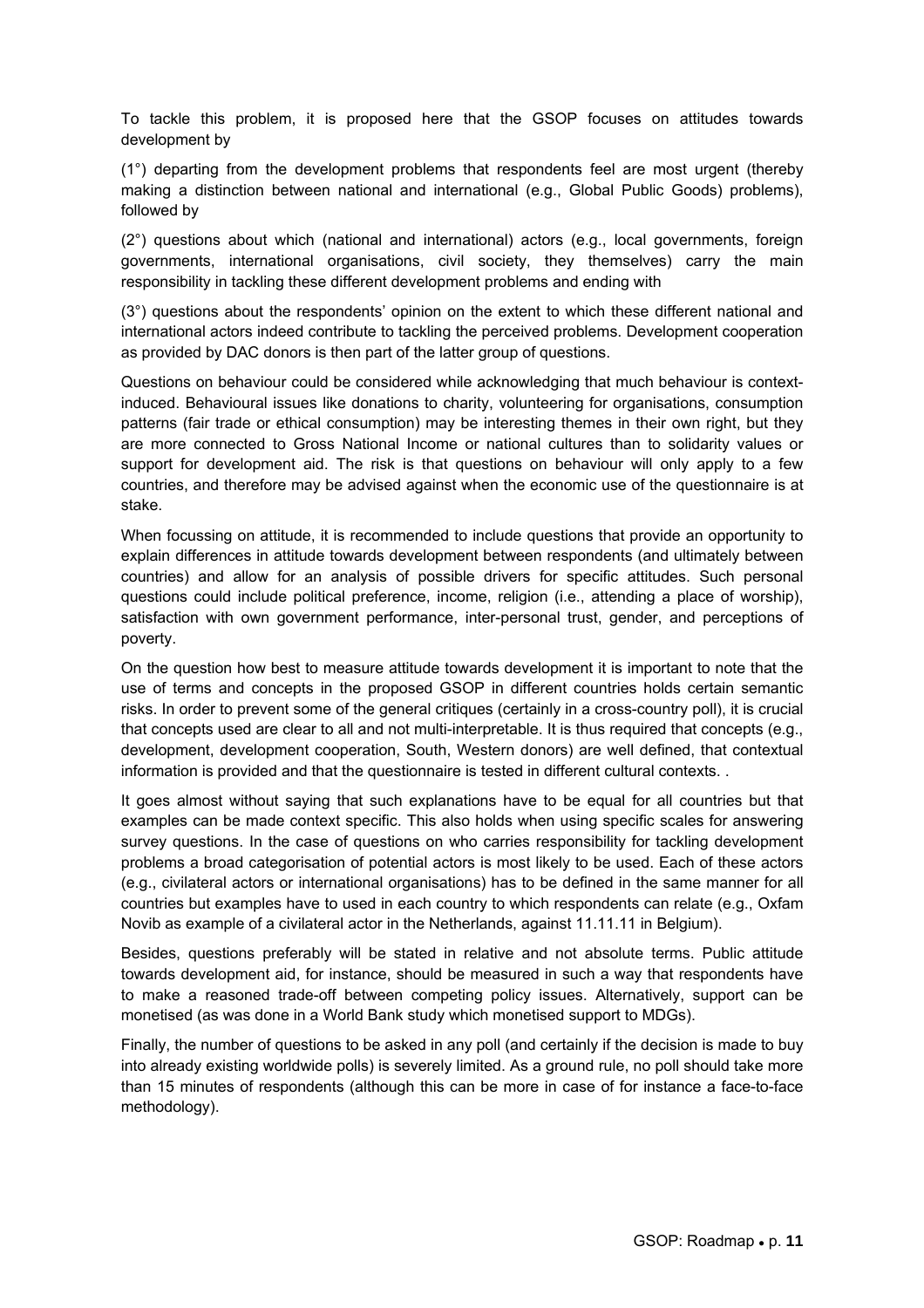#### **3.2. Technical issues: timing, sample, mode and budget**

The technical issues of a poll are the following: the timing (when and how regular), the geographical scope, the sample size, the sample selection, the modal choice and the required budget.

The intention of the DevCom network is understood to be able to compare attitudes and opinions between countries and at different points in time. Other choices and decisions are yet to be made, which leads us to envisage different options on each of these parameters.

#### **3.2.1. Timing**

One important point about the timing is that the poll has to take place simultaneously in the different countries where it is organized. Moreover, the *length of the polling period* should be limited to about one month at maximum. The reason is to eliminate possible bias as a consequence of events (e.g. wars or natural disasters) that might affect answer patterns. Answer patterns affected this way may contaminate comparisons between countries. In that case, the difference between country A and country B may in reality be the difference between 'before disaster' and 'after disaster'.

How regular the poll should be organized really depends on the available budget. The minimum interval between two polls allowing for differences indicating a tendency may be two years. The maximum period is closely connected with the likelihood of loss of institutional memory due to staff turnover and disappearance of executing agencies. The maximum interval should therefore not be more than five years.

#### **3.2.2. Geographical Scope**

l

Again, under the scenario of a centralized funding system, it is the available budget that is decisive for the number of countries covered. According to the announcement on the OECD website, the DevCom network aims to launch the poll in all OECD-DAC-countries, as well as in emerging donor and recipient countries, giving a broad North-South perspective on public attitudes<sup>3</sup>. While the choice for the OECD-DAC countries may be obvious, including new donors and recipient countries certainly poses a few challenges:

- (a) Is it possible to use the same questionnaire for all types of countries?
- (b) Which countries to select? And how to select them?

The first challenge has already been reflected upon by the proposal to focus the questionnaire on a problem-solution logic, rather than one specific instrument (development aid). By questioning about a wide scope of 'problems', priorities, responsibilities, preferred types of solutions (among which development aid) and the perceived quality of the solution implementation, the questionnaire could be processed in a sufficiently universal pattern to allow for homogenous use.

Selecting countries is a different proposition. One should be aware that there is no such thing as 'one or some' countries representing the other ones. Attitudes in India or Brazil cannot be seen as a sample – or even a proxy – of attitudes in e.g. China or the Russian Federation. The same applies to recipient countries: attitudes between, say, Senegal and Zambia may differ more than between, say, Senegal and France. Therefore, as a rule, it should be accepted that a sample in a given country only represents – at best – that country, and not some 'similar' country.

<sup>&</sup>lt;sup>3</sup> http://www.oecd.org/document/50/0,3746,en\_2649\_34101\_45895986\_1\_1\_1\_1,00.html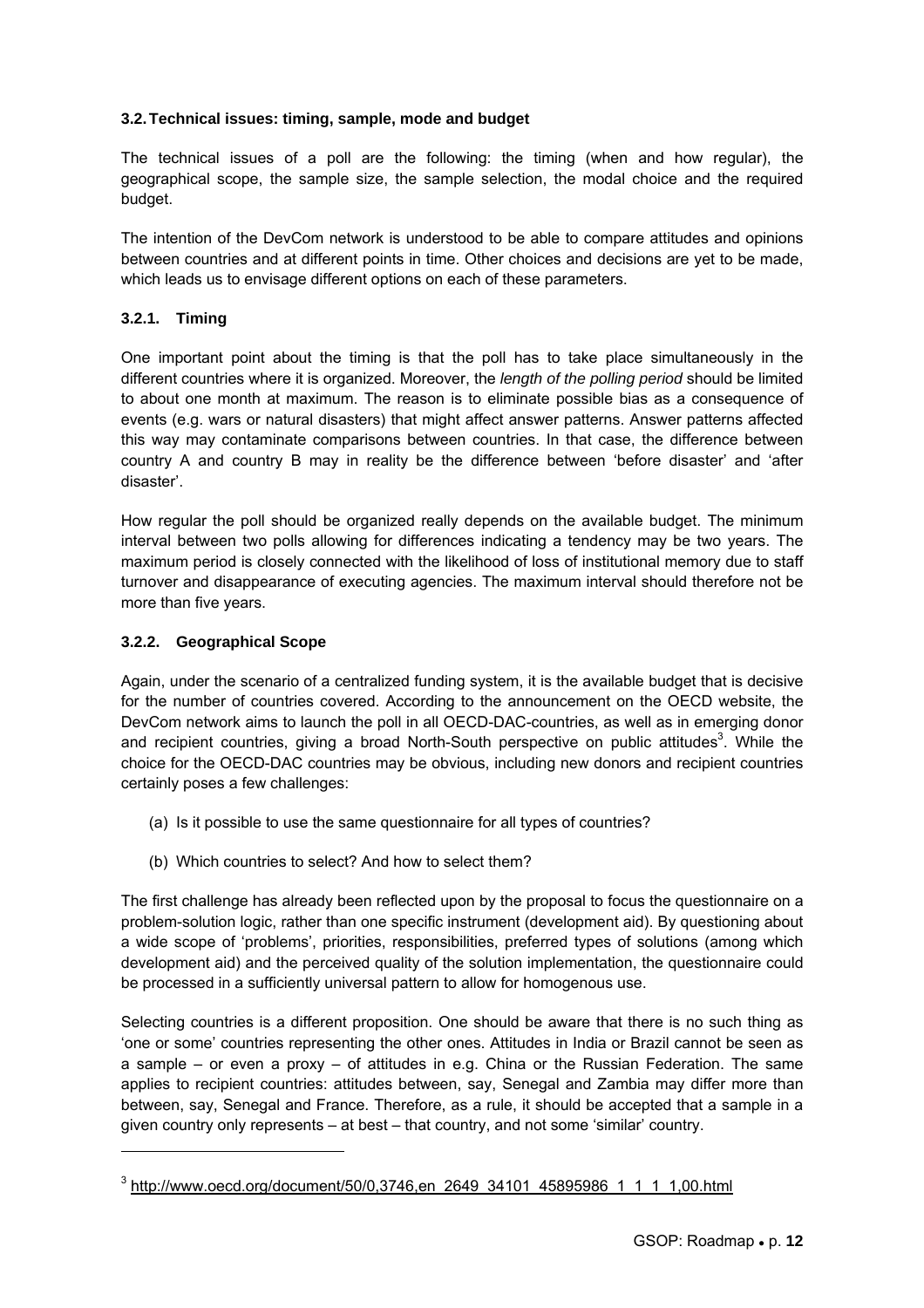For the new donors, it should be realized that, due to its specific conceptual framework and terminology in all matters concerning international relations, China constitutes a particular challenge. However, the importance of China on the international scene, including the developing countries, can hardly be overlooked. Then again, India and Brazil are at the same time donor and recipient countries, with some ministerial departments divided in sections of incoming aid and outgoing aid. The continuing presence of NGOs and charity organizations in the outfield may make that respondents still have the perception of their country as a developing country.

As global solidarity is a key issue in the poll, one element in the selection of recipient countries could well be exactly this obvious presence of development partners (whether bilateral, NGOs or other). This makes some countries (e.g. Ethiopia, Viet Nam, Peru…) more eligible than others.

Finally, in selecting countries to be taken up in the GSOP it might be worthwhile to opt for a stepwise approach in which the number of countries to be included is increased with each new round. This would principally apply for recipient countries as DAC donors and new (non-DAC) donors would preferably all be included from the start. Next to the presence of development partners mentioned above an important criterion for selecting aid recipient countries for the GSOP could be the experience with polling in these countries (and thus the opportunity to indeed execute a poll according to the lines set out here).

#### **3.2.3. The sample**

Following the examples of the Global Barometers and the World Value Survey as explained above, sample size will be between 1000 and 2000 interviewed persons per country, depending on the population size and heterogeneity, with a +/- 2.8% margin of error for a 95% confidence interval. The so-called 'universe' to which the sample refers is mostly the total population above 18 years old. In some European countries, opinion polls covers younger age-groups too (sometimes from 15 or 16 years onwards), but this holds the risk of misunderstanding the questions, or immature behaviour in responding the questionnaire.

While in many DAC-countries, the sample selection can be done by using population data (via official or telephone registers), sampling in non-DAC countries may mostly be through a multi-stage stratified cluster random route system. The stages and the techniques to use may vary from one country to another (sometimes GIS or Google Earth are applied) and they require a thorough knowledge of the countries administrative and demographic system, its dwelling pattern and its spatial organization. The ultimate stage is usually the 'random walk' within a well-selected geographical sector. Proven experience with sampling may be a good reason to assign the poll in a country to an agency. The complexity of the sampling process may also have severe repercussions on the required budget in certain countries.

#### **3.2.4. Modal choice**

The choice of the questioning mode is an important one, holding far-reaching consequences. Overall, four modes may be distinguished: (a) face-to-face, (b) telephone, (c) web panel and (d) pen-and-paper (often via postal way).

Each mode has its variations. *Face-to-face interviewing* can be organized through random walk (calling at each nth house of the nth street of a sector), or through an appointment procedure (via telephone or letter). In some cases interviewers position themselves at a public place, approaching by-passing people for an interview, but this method leads to an obvious bias for excluding certain categories*. Telephone surveys* are mostly carried out through a CATI procedure, whereby calling is done automatically form a dataset of phone numbers and the interview appears on a computer screen. The massive introduction of mobile phones during the last decade proved to be severe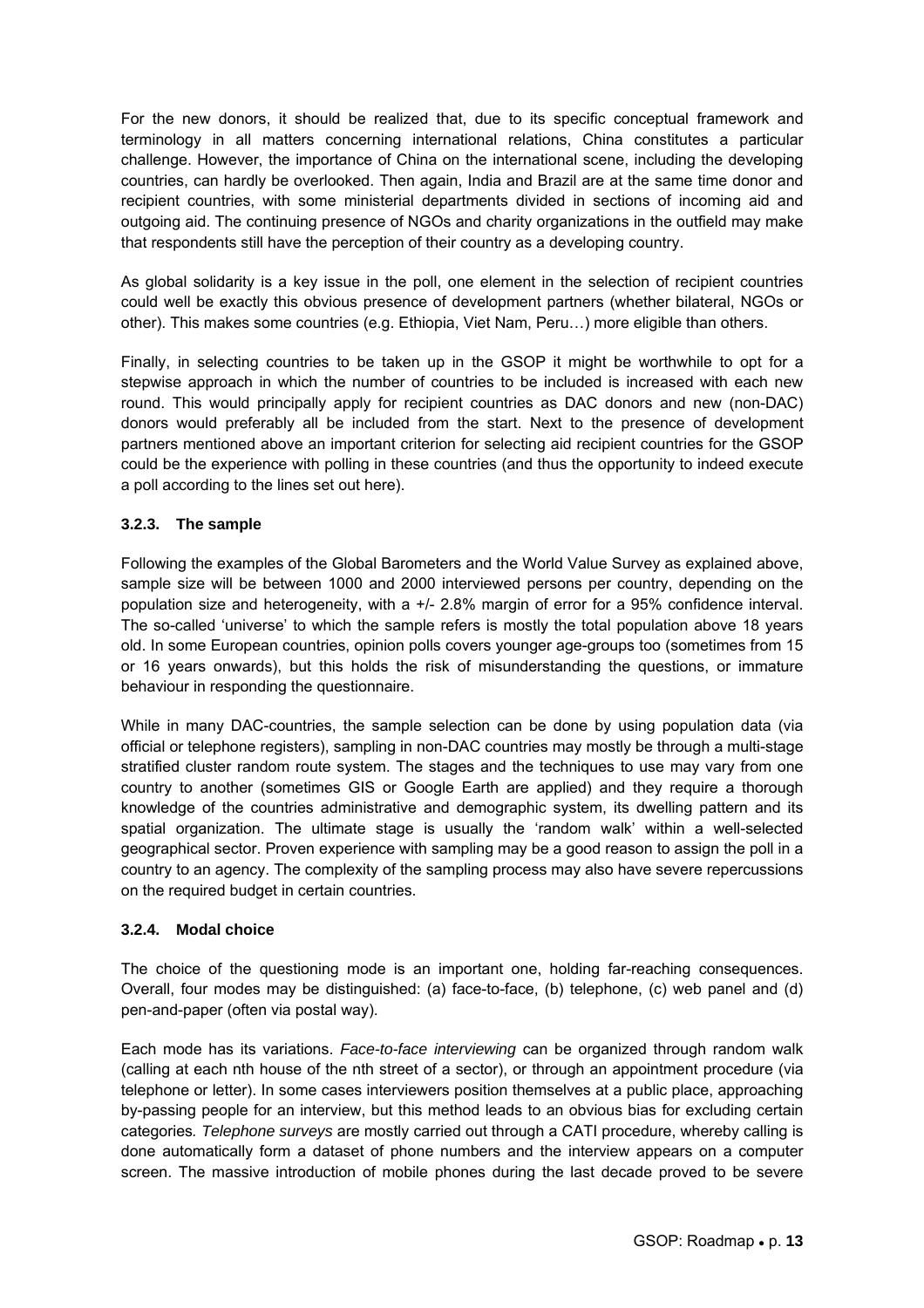challenge for telephone survey companies, although some manage to gradually put together a databank of mobile phone numbers. *Web surveys* are a more recent phenomenon, carried out by private firms who have put together large databanks of e-mail addresses of people willing to be contacted at regular intervals for on-line surveys. This opt-in system, together with the relative low penetration rate of internet access in some regions and some population categories, raises methodologists' eyebrows when evaluating the representativeness of the system. Web-believers however claim it is only a matter of time before each and every household will be reachable via the web. At present, their biggest argument is the low cost and the speed of web-surveys. Opposed to that, the *postal surveys* is the slowest of the four modes, with the least control and the biggest fallout. Pen-and-paper however is still used in set conditions, e.g. to have questionnaires filled in at classroom level, or as direct evaluations of events, seminars etc.

We have summarized the pro's and con's of each mode in the table below:

| Mode          | <b>Advantages</b>                                                        | <b>Disadvantages</b>                                                                          |  |  |
|---------------|--------------------------------------------------------------------------|-----------------------------------------------------------------------------------------------|--|--|
| Face-to-face  | Best chance for representativeness<br>High reliability (context control) | High cost (working hours & transport)<br>Longer polling period<br>Social desirability bias    |  |  |
| Telephone     | Cost controllable<br>Shorter polling period                              | Selection bias (opt-out, no telephone<br>or number not traceable)<br>Social desirability bias |  |  |
| Web panel     | Low cost<br>Extreme short polling period                                 | Selection bias (opt-in, internet not<br>accessible)                                           |  |  |
| Pen-and-paper | Cost controllable                                                        | Low response ratio (opt-out)<br>Longer polling period<br>No control over respondent identity  |  |  |

When we turn to non-western societies, the *face-to-face mode* seems to be the only obvious choice. Indeed, most international surveys like the World Value Survey, the Global Barometers, the Eurobarometer or the European Social Survey gather their data through face-to-face interviews, selected by the random walk method. The biggest drawback of face-to-face interviewing is that it is expensive, certainly in countries with a high labour cost. While in Africa and most of Asia and Latin-America, face-to-face interviewing would be the only defendable choice from a technical point of view, in Europe, North-America, Japan, Korea and a number of other countries, there are alternatives. In the hypothesis the GSOP would have to make do with limited funding, a *mixed mode*, namely a combination of face-to-face interviewing (mainly in the South) and web-panels (mainly in the North) could be considered notwithstanding likely comparative problems.

We therefore need to take a closer look at how *web panels* operate<sup>4</sup>. These days, web-polling firms across the globe tend to set up consortiums, allowing their clients to order an international poll through a one-stop-shopping system. One such consortium is called Proximity Panels. Proximity Panels enables the launching of a standardized survey with pre-coded answer categories in 56 countries, spread over all five continents (but with South-Africa as the only African country).

l

 $4$  The following section is based on an interview with the management of the web-polling company iVOX, who had carried out a web-poll on public support for development aid in Belgium in January 2010. This poll was ordered by HIVA as a part of the PULSE-program. Information on proximity panels can be found at www.proximitypanels.com .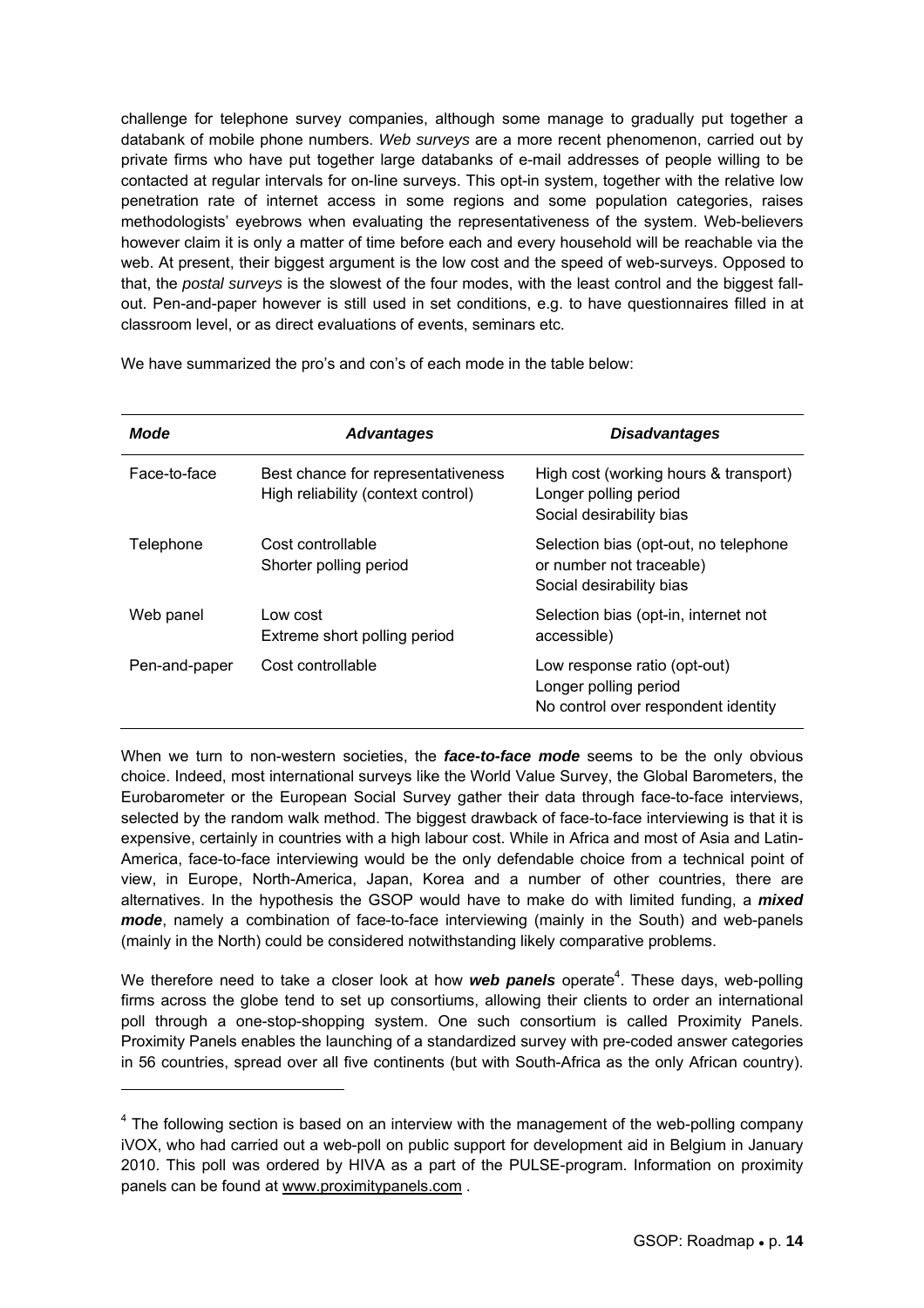When representativeness is at stake, however, one needs to assess two parameters in particular in order to decide whether a country panel would give a valid prospect: the size of the panel, and the penetration rate of the internet among the country's households.

| <b>Country</b>     | <b>Panel size</b> | Internet penetration rate |
|--------------------|-------------------|---------------------------|
| Argentina          | 160.000           | 48.9%                     |
| Australia          | 520.000           | 80.1%                     |
| Belgium            | 125.000           | 67.0%                     |
| <b>Brazil</b>      | 332.000           | 36.2%                     |
| Canada             | 200.000           | 74.9%                     |
| China              | 466.000           | 28.7%                     |
| Denmark            | 99.000            | 84.2%                     |
| France             | 150.000           | 69.3%                     |
| Germany            | 100.000           | 70.0%                     |
| India              | 23.000            | 7.0%                      |
| Italy              | 185.000           | 51.7%                     |
| Japan              | 640.000           | 75.5%                     |
| Korea              | 165.000           | 77.3%                     |
| Mexico             | 236.000           | 24.8%                     |
| <b>Netherlands</b> | 380.000           | 85.6%                     |
| Russia             | 243.000           | 32.3%                     |
| Spain              | 194.000           | 71.8%                     |
| Sweden             | 103.000           | 89.2%                     |
| South Africa       | 55.000            | 10.8%                     |
| Taiwan             | 153.000           | 65.9%                     |
| Turkey             | 1.200.000         | n.a.                      |
| <b>UAE</b>         | 220.000           | 60.9%                     |
| <b>UK</b>          | 140.000           | 76.4%                     |
| <b>USA</b>         | 725.000           | 76.3%                     |

The table below gives an indication of the panels' size (belonging to the Proximity Panels consortium) and the internet penetration rate. The figures are from the Proximity Panels website.

Other countries covered by Proximity Panels are not listed in the above table because their panels count less than 100000 respondents. (We have included India and South Africa for demonstration reasons only). It would take a study in its own right to figure out what could count as a sufficiently large panel and a sufficiently high penetration rate to allow for a representative sample. A penetration rate of 60%, for instance, could mean that e.g. the 50+ age group or the rural areas are nearly absent. Even if the 50+ age group would be present by numbers, this may hide some nonmorphological characteristics, such as *internet-mindedness*, which then again could have a significant impact on certain attitudes and opinions. At the other hand, in the case one suspects the risk of selection bias, there are methods to find out whether and how important this bias might be.

One method to measure the attitudinal deviations as a consequence of (web-induced) selection bias is to have 'golden standard' questions in the questionnaire: questions which are used in other surveys of which the bias suspicion is none (such as the European Social survey) and to compare your results with the well-established results. Another method is to go for the mixed mode within each country where a web-panel is employed: e.g. to add a smaller telephonic or face-to-face survey sample to the main web panel sample. A third method, which applies to any used mode, is to include one or two questions specifically for comparing non-respondents with respondents.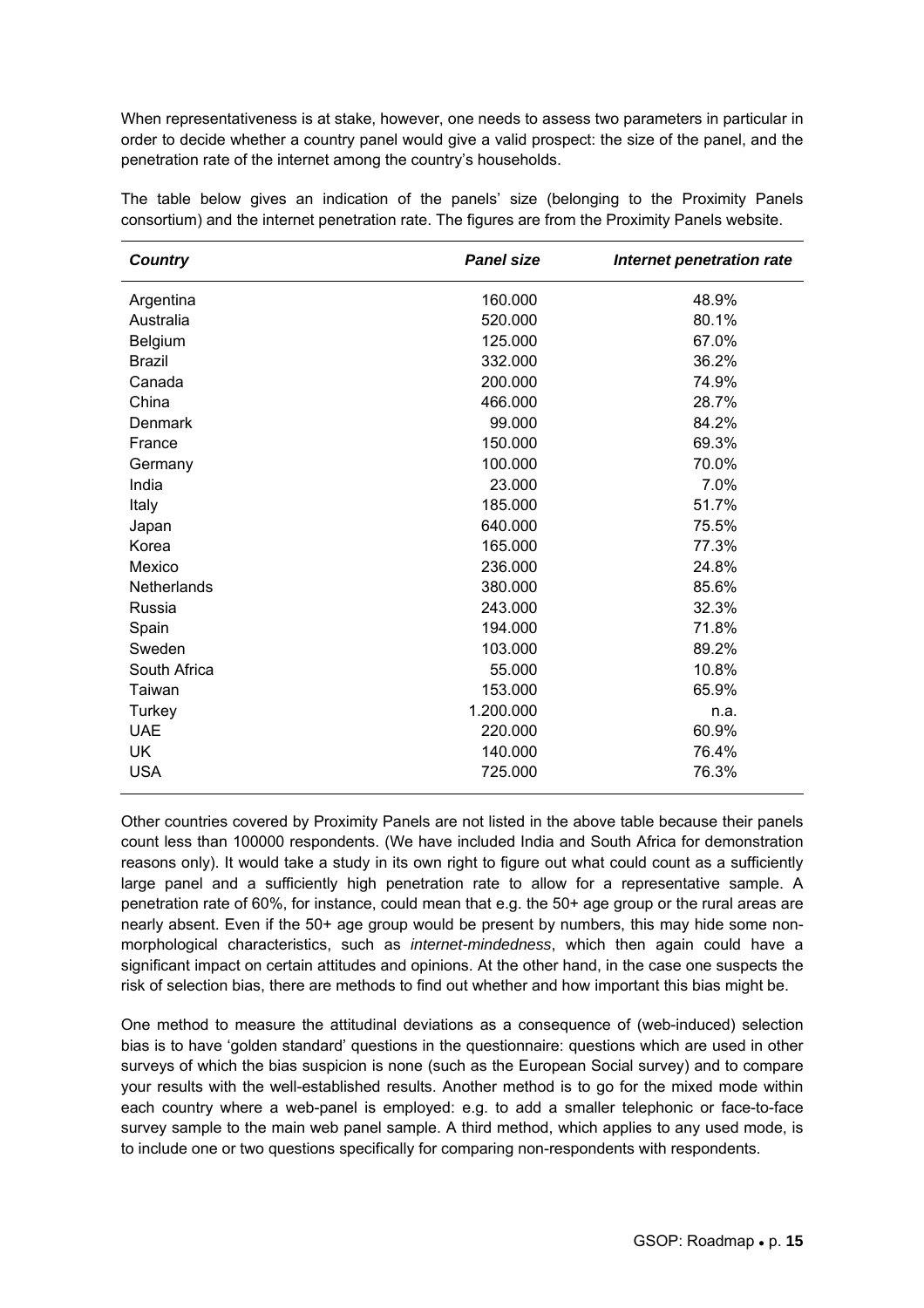As selection bias can be measured but not easily corrected, web panels may be very useful to compare poll results in the longitudinal sense<sup>5</sup>, than in the between countries sense. Therefore, the recommendation with regard to web-panels is two-fold: 1) only to use it in countries with a high internet penetration rate (from 70% upwards) and 2) to use it in an experimental way, well monitored, and combined with another mode.

To complete this section, we are inclined to advise negatively on the use of *telephone survey or postal survey* methods. Due to the increasing share of mobile phones combined with growing response fatigue, telephone surveys are featuring an increasing selection bias over the years. They are not of use in many countries in the South. Since they are four to five times as expensive as web-surveys, their use would be limited to countries with a large telephone network and a relatively low internet penetration rate, such as Portugal and Greece. In such scenario, telephone as a mode will have to be combined with face-to-face interviews and web panels, making the challenges coming with mixed mode even more challenging. Postal surveys, we think, is no longer a serious option due to reasons explained above: too slow, and too much non-response.

#### **3.2.5. Budget and funding mechanism**

Due to time constraints, a *budget* calculation has not been made. However, as a rough estimate, one could look at the European Social Survey, taking place every two years in 25 European countries (1.000 to 1.200 completed face-to-face interviews per country, leading to a total of between 25.000 and 30.000). The last round (2009) was core-funded at about 1.8 mio  $\epsilon^6$ . This gives an indication of the average cost of a face-to-face interview in Europe, which would be between 60,-and 72,- $\epsilon$ .

Opposed to that high figure stand the average cost of one filled out questionnaire through a webpanel. In the scenario of 1.000 completed questionnaires with an average filling-out time of 15 minutes, the price per unit may vary between  $3,-\epsilon$  and  $5,-\epsilon$  in European countries, not counting programming and coordination costs (about 1.000,- $\epsilon$  per country) and translation costs<sup>7</sup>.

From own experiences, we assess the average cost of a telephonic interview (CATI system, with a sample of 1.000 selected at random) to be between 20 and 25  $\epsilon$  in Belgium, with slightly different prices in other European countries.

For *financing* the whole enterprise, a core funding is by far the preferable mechanism, as it eliminates confusing and complicated ownership and decision-taking structures. Additional funding could later be sought on a join-in basis. Should however core-funding fall short of the required budget, a system of self-financing could be introduced: if you want the poll to take place in your country, then you look for the necessary funding. This system will at one hand complicate the decision-taking structure, but it may enhance ownership. A compromise between the two mechanisms may be to stick to core-funding in general but require participating countries to cofinance some share of 'their' expenses, whereby this share could vary from e.g. 30% for DACcountries to 15% for non-DAC donors to 0% for recipient countries. At the same time, one should consider the risk that, under a co-financing or self-funding system, countries may join in once and

l

 $5$  The Institute for Development Studies (UK), for instance now deploys the UK Public Opinion Monitor on the basis of a longitudinal panel of about 6000 people.

<sup>&</sup>lt;sup>6</sup> Revealed informally by Prof. Dr. Jaak Billiet (Catholic University of Leuven, and member of the ESS Central Coordinating Team)

<sup>&</sup>lt;sup>7</sup> Figures revealed unofficially by Proximity Panels staff.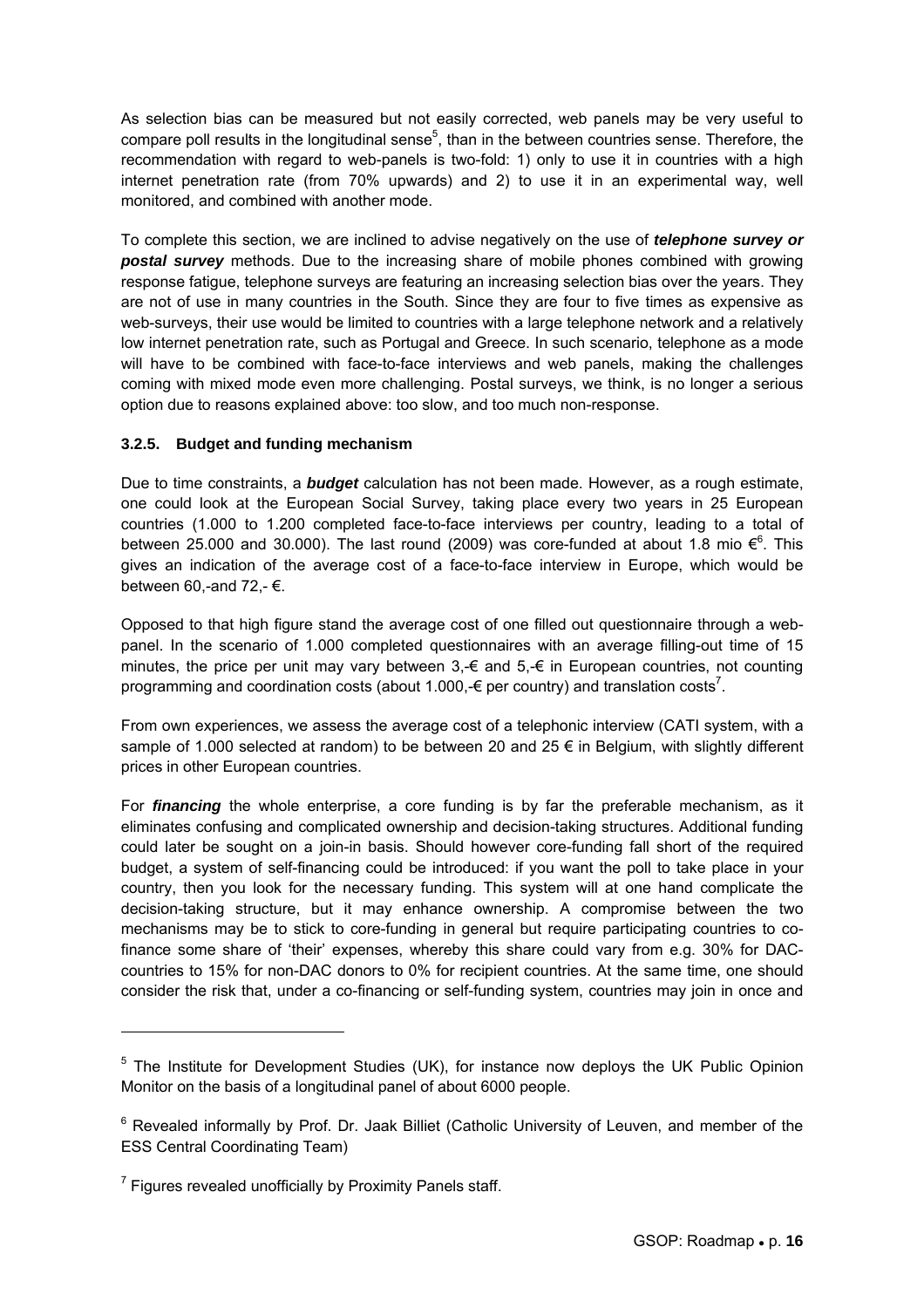abandon the next time, affecting the comparability of the results and the continuity of the GSOP enterprise as a whole.

A short consultation round among DevCom members, supports the abovementioned plea for core funding with possible extension by joining in and/or co-financing. First of all we find that most DevCom members that have experiences with a national poll are more than willing to share information about their own national polls and lend expertise if necessary. So, the support regarding content and expertise is present among DevCom members.. But, regarding their possible financial contribution to the future GSOP, DevCom members seem to be more reluctant: More than half of the consulted country-members<sup>8</sup> indicate that they can't offer any additional funding for the global solidarity poll. Six members indicate that they could possibly provide a financial contribution and only 2 members showed their actual willingness to contribute, for example in the form of a pilot project. All others can't confirm their support yet but indicate that possibilities for financial contribution might be possible in the future.

All in all this makes clear that the financial support from DevCom members (for now) is not yet crystallized and might take time and effort in building. Additional funding from outside the DevCom network is advisable as support from within the network shows to be of ad-hoc nature and difficult to secure in the long term. All depends on the extent to which the added value for DevCom members will actually emerge from the GSOP.

#### **3.3. Institutional set-up**

 $\overline{a}$ 

To outline the institutional set-up which is to steer, monitor and carry out the GSOP means to outline an organigram of agencies, to assign tasks to them and to explain the birth-giving process to this set-up.

Guiding principles for the design of this set-up should be:

- ‐ *Independence of the scientific execution*: as 'truth' will be produced on the basis of quantitative data collection, the process of data collection and analysis should be in the hands of an academic entity which could manage this process according to the principles of objectiveness, data validity and data reliability;
- ‐ *Organizational flexibility*: in order for the process to be effective and efficient, the set-up should be lean and uncomplicated, allowing for the subsidiarity principle (responsibility at the lowest possible level) and clarity about roles and responsibilities;
- ‐ *Attractiveness*: both for the sake of giving publicity to the poll and its results and for the sake of attracting other possible stakeholders, the set-up should be transparent and open to suggestions and innovations;
- ‐ *Public accessibility*: once available, the public should have free access to both the reported results and the data-sets.

The set-up design is depending on the strategic choice made about the funding. In theory, funding could come either from one central donor (obviously the OECD) or from many local donors, e.g. through the fund-yourself principle as in the case of the World Values Survey. One can think of many modalities between those two 'extremes'. Let us assume that – at least at the beginning of

<sup>&</sup>lt;sup>8</sup> 18 DevCom members from 16 countries participated in the consultation round, 17 DevCom members (from 14 countries) did not participate.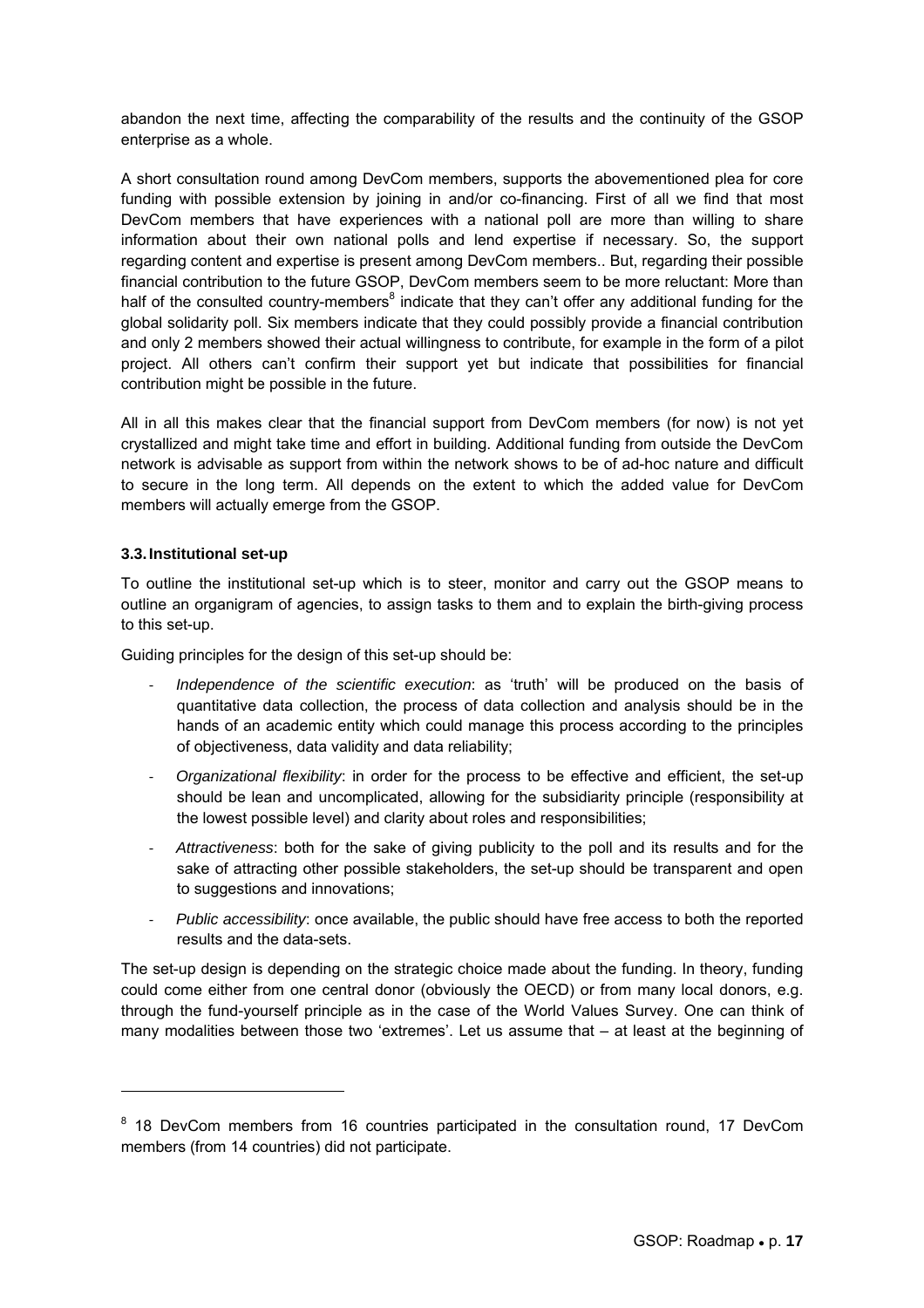the process – funding will be central, whereby gradually other donors may join in throughout the process.

The following set-up could then be envisaged:



 **Figure 1: Proposed organisational structure for GSOP**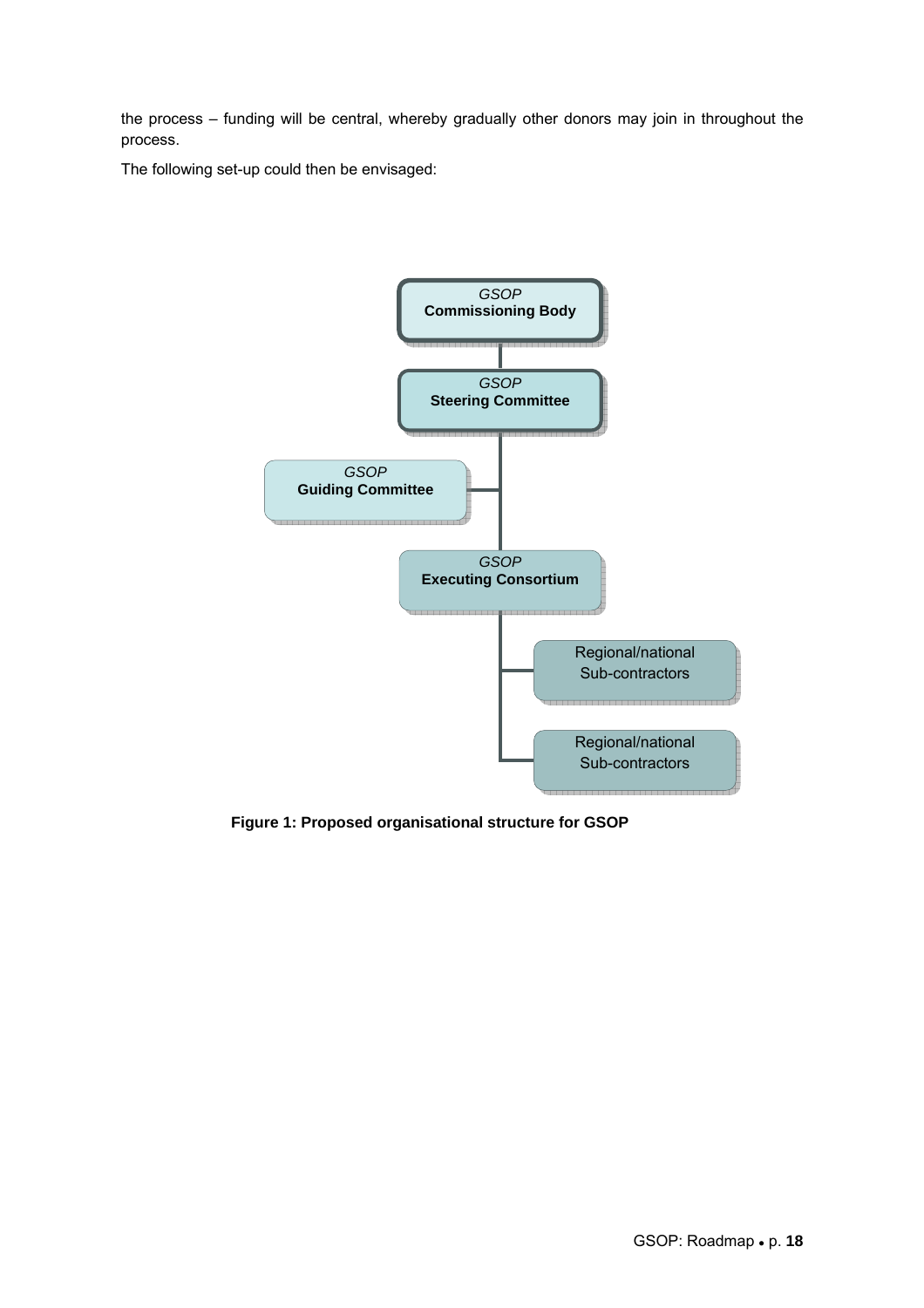#### *GSOP Commissioning Body*  Composition: OECD – and other eventual funding members, in agreement with OECD Responsibility: Budget release Final decision upon the overall GSOP strategy (proposed by DevCom) **Final decision upon GSOP institutional set**up (proposed by DevCom) Appointing the Steering Committee  $\blacksquare$ (proposed by DevCom) *GSOP Steering Committee*  Composition: Presided by OECD Development Centre + 4 committee members (2 DAC + 2 non-DAC), nominated by DevCom Responsibility: Strategic planning (activities & financial plan: timing, modal choice, scope of countries) Acquisition of extra funding Tendering (ToR) to executing and other agencies Contract management Logistical dissemination (events, publication policy) Report to Commissioning Body **GSOP Guiding Committee (temporary)**  Composition: OECD Development Centre / DevCom delegates + nominated internal & external academic advisors Responsibility: Guide the institutional build-up; dissolve after the inauguration of the Executive Agency **Advise on the strategy (timing, modal** choice, scope) Advise on the funding (budget calculation) Prepare ToR for Executing Consortium . tendering Report to Steering Committee **GSOP Executing Consortium**  Composition: Consortium of academic institutes – through tendering (max 3 institutes, one lead agency/institute) Responsibility: Carrying out the poll with assigned budget according to strategic plan Identification of subcontractors and local agencies Guarding the scientific correctness & the quality of both process and result Guarding uniformity and representativeness in sampling Processing of questionnaire (and translated versions) Analysis, reporting, dissemination, database management, website management Report to Steering Committee

#### **Regional/national sub-contractors**

Composition: academics and specialized firms to

- carry out tasks (e.g. translation, data processing etc.) for the Executing Consortium firms
- carry out the poll in their country; reporting to Executive Consortium (but ToR with Steering Committee)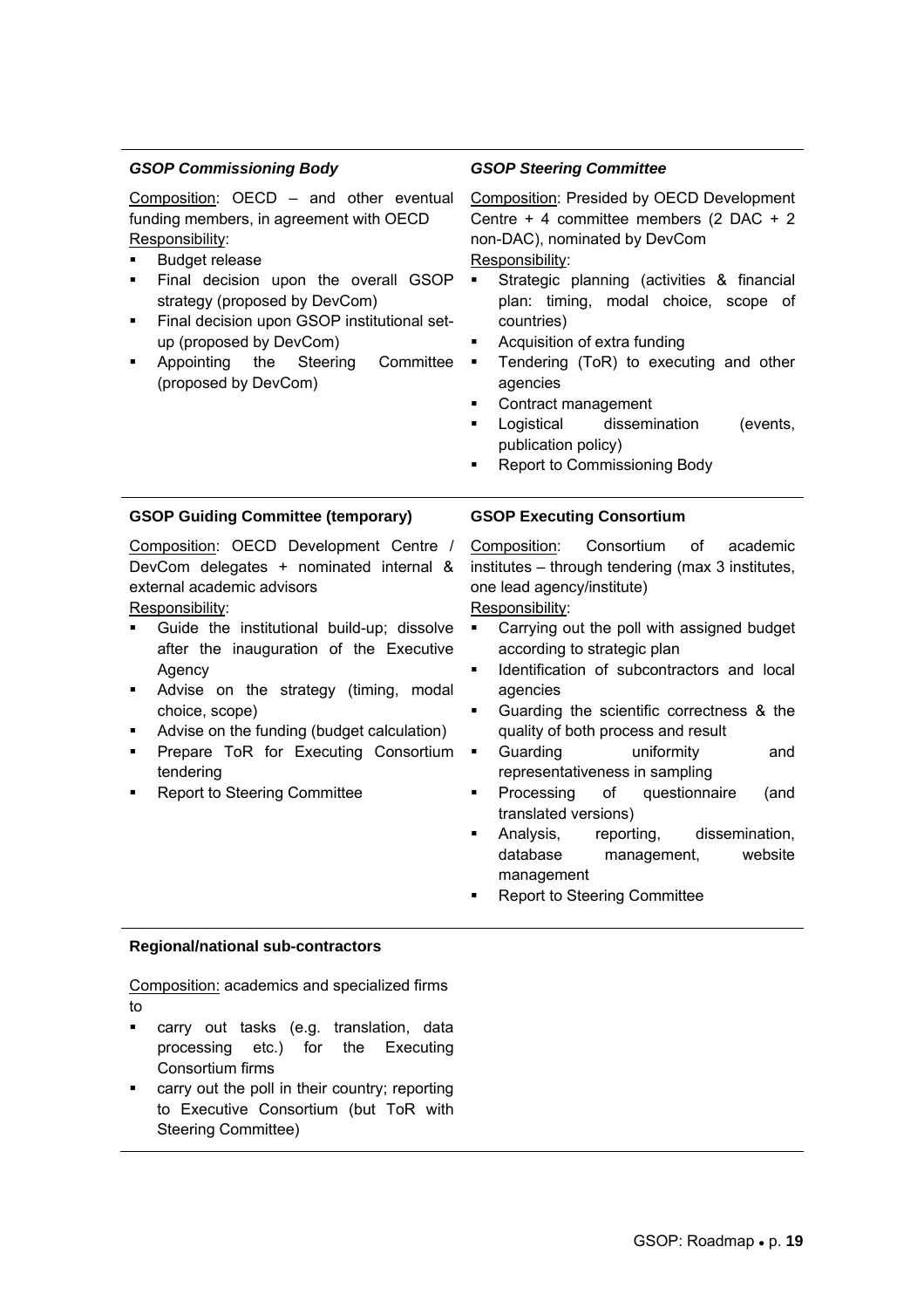### **4. Scenarios with SWOT evaluations**

In theory, a multitude of scenarios could be proposed, when all variables where upon to decide would be combined:

- ‐ Source of information: setting up a proper survey / working with existing survey(s)
- Mode: Face-to-face / Telephone / Web-panel / combination of these
- Dimension of the theme questioned: attitude / knowledge / behaviour / combination of these
- Geographical scope: DAC-countries / new donors / recipient countries / combination of these
- Financing: Core-funding (OECD) / Additional funding / Self-funding mechanism

In order not to complicate things, we stick with the first two questions, as the answers to those will lead to decisions with important repercussions for the design and the strategy of GSOP: (a) a proper survey yes or no, and (b) which questioning mode: face-to-face, web, or combined.

#### **4.1. Main scenario: a proper OECD-DAC global solidarity opinion poll (GSOP)**

This is the **main scenario** which we have focused upon throughout our section 2 'prospects and possibilities'. To make it as concrete as possible, we suggest it contains the following elements:

Methodological elements:

- Scope: DAC countries, new donors, recipient countries (where polling is technically possible)
- Sample: guarded process, uniform method (e.g. random walk) & contextual variations to guarantee representativeness, sample size at 1.000-2.000
- ‐ Thematically focused upon global development problems and the principles used to interpret and possibly remedy them (priority, responsibility of whom, solidarity,…)
- ‐ Probing the attitudes (in the broad sense) rather than trying to capture knowledge and behaviour patterns
- ‐ Timing: at regular intervals (between 2 and 5 years)

Institutional elements:

- ‐ Centralized budget (core-funding + optional additional funding by co-sponsors)
- ‐ Independent scientific executive agency
- ‐ Flexible, lean and uncomplicated decision-making structure
- ‐ Enterprise and structure attractive and open to newcomers
- ‐ Including a public voicing strategy
- ‐ Including a Monitoring & Evaluation system
- ‐ Substituting (from the start or else gradually) existing national polls

A quick SWOT evaluation could give the following balance:

| <b>Assets and advantages</b>                                                                                                                                                                                                                   | <b>Challenges</b>                                                                                                                                                                                                                                                                                            |
|------------------------------------------------------------------------------------------------------------------------------------------------------------------------------------------------------------------------------------------------|--------------------------------------------------------------------------------------------------------------------------------------------------------------------------------------------------------------------------------------------------------------------------------------------------------------|
| Comparison over time and between<br>regions/countries<br>High credibility through OECD ownership<br>Objectified materials for dialogue with & .<br>between policy makers<br>Valid, reliable and comprehensible results<br>Manageable structure | Guard scientific independence and quality<br>٠<br>Avoid cultural bias in question wording and<br>٠<br>results interpretation<br>Should substitute other (national) polls to<br>avoid poll inflation<br>Should justify itself by its impact: been<br>٠<br>used by national and international policy<br>makers |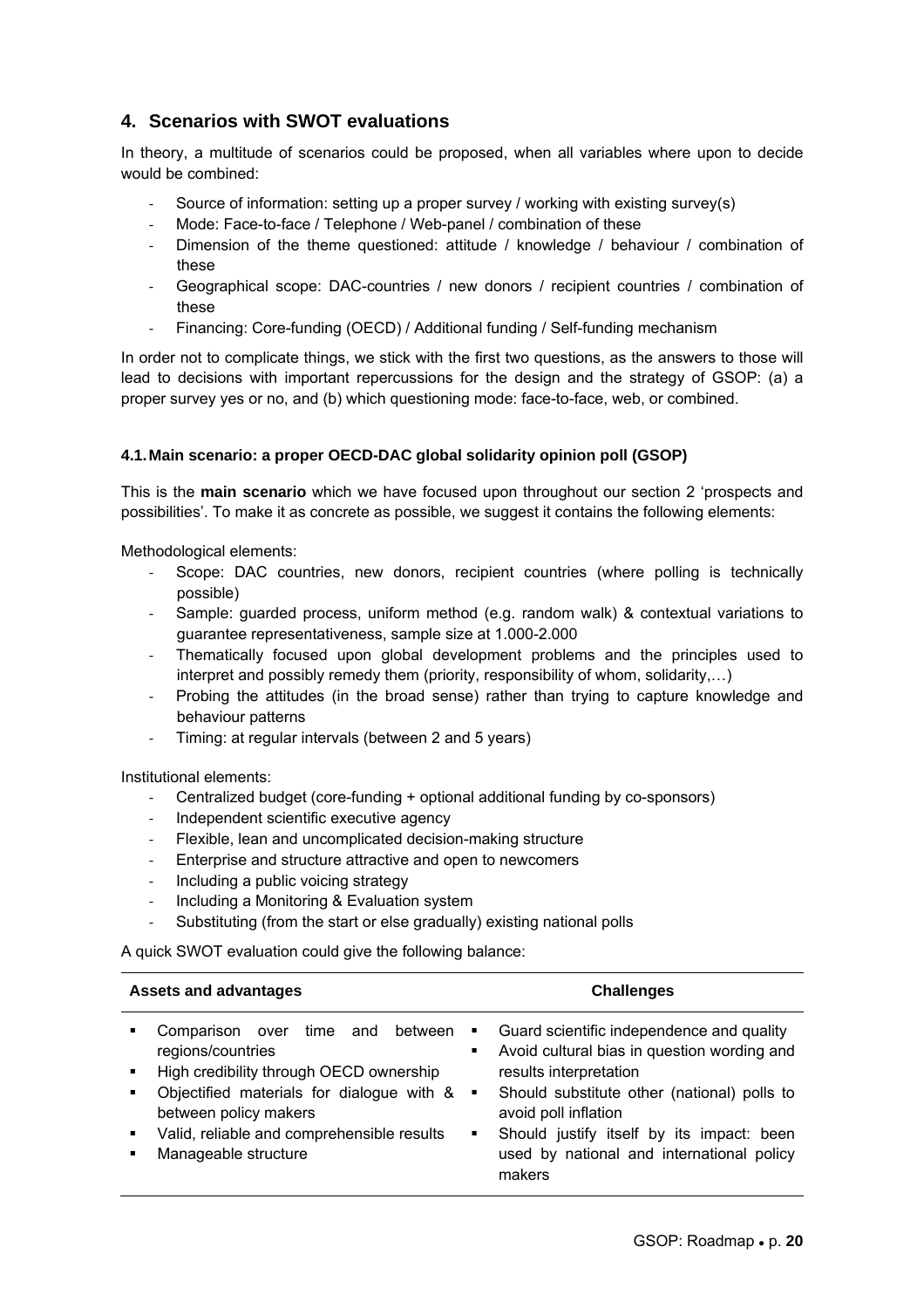Now, this main scenario could still take different shapes and forms. We evaluate three variations according to the modal choice. What follows is only a schematic presentation. The narrative reflection can be read under paragraph 2.2.4 (modal choice).

Variation 1 with face-to-face interviews in a sense completes the main scenario, as it would be our preferred option, while variations 2 and 3 are presented as 'second best' options which would need preliminary methodological research anyway. So, the SWOT-balances below should be read as complementary to the balance above.

| <b>Assets and advantages</b>                                                                 | <b>Challenges</b>                                                                                                                                                                            |
|----------------------------------------------------------------------------------------------|----------------------------------------------------------------------------------------------------------------------------------------------------------------------------------------------|
| Best chance for representativeness in the<br>different countries/regions<br>High reliability | High cost (especially in DAC countries)<br>$\mathbf{H}^{\mathrm{max}}$<br>Requires close monitoring on uniformity of<br>$\blacksquare$<br>sampling & questioning<br>Social desirability bias |

#### *4.1.1. Main scenario variation 1 : Face-to-face interviews*

#### *4.1.2. Main scenario variation 2: Web-panel*

| <b>Assets and advantages</b> |                                                                       |                                | <b>Challenges</b>                                                                                                                                    |
|------------------------------|-----------------------------------------------------------------------|--------------------------------|------------------------------------------------------------------------------------------------------------------------------------------------------|
|                              | Low cost<br>Extreme short polling period<br>Uniformity of questioning | $\mathbf{m}$<br>$\mathbf{m}$ . | Only representative in countries with a<br>high internet penetration rate (preliminary<br>research needed)<br>Risk of selection bias (opt-in system) |

#### *4.1.3. Main scenario variation 3: Multi-modal approach*

A multi-modal approach, combining web-panels in high internet-penetration rate countries (which tend to coincide with high labour cost countries) with face-to-face surveys in countries with a lower internet penetration rate and also a lower labour cost, will always have an experimental nature during its phasing in. The first survey 'round' will need to include a number of countries where both methods are applied, if only for measuring up the deviation between answers from different modal groups. As a variation on this variation (which we could call **variation 3-bis**), the GSOP could be launched as a face-to-face survey overall, with an additional web panel survey in a few countries (preferably with high, mediocre and low internet penetration rates).

| <b>Assets and advantages</b>                                                                                                                                                                                                                                                                                                                                                                          | <b>Challenges</b>                                                                                                                                                                                                                                                                                                                 |
|-------------------------------------------------------------------------------------------------------------------------------------------------------------------------------------------------------------------------------------------------------------------------------------------------------------------------------------------------------------------------------------------------------|-----------------------------------------------------------------------------------------------------------------------------------------------------------------------------------------------------------------------------------------------------------------------------------------------------------------------------------|
| the advantages of<br>Combines<br>both<br>$\blacksquare$<br>foregoing variations, i.e. web-panel in<br>countries where cost is an issue and face-<br>to-face in countries where internet access<br>is an issue<br>Relatively cost efficient<br>$\blacksquare$<br>Web-approach could be added as an<br>٠<br>$\blacksquare$<br>experimental chapter on top of the regular<br>overall face-to-face survey | Comparison between response<br>groups<br>where different<br>modes<br>applied<br>are<br>becomes problematic (i.e. needs special<br>monitoring),<br>and<br>measuring<br>due to<br>bias and different stimulus-<br>selection<br>response patterns<br>Experimental phasing in (risk of results<br>which are difficult to communicate) |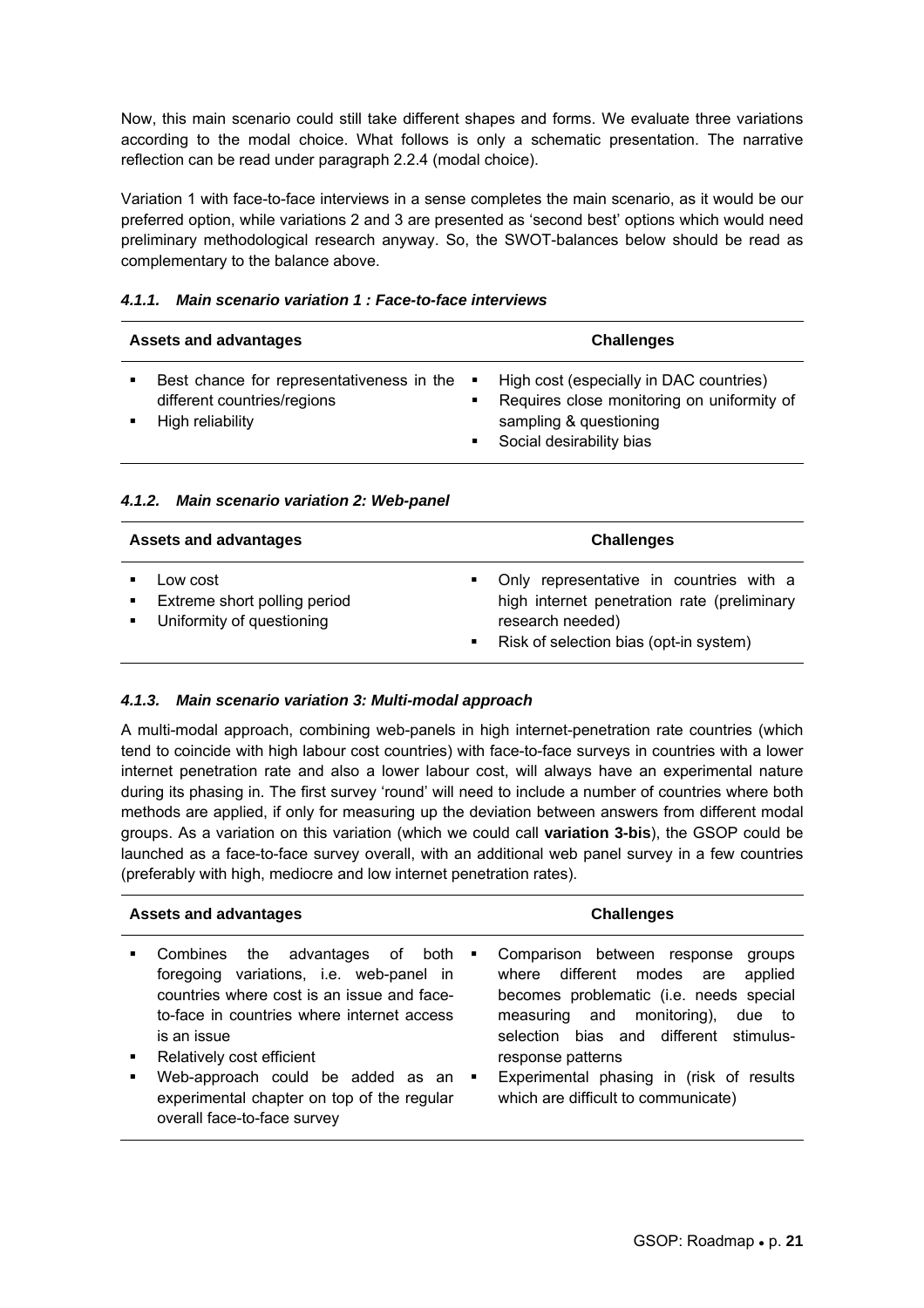#### **4.2. Alternative scenario: gathering data through other mechanisms**

The two options presented under this alternative are either breaking in on existing global surveys or aggregating data from existing polls (which at first sight comes down to making use of secondary sources). Over all we balance as follows:

| <b>Assets and advantages</b> |                     | <b>Challenges</b> |                                                                                                                                                  |
|------------------------------|---------------------|-------------------|--------------------------------------------------------------------------------------------------------------------------------------------------|
|                              | (Relative) low cost |                   | GSOP is not the master of its own fate:<br>reduced control over questionnaires,<br>sampling, timing, modal choice and other<br>strategic choices |

#### *4.2.1. Alternative scenario 1: Breaking in on existing global surveys*

'Breaking in' means: negotiate with the owners of an existing survey and buy some space for including a number of your own questions. This technique is quite customary with the so-called omnibus-surveys which are carried out at regular intervals by commercial polling firms (Gallup, TNS & others).

If this scenario would be considered, from a point of view of approaching the respondents in a uniform way, it is highly commendable to break into just one overall survey. At current, this leaves only the option of the World Values Survey, as the Global Barometers are practically organized at continental basis, and not in Europe or North America.

| <b>Assets and advantages</b> |                                                                                                                                                                     | <b>Challenges</b>                                     |                                                                                                                                                                                                                  |
|------------------------------|---------------------------------------------------------------------------------------------------------------------------------------------------------------------|-------------------------------------------------------|------------------------------------------------------------------------------------------------------------------------------------------------------------------------------------------------------------------|
|                              | Relatively cost efficient (few overhead<br>costs and a nominal fee per country<br>included)<br>Methodological quality<br>guarded<br>by a<br>reputed academic agency | $\mathbf{H}$<br>$\blacksquare$<br>$\blacksquare$<br>٠ | Subject to negotiation<br>Limited number of questions<br>Limited scope of countries (through self-<br>financing mechanism)<br>Reduced control over sampling, timing,<br>modal choice and other strategic choices |

#### *4.2.2. Alternative scenario 2: Aggregating existing polls*

To some extent, aggregating and comparing existing polls means a continuation of a task already carried out by OECD-DAC and DevCom. As this variation applies basically to the DAC-countries, it may be combined with some additional polling in non-DAC countries. Another variation on this variation could be that contacts are made with the existing national polling agencies in order to gradually induce standardized question wording.

| <b>Assets and advantages</b> |                                                                                                | <b>Challenges</b> |                                                                                                                                                            |
|------------------------------|------------------------------------------------------------------------------------------------|-------------------|------------------------------------------------------------------------------------------------------------------------------------------------------------|
|                              | Low cost<br>inducing<br>standardized<br>οf<br>Option<br>question(s), making results comparable | ٠<br>٠            | Reduced control over sampling, timing,<br>modal choice and other strategic choices<br>Inducing standardized question subject to<br>continuous negotiations |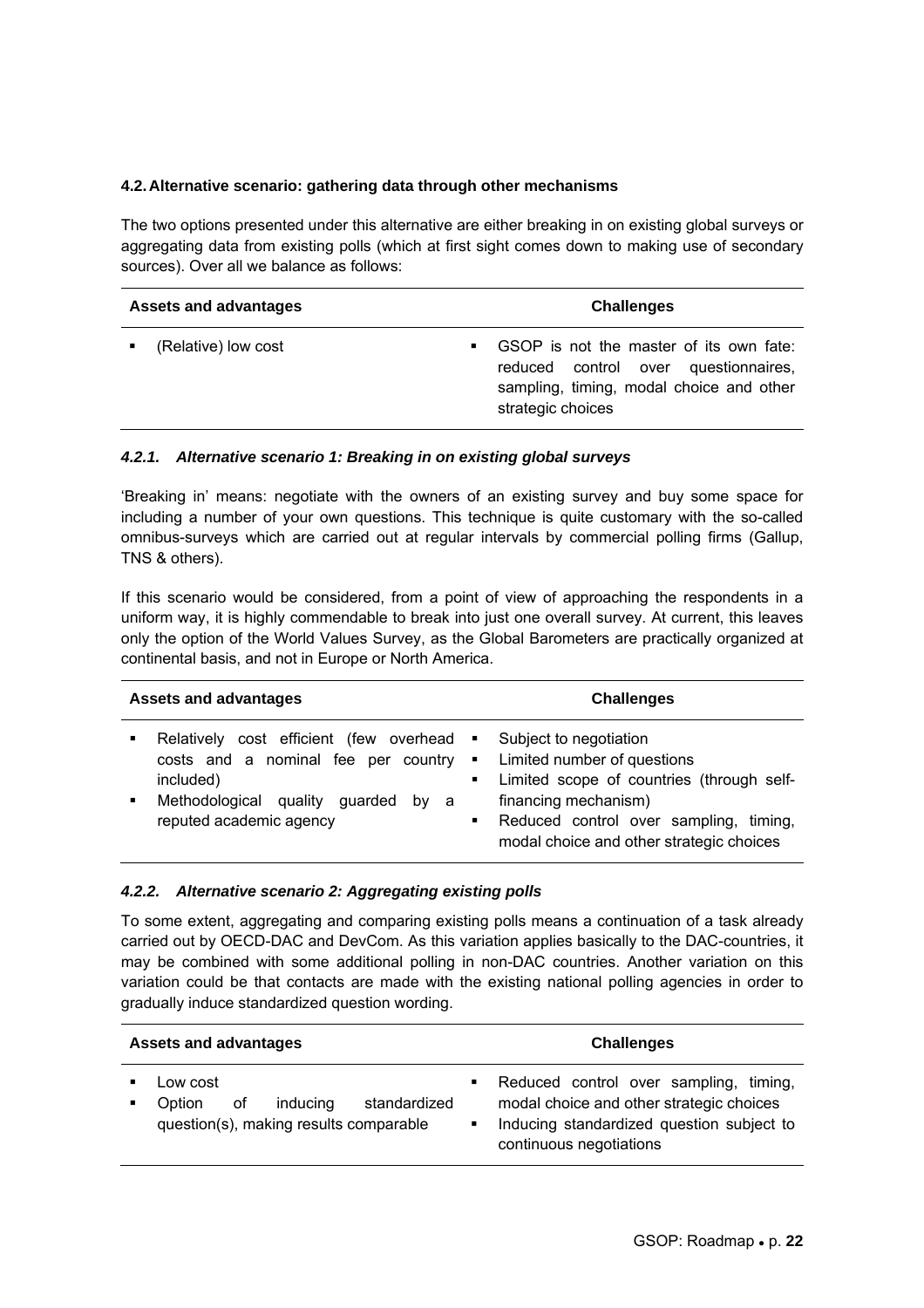#### **4.3. Next steps**

This document has been given the status of 'roadmap' and is subtitled accordingly. However, we have opted to list up the existing initiatives and draw the possibilities and challenges, rather than following a step-by-step approach, as we would not get much further than step one. It is after all the OECD, supposedly after advice given by the Development Centre and the DevCom network, who will determine what its strategy would be.

The next steps we propose are therefore of a suggestive nature and by consequence concisely formulated:

| <b>Phase</b>                                                  | <b>Activities</b>                                                                                                                                                                                                                                                                                                                                                                                                                                                                          | <b>Coordination issues</b>                                                       |
|---------------------------------------------------------------|--------------------------------------------------------------------------------------------------------------------------------------------------------------------------------------------------------------------------------------------------------------------------------------------------------------------------------------------------------------------------------------------------------------------------------------------------------------------------------------------|----------------------------------------------------------------------------------|
| (a) Review of GSOP<br>strategies                              | Deciding on kick-off strategy of GSOP:<br>Scope of regions and countries<br>Modal choice: has great impact on<br>п<br>budget<br>Deciding on one year piloting phase<br>٠<br>(to review various modal options,<br>organisational<br>set-up,<br>waves,<br>communication strategies)<br>Assigning OECD-DAC staff to develop<br>٠<br>proposal<br>Developing budget estimates<br>٠                                                                                                              | Dev Centre / Devcom<br>network<br>(with punctual inputs<br>from outside experts) |
| (b) Building internal<br>and external<br>support              | Building internal support within OECD<br>and Devcom members for GSOP:<br>Raising awareness of the idea, the<br>٠<br>added value, and opportunities<br>Clarifying the link and complementarity<br>٠<br>with existing national polls<br><b>Building</b><br>external<br>support<br>towards<br>potential funding agencies/governments:<br>Linking up with the commissioners of<br>٠<br>national polling initiatives<br>Approaching selected<br>international<br>٠<br>philanthropic initiatives | Dev Centre / Devcom<br>network<br>(with support of<br>communication dep)         |
| (c) Developing the<br>organisational<br><b>structure</b>      | organisational<br>Developing<br>the<br>draft<br>structure and procedures:<br>composition<br>Defining<br><b>of</b><br>various<br>٠<br>structures, with attention for flexibility<br>and sustainability<br>Developing draft terms of reference for<br>٠<br>GSOP Steering Committee, Guiding<br>Committee                                                                                                                                                                                     | Development Centre/<br>Devcom network                                            |
| (d) Activating the<br><b>GSOP Guiding</b><br><b>Committee</b> | Appointing the GSOP Guiding Committee<br>Selecting internal and external experts<br>٠<br>Agreement on terms of reference of<br>٠<br><b>Guiding Committee</b>                                                                                                                                                                                                                                                                                                                               | Dev Centre / Devcom<br>network                                                   |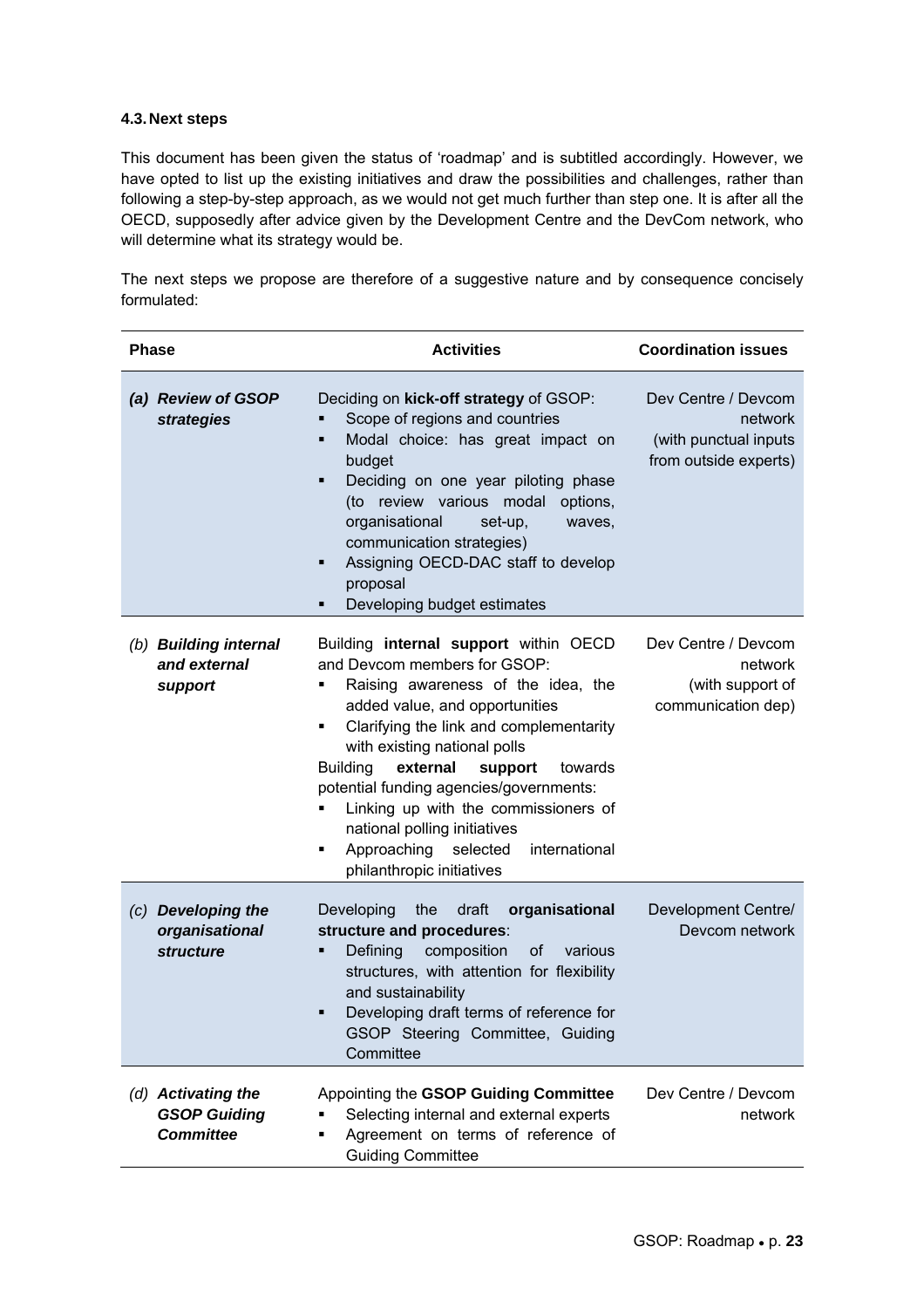|     | (e) Designing the M&E<br>and<br>communication<br>strategies               | Developing a M&E support strategy for<br>GSOP, considering:<br>Accountability demands<br>towards<br>٠<br>steering committee, commissioning<br>body,<br>national/regional<br>and<br>stakeholders<br>Review mechanisms for<br>scientific<br>quality of GSOP<br>Learning needs<br>0f<br>various<br>stakeholders<br>Developing a communication strategy,<br>considering:<br>Accessibility of data-sets to<br>the<br>٠<br>general public (online platform)<br>Need for a concerted media strategy<br>٠<br>with each polling wave | <b>GSOP Guiding</b><br>Committee / Dev<br>Centre |
|-----|---------------------------------------------------------------------------|-----------------------------------------------------------------------------------------------------------------------------------------------------------------------------------------------------------------------------------------------------------------------------------------------------------------------------------------------------------------------------------------------------------------------------------------------------------------------------------------------------------------------------|--------------------------------------------------|
| (f) | <b>Preparing</b><br>tendering of<br><b>Executing</b><br><b>Consortium</b> | Designing the general terms of reference<br>for the Executing Consortium:<br>Outlining technical, organisational and<br>budgetary specifications<br>Setting-up a selection committee for<br>п.<br>the applications                                                                                                                                                                                                                                                                                                          | <b>GSOP Guiding</b><br>Committee / Dev<br>Centre |
|     |                                                                           |                                                                                                                                                                                                                                                                                                                                                                                                                                                                                                                             |                                                  |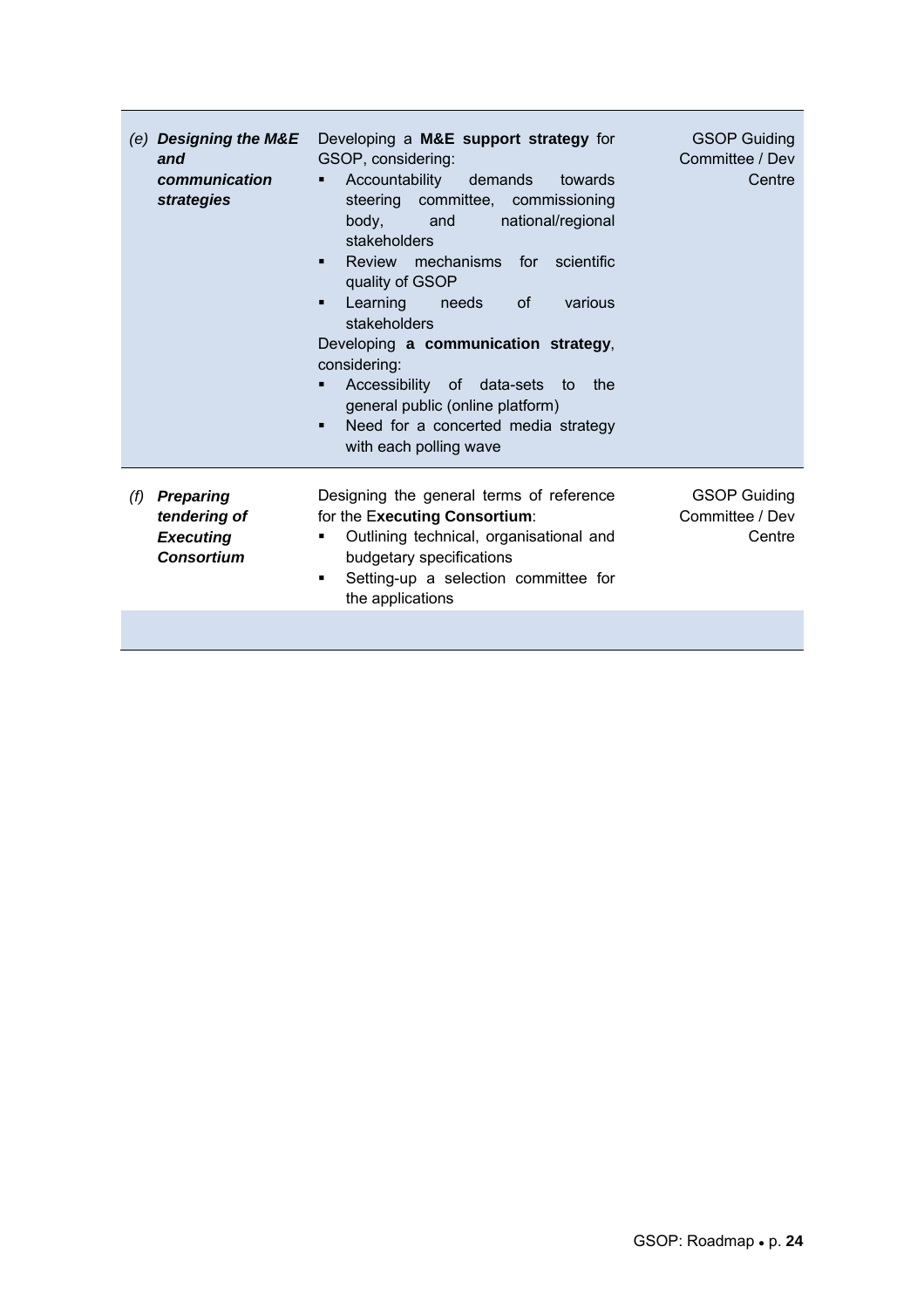### **5. Annex 1 - Opinion Polls and Surveys on Development Aid: Inventory Grid**

This inventory grid -which does not claim completeness - holds fact sheets on aid-related polls of the following countries/institutions:

#### **DevCom member countries:**

- 1. Australia
- 2. Austria
- 3. Belgium
- 4. Canada
- 5.Czech Republic
- 6. Denmark
- 7. Estonia
- 8. Finland
- 9. France
- 10. Germany
- 11. Greece
- 12. Hungary
- 13. Ireland
- 14. Israel
- 15. Italy
- 16. Japan
- 17. Korea
- 18. Lithuania
- 19. Luxembourg
- 20. The Netherlands
- 21. New Zealand
- 22. Norway
- 23. Poland
- 24. Portugal
- 25. Slovenia
- 26. Spain
- 27. Sweden
- 28. Switzerland
- 29. United Kingdom (DFID / IDS)
- 30. United States

#### **International institutions:**

- 1. World Bank Group
- 2. European Commission (Eurobarometer / European Social Survey)
- 3. Charities Aid Foundation
- 4. World Values Survey Network
- 5. Program on International Policy Attitudes
- 6. Global Barometer Surveys (Afro-, Arab, Asian and Latinobarometer)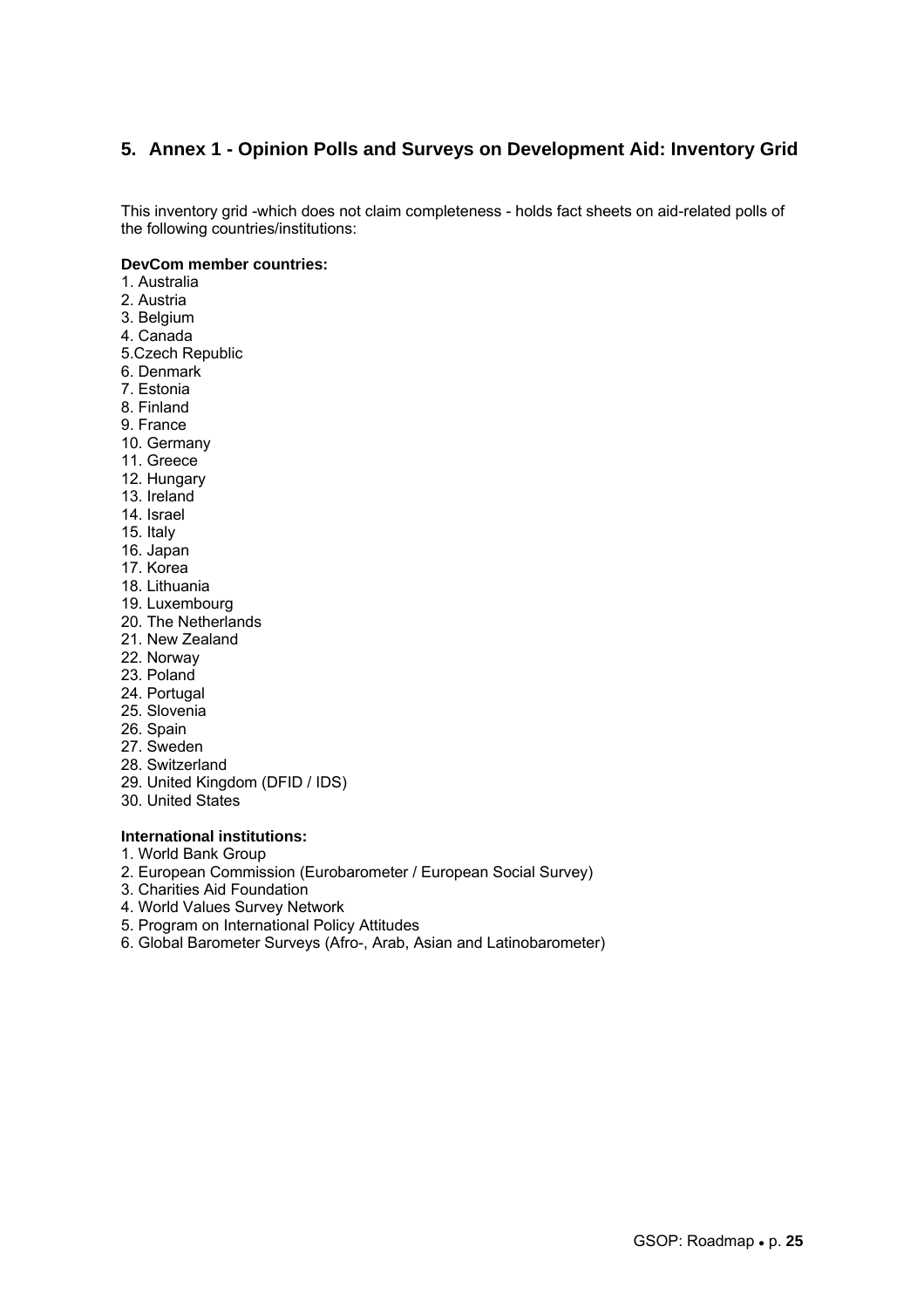## **List 1 - Initiatives per DevCom Member Country**

### **1. Australia**

| Country:                     | <b>Australia</b>                                                        |
|------------------------------|-------------------------------------------------------------------------|
| Survey title (latest)        | Community Attitudes to Overseas Aid                                     |
| Weblink (holding technical   | http://www.ausaid.gov.au/publications/pdf/newspoll 05.pdf               |
| details & results)           |                                                                         |
| Year                         | 2005                                                                    |
| Frequence                    | 1998, 2001, 2005                                                        |
| Mode                         | CATI                                                                    |
| Sample                       |                                                                         |
| Size                         | 1200                                                                    |
| Specification                | Age (18+), education, gender, area                                      |
| Sampling method              | Telephone listings                                                      |
| Theme                        | Overseas aid                                                            |
| Specific dimension           | Attitudes, opinions, behaviour, awareness                               |
| Owner / commissioner         | AusAID                                                                  |
| Contact details              | +61 2 6206 4000                                                         |
|                              | infoausaid@ausaid.gov.au                                                |
|                              | http://www.ausaid.gov.au/                                               |
| Operator                     | Newspoll                                                                |
| Interest in participating in | Interest in participating, interest in contributing on the content, not |
| global poll                  | sure whether financial contribution is possible                         |
| Other useful information     |                                                                         |

### **2. Austria**

| Country:                                    | <b>Austria</b>                                                         |
|---------------------------------------------|------------------------------------------------------------------------|
| Survey title (latest)                       | Lifestyle 2009: Entwicklungshilfe/-zusammenarbeit                      |
|                                             | (Development aid/ - cooperation)                                       |
| Weblink (holding technical                  | Unknown                                                                |
| details & results)                          | (Poll was sent in by ADA)                                              |
| Year                                        | 2009                                                                   |
| Frequence                                   | Bi-annual                                                              |
| Mode                                        | Mixed mode: web panel, telephone, postal                               |
| Sample                                      |                                                                        |
| Size                                        | 4377                                                                   |
| Specification<br>-                          | Social layers, purchasing power-class, life stages, family life cycle, |
|                                             | residential area                                                       |
| Sampling method<br>$\overline{\phantom{a}}$ | Web panel: GfK-Online-Pools (commercial database)                      |
| Theme                                       | Development aid                                                        |
| Specific dimension                          | Interest, informedness, opinions                                       |
| Owner / commissioner                        | Austrian Development Agency (ADA)                                      |
| Contact details                             | $+43(0)190399 - 0$                                                     |
|                                             | office@ada.gv.at                                                       |
|                                             | http://www.entwicklung.at                                              |
| Operator                                    | <b>GfK Austria GmbH</b>                                                |
| Interest in participating in                | Interest in participating, interest in sharing data                    |
| global poll                                 |                                                                        |
| Other useful information                    | Survey consists of 10 questions                                        |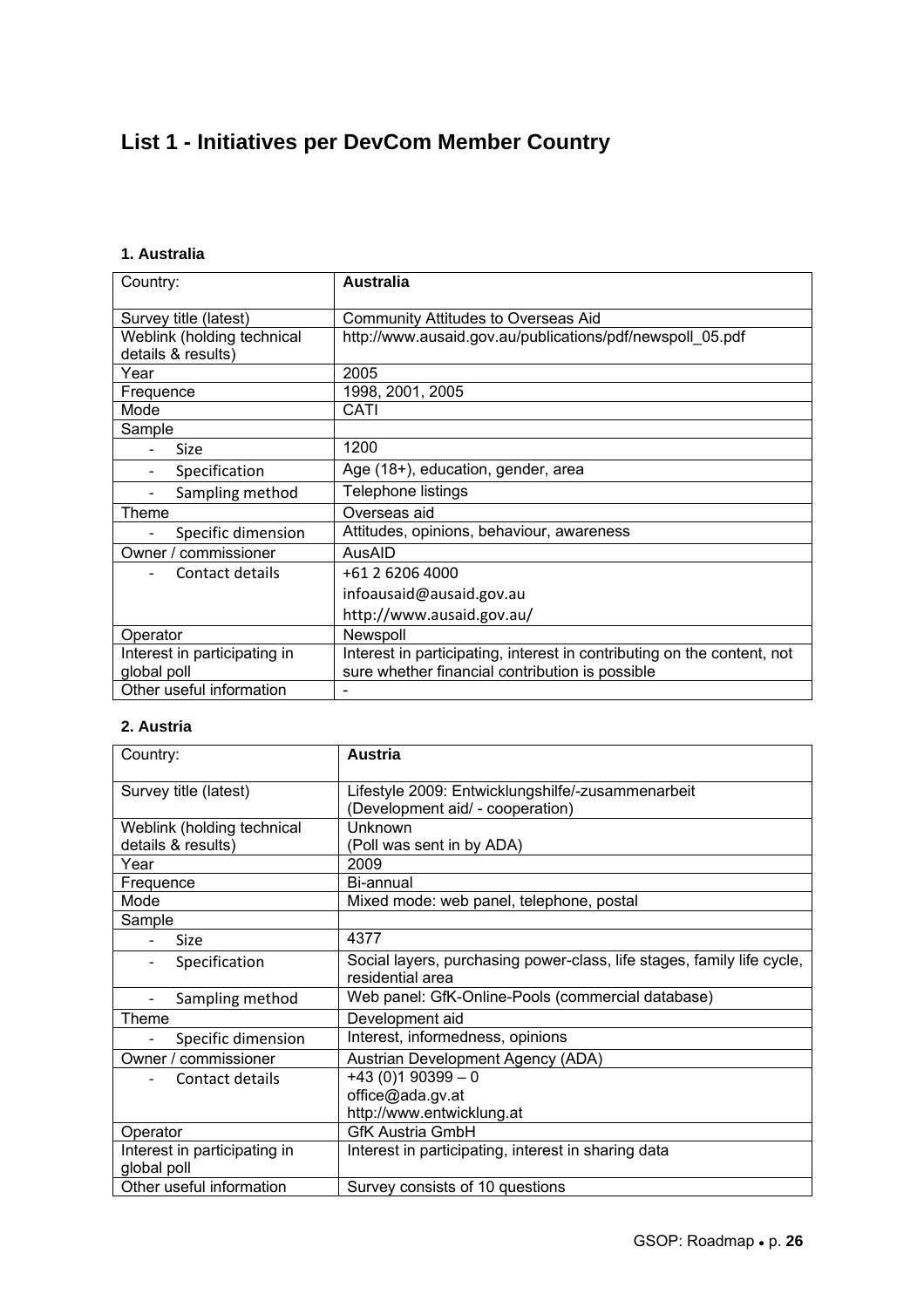### **3. Belgium**

| Country:                                         | <b>Belgium</b>                                                                                                    |
|--------------------------------------------------|-------------------------------------------------------------------------------------------------------------------|
| Survey title (latest)                            | Algemene Barometer Draagvlak Ontwikkelingssamenwerking<br>(General Barometer Support for Development Cooperation) |
| Weblink (holding technical<br>details & results) | http://www.vliruos.be/downloads/Rapport Barometer Draagvlak<br>30 04 2010(2).pdf                                  |
| Year                                             | 2010                                                                                                              |
| Frequence                                        | Once (with possibility of repetition in the future)                                                               |
| Mode                                             | Mixed mode: web panel, CATI                                                                                       |
| Sample                                           |                                                                                                                   |
| <b>Size</b>                                      | 1554 (1050 web panel, 504 CATI)                                                                                   |
| Specification                                    | Education, age (18-74), gender, region                                                                            |
| Sampling method<br>$\overline{\phantom{a}}$      | Commercial database                                                                                               |
| Theme                                            | Development aid                                                                                                   |
| Specific dimension                               | Knowledge, attitudes, behaviour, opinions                                                                         |
| Owner / commissioner                             | Vlaamse Interuniversitaire Raad, Directoraat-Generaal voor                                                        |
|                                                  | Ontwikkelingssamenwerking                                                                                         |
|                                                  | (Flemish Interuniversity Council, Directorate-General for                                                         |
|                                                  | Development Cooperation)                                                                                          |
| Contact details                                  | Ignace Pollet                                                                                                     |
|                                                  | +32 16 323099                                                                                                     |
|                                                  | ignace.pollet@hiva.kuleuven.be                                                                                    |
|                                                  | http://www.hiva.be                                                                                                |
| Operator                                         | IVOX (web panel), TNS Dimarso (CATI)                                                                              |
| Interest in participating in                     | Interest in participating, interest in contributing on the content                                                |
| global poll                                      |                                                                                                                   |
| Other useful information                         | Survey consists of 18 questions                                                                                   |

### **4. Canada**

| Country:                                         | Canada                                                        |
|--------------------------------------------------|---------------------------------------------------------------|
| Survey title (latest)                            | Canadian Attitudes Toward Development Assistance              |
| Weblink (holding technical<br>details & results) | http://www.oecd.org/dataoecd/46/9/39436670.pdf                |
| Year                                             | 2004                                                          |
| Frequence                                        | 'Regularly'                                                   |
| Mode                                             | CATI                                                          |
| Sample                                           |                                                               |
| <b>Size</b>                                      | 2002                                                          |
| Specification                                    | Region, community size                                        |
| Sampling method                                  | Database of active phone ranges: Random digit dialing         |
| Theme                                            | (Canadian) development assistance, MDGs, informedness         |
| Specific dimension                               | Knowledge, attitudes, opinions, behaviour                     |
| Owner / commissioner                             | Canadian International Development Agency (CIDA)              |
| Contact details                                  | (819) 997-5006                                                |
|                                                  | info@acdi-cida.gc.ca                                          |
|                                                  | http://www.acdi-cida.gc.ca/home                               |
| Operator                                         | <b>Environics Research Group</b>                              |
| Interest in participating in                     | Interest in participating, interest in financial contribution |
| global poll                                      |                                                               |
| Other useful information                         | Survey consists of 26 questions                               |

### **5. Czech Republic**

| …ntr∵<br>. | .<br>Czech Republic<br><b>ULCUI.</b> |
|------------|--------------------------------------|
|            |                                      |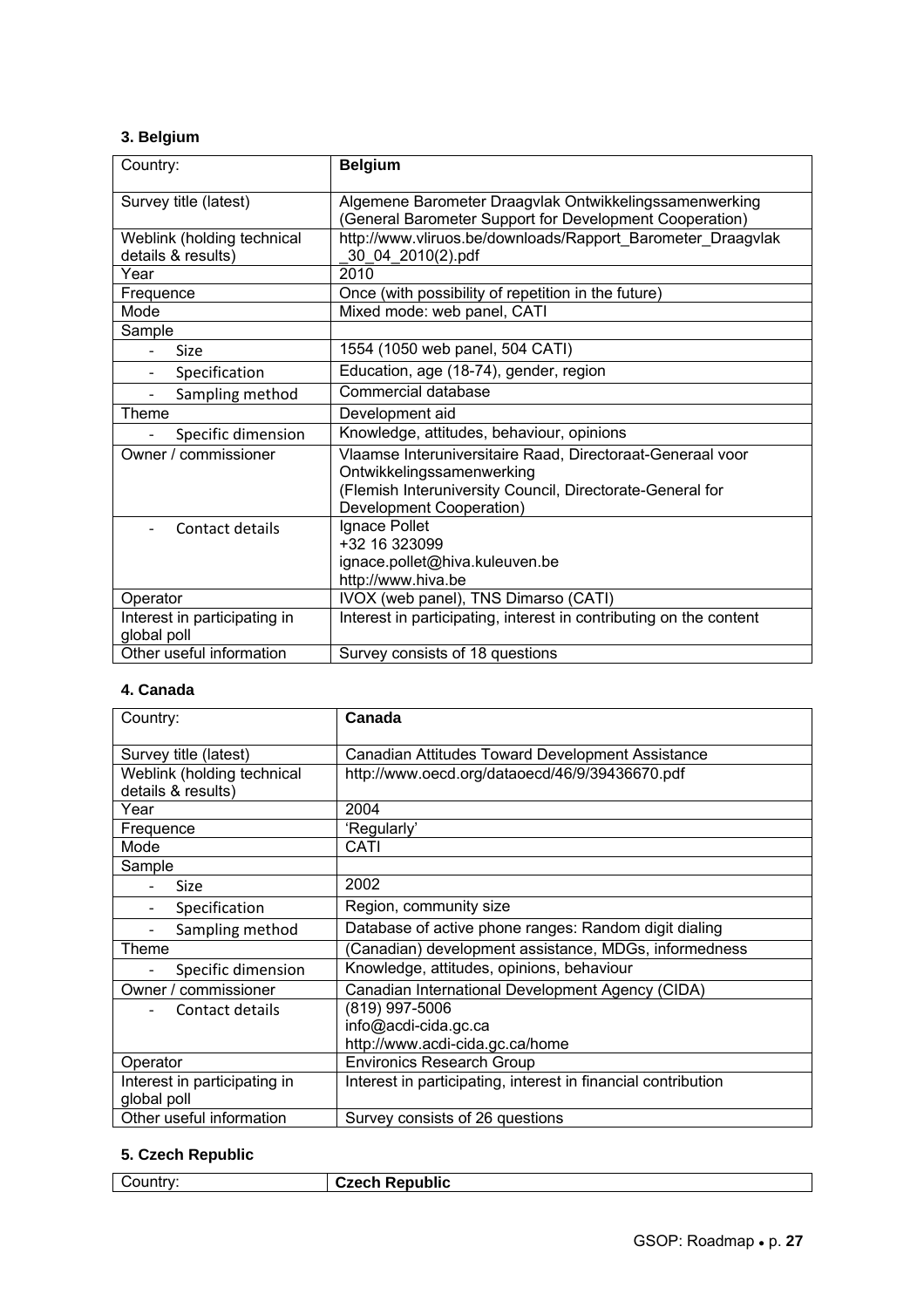| Survey title (latest)        | Ministerstvo zahraničních věcí                                                                                    |
|------------------------------|-------------------------------------------------------------------------------------------------------------------|
|                              | Výzkum veřejného mínění 11/2006                                                                                   |
|                              | (Ministry of Foreign Affairs                                                                                      |
|                              | Opinion poll 11/2006)                                                                                             |
| Weblink (holding technical   | http://webcache.googleusercontent.com/search?q=cache:                                                             |
| details & results)           | GbSZg5ABa5MJ:www.mzv.cz/jnp/cz/zahranicni_vztahy/rozvojova                                                        |
|                              | _spoluprace/obecne_informace_o_zrs_cr/publikace_o_zrs_cr<br>/vyzkum_verejneho_mineni_na_tema%242548.html%3Faction |
|                              | %3DsetMonth%26year%3D2008%26month%3D6+SC%26C+2006                                                                 |
|                              | :+ve%C5%99ejn%C3%A9ho+m%C3%ADn%C4%9Bn%C3%AD+                                                                      |
|                              | rozvojov%C3%A9+spolupr%C3%A1ce&cd=1&hl=nl&ct=clnk≷=cz                                                             |
| Year                         | 2006                                                                                                              |
| Frequence                    | Unknown                                                                                                           |
| Mode                         | Standardized personal interviews                                                                                  |
| Sample                       |                                                                                                                   |
| Size                         | 1220                                                                                                              |
| Specification                | Weighting based on data from the Czech Republic national                                                          |
|                              | statistics bureau. Exact weighting variables unknown                                                              |
| Sampling method              | Random walk                                                                                                       |
| Theme                        | Development aid                                                                                                   |
| Specific dimension           | Opinions, willingness to help, behaviour, knowledge                                                               |
| Owner / commissioner         | Ministry of Foreign Affairs                                                                                       |
| Contact details              | +420 224 181 111                                                                                                  |
|                              | podatelna@mzv.cz                                                                                                  |
|                              | http://www.mzv.cz                                                                                                 |
| Operator                     | SC&C - Survey, Consulting & Care                                                                                  |
| Interest in participating in | Interest in participating if it does not overlap with the                                                         |
| global poll                  | Eurobarometer, interest in contributing to the content                                                            |
| Other useful information     | Survey consists of 16 questions                                                                                   |

#### **6. Denmark**

| Country:                   | <b>Denmark</b>                                                        |
|----------------------------|-----------------------------------------------------------------------|
| Survey title (latest)      | DANIDA Kendskabsmåling 2007                                           |
|                            | (DANIDA knowledge measurement 2007)                                   |
| Weblink (holding technical | http://rudar.ruc.dk/bitstream/1800/4258/1/Det%20fuldst%C3%            |
| details & results)         | A6ndigt%20endelige%20projekt%20-                                      |
|                            | %20det%20HELT%20f%C3%                                                 |
|                            | A6rdige.pdf                                                           |
| Year                       | 2008                                                                  |
| Frequence                  | Annual (between 2004 and 2008)                                        |
| Mode                       | Web-based interviews                                                  |
| Sample                     |                                                                       |
| Size                       | 1041                                                                  |
| Specification              | Unknown                                                               |
| Sampling method            | Commercial database: IlupForum                                        |
| Theme                      | (Danish) development aid, (Danida)                                    |
| Specific dimension         | Attitudes, knowledge, interest                                        |
| Owner / commissioner       | Danish International Development <b>Assistance</b> (DANIDA), Ministry |
|                            | of Foreign Affairs                                                    |
| Contact details            | <b>Danish International Development Assistance:</b>                   |
|                            | http://www.danidadevforum.um.dk                                       |
|                            |                                                                       |
|                            | <b>Ministry of Foreign Affairs:</b>                                   |
|                            | www.um.dk                                                             |
| Operator                   | <b>TNS Gallup</b>                                                     |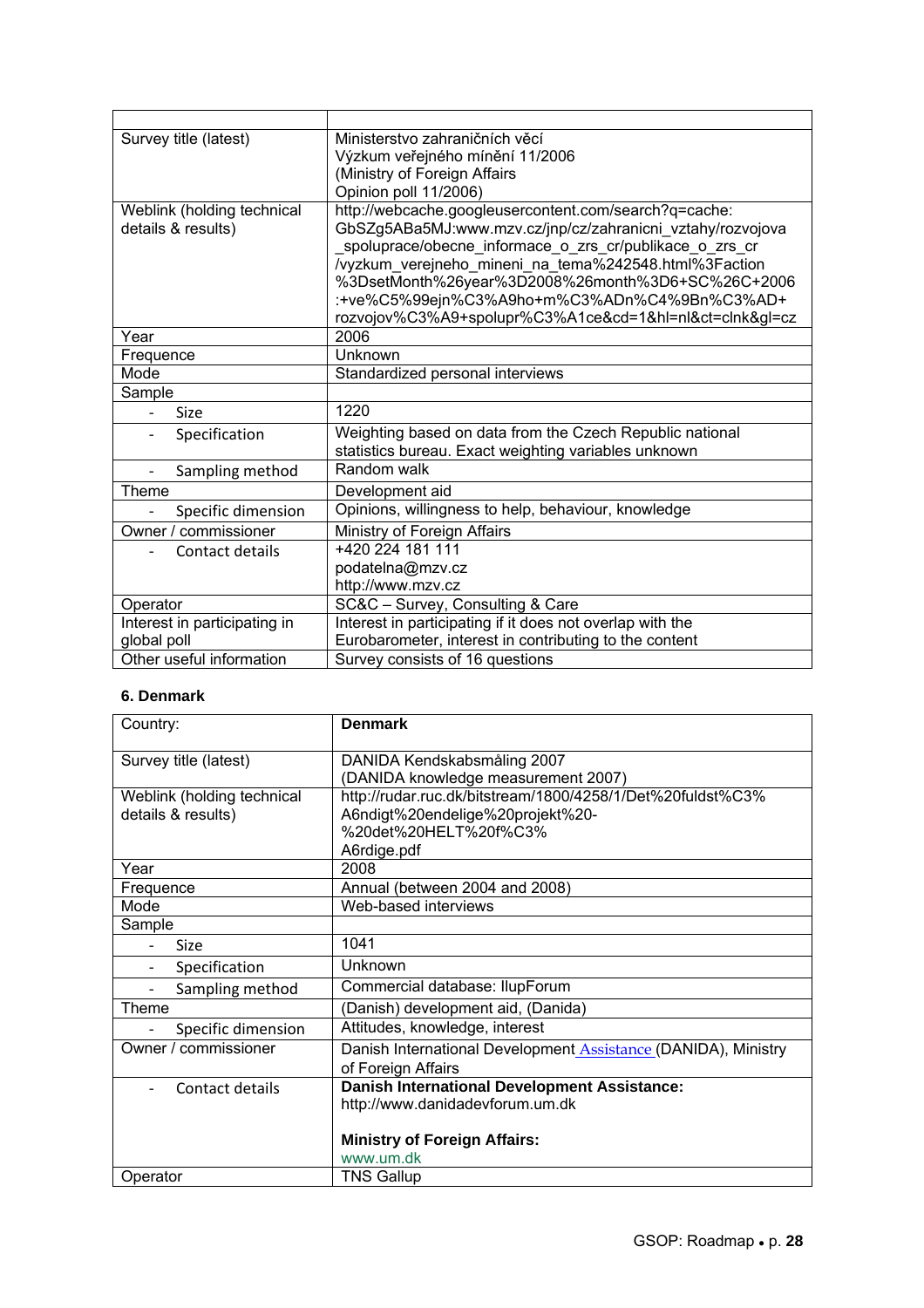| Interest in participating in<br>global poll | Interest not known                                                                                                                                 |
|---------------------------------------------|----------------------------------------------------------------------------------------------------------------------------------------------------|
| Other useful information                    | - Survey consists of 16 questions<br>- A more recent survey is the 2010 survey by Epinion. However,<br>specifications of this survey are not found |

### **7. Estonia**

| Country:                                    | <b>Estonia</b>                                                |
|---------------------------------------------|---------------------------------------------------------------|
| Survey title (latest)                       | Public opinion regarding development cooperation              |
| Weblink (holding technical                  | http://web-static.vm.ee/static/failid/489/public opinion poll |
| details & results)                          | 2008.ppt                                                      |
| Year                                        | 2008                                                          |
| Frequence                                   | 2005, 2008                                                    |
| Mode                                        | Population: CATI                                              |
|                                             | Opinion leaders: ad hoc telephone poll                        |
| Sample                                      |                                                               |
| Size                                        | Population: 1001                                              |
|                                             | Opinion leaders: 150                                          |
| Specification<br>$\overline{\phantom{a}}$   | Weighting variables unknown                                   |
| Sampling method<br>$\overline{\phantom{a}}$ | Landline telephone: significant digits of telephone numbers   |
|                                             | Mobile phone: TNS Emor database                               |
| Theme                                       | Development cooperation, (Fair Trade)                         |
| Specific dimension                          | Awareness, attitudes, behaviour, knowledge                    |
| Owner / commissioner                        | Ministry of Foreign Affairs                                   |
| Contact details                             | 6 377 200                                                     |
|                                             | arenguabi@mfa.ee                                              |
|                                             | http://www.vm.ee                                              |
| Operator                                    | TNS                                                           |
| Interest in participating in                | Interest in participating                                     |
| global poll                                 |                                                               |
| Other useful information                    | This survey is conducted among the Estonian population and    |
|                                             | among opinion leaders                                         |

### **8. Finland**

| Country:                   | <b>Finland</b>                                              |
|----------------------------|-------------------------------------------------------------|
| Survey title (latest)      | Suomalaisten mielipiteet kehitysyhteistyöstä                |
|                            | (Finnish opinions on development cooperation)               |
| Weblink (holding technical | http://formin.finland.fi/public/download.aspx?ID=60412&GUID |
| details & results)         | ={BB88783D-CE20-4226-A064-2B520C95D59E}                     |
| Year                       | 2010                                                        |
| Frequence                  | Annual                                                      |
| Mode                       | Personal interviews                                         |
| Sample                     |                                                             |
| Size                       | 989                                                         |
| Specification              | Age (15-79), gender, province, community                    |
| Sampling method            | Unknown                                                     |
| Theme                      | (Finnish) development cooperation                           |
| Specific dimension         | Opinions, knowledge (informedness)                          |
| Owner / commissioner       | Ministry of Foreign Affairs                                 |
| Contact details            | +358-9-160 05 or 578 15                                     |
|                            | kirjaamo.um@formin.fi                                       |
|                            | http://formin.finland.fi                                    |
| Operator                   | Taloustutkimus Oy                                           |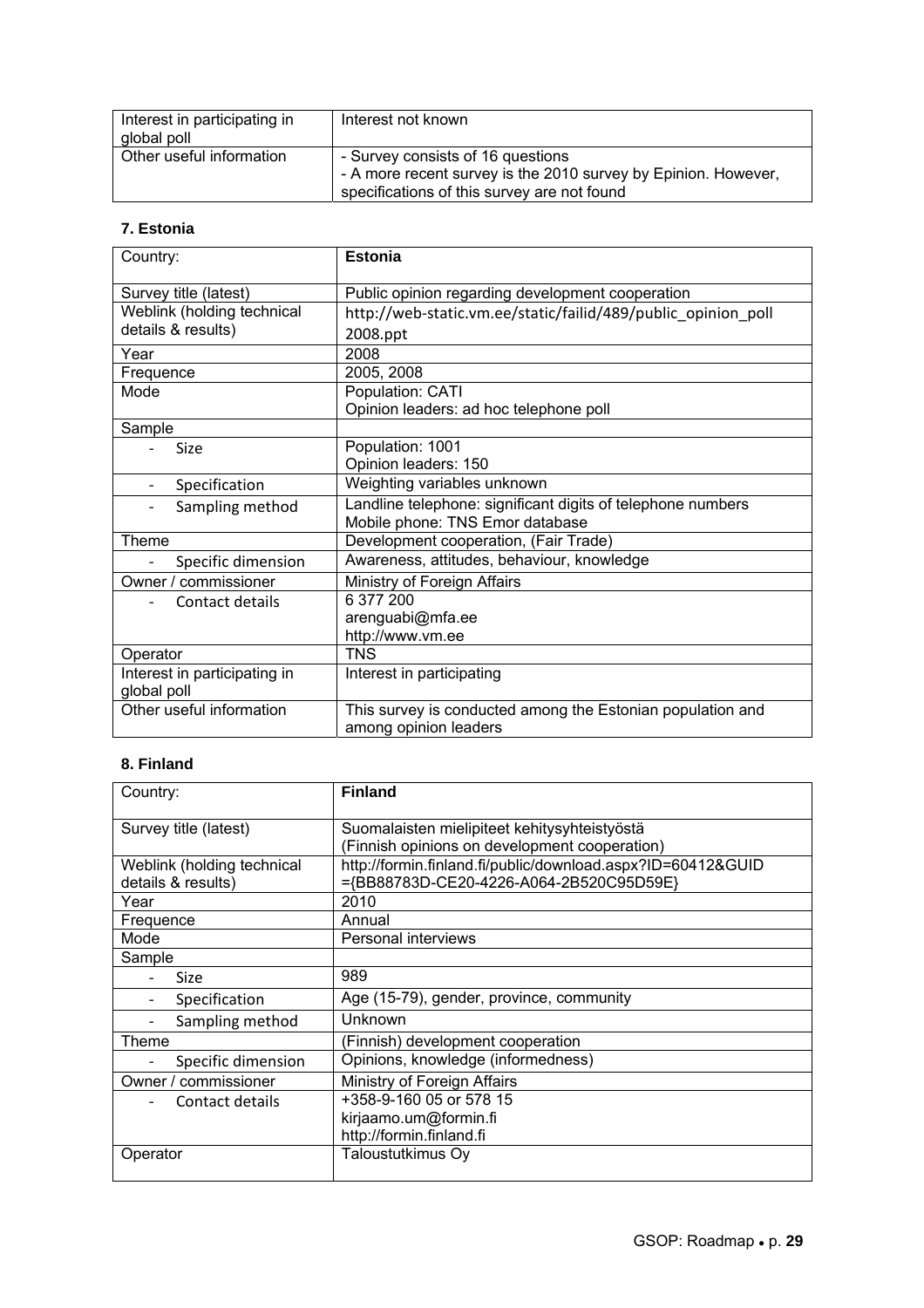| Interest in participating in | Interest not known |
|------------------------------|--------------------|
| global poll                  |                    |
| Other useful information     | -                  |

#### **9. France**

| Country:                                    | <b>France</b>                                                  |
|---------------------------------------------|----------------------------------------------------------------|
| Survey title (latest)                       | Les Français et l'aide au développement                        |
|                                             | (The French and development aid)                               |
| Weblink (holding technical                  | http://www.diplomatie.gouv.fr/fr/IMG/pdf/710488_-_AFD_-        |
| details & results)                          | conference de presse.pdf                                       |
| Year                                        | 2009                                                           |
| Frequence                                   | Annual                                                         |
| Mode                                        | <b>CAPI</b>                                                    |
| Sample                                      |                                                                |
| Size                                        | 1006                                                           |
| Specification                               | Unknown                                                        |
| Sampling method<br>$\overline{\phantom{0}}$ | Unknown                                                        |
| Theme                                       | (French policy on) development aid                             |
| Specific dimension                          | Opinions, interest                                             |
| Owner / commissioner                        | Ministry of Foreign Affairs, Agence Française de Développement |
|                                             | (French Development Agency)                                    |
| Contact details                             | <b>Ministry of Foreign Affairs:</b>                            |
|                                             | +33 1 43 17 53 53                                              |
|                                             | http://www.diplmatie.gouv.fr                                   |
|                                             | Agence Française de Développement:                             |
|                                             | +33 1 53 44 31 31                                              |
|                                             | site@afd.fr                                                    |
|                                             | http://www.afd.fr                                              |
| Operator                                    | <b>IFOP</b>                                                    |
| Interest in participating in                | Interest not known                                             |
| global poll                                 |                                                                |
| Other useful information                    |                                                                |
|                                             |                                                                |

### **10. Germany**

| Country:                   | Germany                                                                               |
|----------------------------|---------------------------------------------------------------------------------------|
| Survey title (latest)      | Deine Stimme gegen armut                                                              |
|                            | (Your vote against poverty)                                                           |
| Weblink (holding technical | http://www.deine-stimme-gegen-armut.de/fileadmin/BILDER                               |
| details & results)         | /doc/DSGA Meinungsumfrage-Juni2010-Ergebnistabellen.pdf                               |
| Year                       | 2010                                                                                  |
| Frequence                  |                                                                                       |
| Mode                       | CATI                                                                                  |
| Sample                     |                                                                                       |
| <b>Size</b>                | 1002 (807 West Germany, 195 East Germany)                                             |
| Specification              | Province, Community size, gender, age (14+), profession,<br>education, household size |
| Sampling method            | Random last two digits                                                                |
| Theme                      | (The importance of Germany participating in) development aid                          |
| Specific dimension         | Opinions                                                                              |
| Owner / commissioner       | VENRO e.V.                                                                            |
| Contact details            | ++49(0)2 28-94 67 7-0                                                                 |
|                            | http://www.venro.org                                                                  |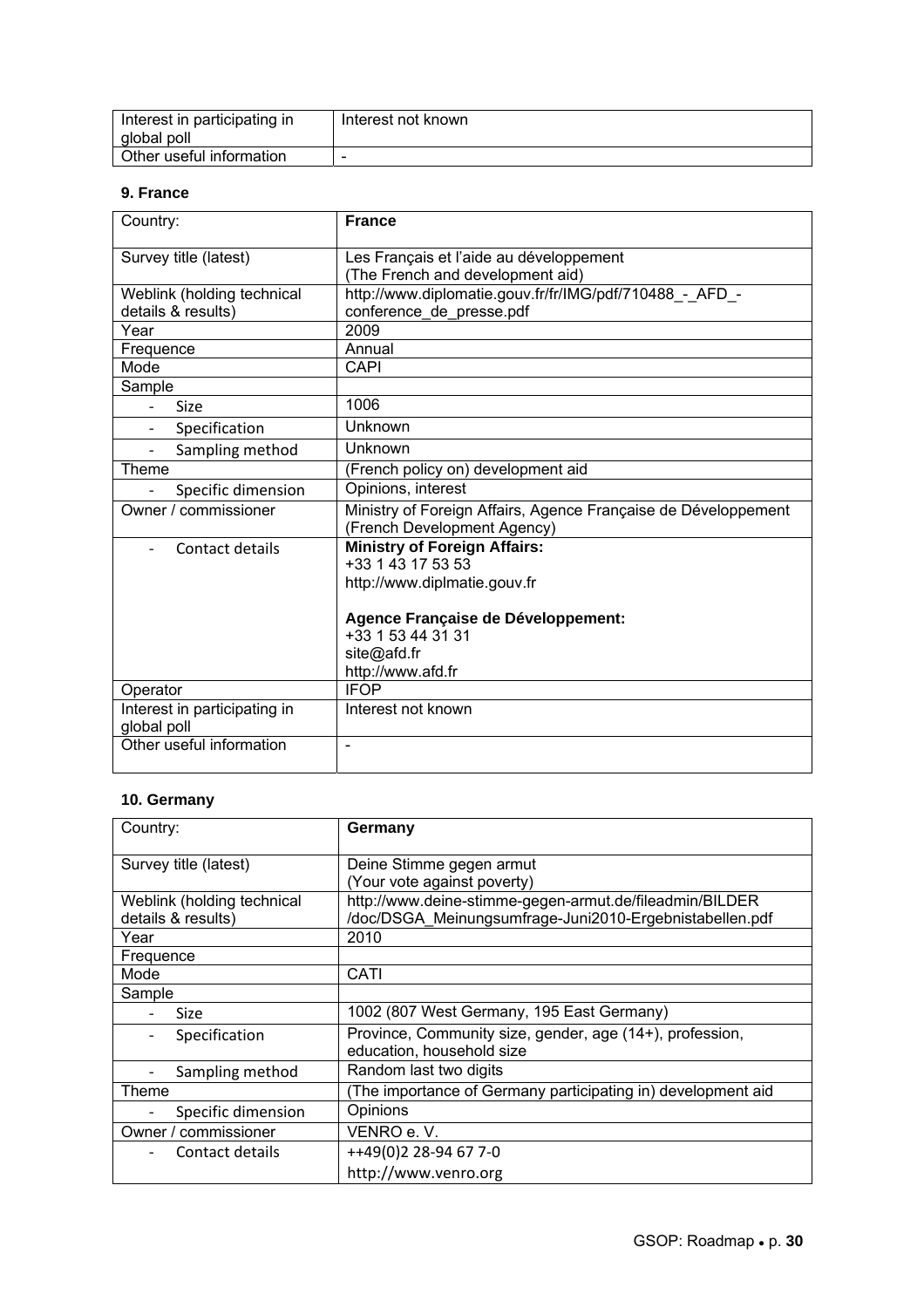| Operator                     | <b>TNS infratest, Emnitel</b>                                      |
|------------------------------|--------------------------------------------------------------------|
| Interest in participating in | Interest in participating, interest in contributing to the content |
| global poll                  |                                                                    |
| Other useful information     | Survey consists of 5 questions.                                    |

#### **11. Greece**

| Country:                                    | Greece                                                                                                                                  |
|---------------------------------------------|-----------------------------------------------------------------------------------------------------------------------------------------|
| Survey title (latest)                       | <b>Unknown</b><br>(Multiple surveys are held on public opinion towards the EU/IMF<br>aid deal regarding the Greek debt of €300 billion) |
| Interest in participating in<br>global poll | Interest not known                                                                                                                      |
| Other useful information                    |                                                                                                                                         |

### **12. Hungary**

| Country:                                    | Hungary            |
|---------------------------------------------|--------------------|
| Survey title (latest)                       | Unknown            |
| Interest in participating in<br>global poll | Interest not known |
| Other useful information                    |                    |

### **13. Ireland**

| Country:                     | <b>Ireland</b>                                                        |
|------------------------------|-----------------------------------------------------------------------|
| Survey title (latest)        | Attitudes towards Development Cooperation in Ireland                  |
| Weblink (holding technical   | http://www.irishaid.gov.ie/Uploads/Attitudes.pdf                      |
| details & results)           |                                                                       |
| Year                         | 2002                                                                  |
| Frequence                    | Once only                                                             |
| Mode                         | Face-to-face interviews                                               |
| Sample                       |                                                                       |
| <b>Size</b>                  | 1000                                                                  |
| Specification                | Age (15+), sex, social class, region                                  |
| Sampling method              | Unknown                                                               |
| Theme                        | Development aid                                                       |
| Specific dimension           | Attitudes, opinions, behaviour, (interest in, source of, desirability |
|                              | of) knowledge                                                         |
| Owner / commissioner         | <b>Ireland Aid</b>                                                    |
| Contact details              | 353 1 408 2000                                                        |
|                              | irishaid@dfa.ie                                                       |
|                              | http://www.irishaid.gov.ie                                            |
| Operator                     | <b>MRBI</b>                                                           |
| Interest in participating in | Interest not known                                                    |
| global poll                  |                                                                       |
| Other useful information     | - Survey consists of 30 questions                                     |
|                              | - A more recent survey is the 2008 survey 'Public opinion and         |
|                              | development issues: a survey of Irish university student opinions',   |
|                              | which was conducted among students only.                              |
|                              | See: http://doras.dcu.ie/15216/                                       |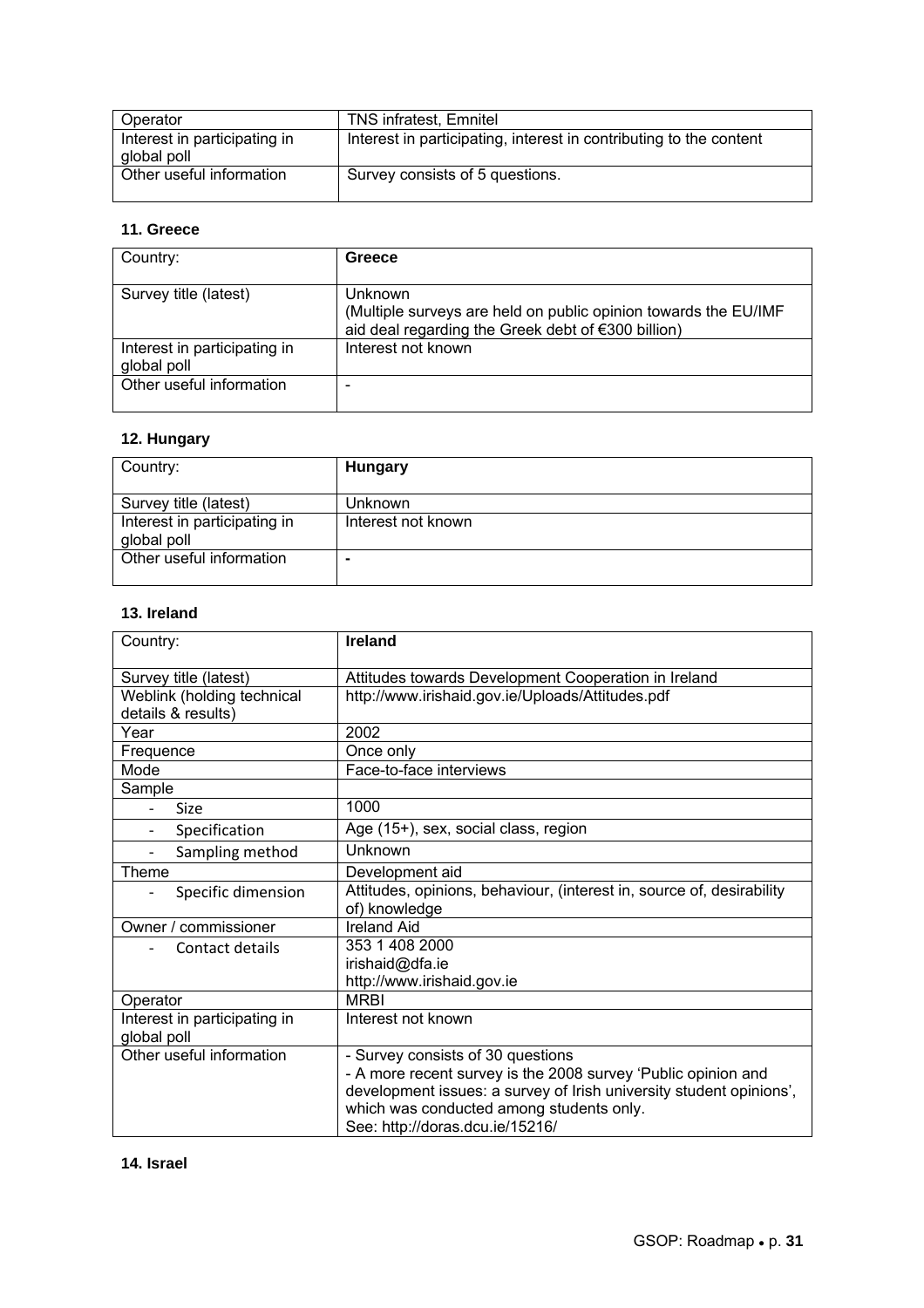| Country:                                         | <b>Israel</b>                                                                                                                            |
|--------------------------------------------------|------------------------------------------------------------------------------------------------------------------------------------------|
| Survey title (latest)                            | Public Opinion Survey on Israel's International Development<br>Assistance                                                                |
| Weblink (holding technical<br>details & results) | http://spirit.tau.ac.il/government/English_Survey.pdf                                                                                    |
| Year                                             | 2008                                                                                                                                     |
| Frequence                                        | Once only                                                                                                                                |
| Mode                                             | Telephone                                                                                                                                |
| Sample                                           |                                                                                                                                          |
| Size                                             | 535                                                                                                                                      |
| Specification<br>$\overline{\phantom{0}}$        | The findings reflect the distribution by degree of religious<br>observance (secular versus observant) and sector (Jewish versus<br>Arab) |
| Sampling method                                  | Unknown                                                                                                                                  |
| Theme                                            | (Familiarity with Israeli) development assistance                                                                                        |
| Specific dimension                               | Opinions, attitudes, awareness                                                                                                           |
| Owner / commissioner                             | Harold Hartog School of Government and Policy (Tel Aviv<br>University)                                                                   |
| Contact details                                  | 972-3-6406817<br>govt@post.tau.ac.il<br>http://spirit.tau.ac.il                                                                          |
| Operator                                         | Maagar-Mohot Interdisciplinary Research and Consulting Institute<br>Inc.                                                                 |
| Interest in participating in<br>global poll      | Interest not known                                                                                                                       |
| Other useful information                         | Survey consists of 29 questions                                                                                                          |

### **15. Italy**

| Country:                                    | <b>Italy</b>                                                   |
|---------------------------------------------|----------------------------------------------------------------|
| Survey title (latest)                       | Gli italiani e la lotta alla povertà                           |
|                                             | (The Italians and the fight against poverty)                   |
| Weblink (holding technical                  | http://www.alberodellavita.org/news/45/gli italiani e la lotta |
| details & results)                          | alla_povert_agrave__nel_mondo.html#                            |
| Year                                        | 2006                                                           |
| Frequence                                   | Once only                                                      |
| Mode                                        | CATI                                                           |
| Sample                                      |                                                                |
| Size                                        | 1000                                                           |
| Specification                               | Age (18+), Nielsen-region, gender                              |
| Sampling method                             | Unknown                                                        |
| Theme                                       | Poverty                                                        |
| Specific dimension                          | Knowledge, attitudes, opinions                                 |
| Owner / commissioner                        | Coordinamento Italiano Network Internazionali (CINI)           |
|                                             | (Italian Coordination Network International)                   |
| Contact details                             | Maria Egizia Petroccione                                       |
|                                             | Tel: +39 06 45200 510                                          |
|                                             | E-mail: egizia.petroccione@cininet.org                         |
|                                             | http://www.cininet.org                                         |
| Operator                                    | <b>Millward Brown</b>                                          |
| Interest in participating in<br>global poll | Interest in participating                                      |
| Other useful information                    | Survey consists of 7 questions                                 |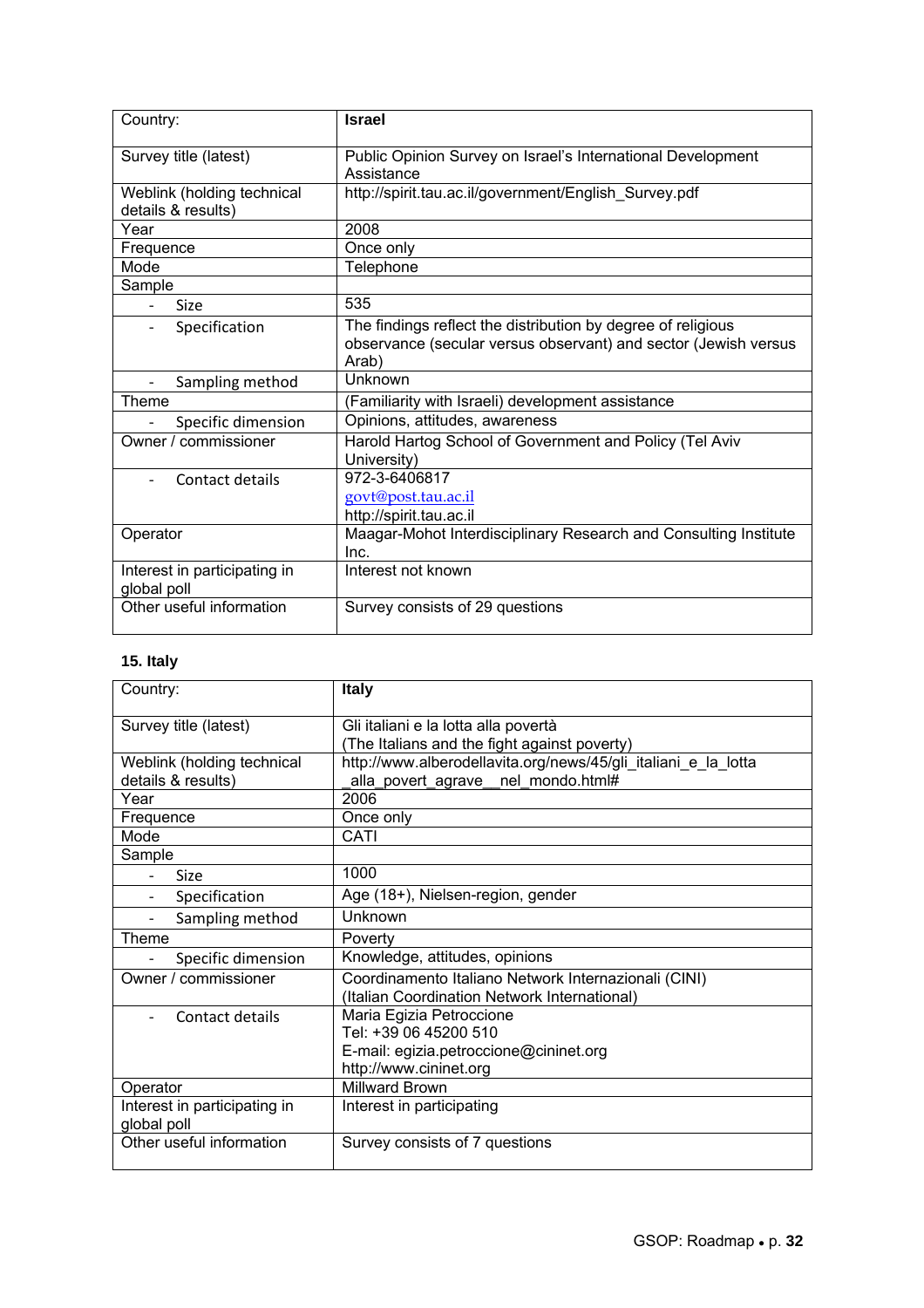### **16. Japan**

| Country:                                    | Japan                                                                                        |
|---------------------------------------------|----------------------------------------------------------------------------------------------|
| Survey title (latest)                       | 外交に関する世論調査                                                                                   |
|                                             | (Public Opinion Survey on the Diplomacy)                                                     |
| Weblink (holding technical                  | http://www.cao.go.jp/index-e.html                                                            |
| details & results)                          |                                                                                              |
| Year                                        | 2010                                                                                         |
| Frequence                                   | Annual                                                                                       |
| Mode                                        | Face-to-face                                                                                 |
| Sample                                      |                                                                                              |
| Size                                        | 1953                                                                                         |
| Specification                               | Gender, age (20+)                                                                            |
| Sampling method                             | Population database                                                                          |
| Theme                                       | Citizen sentiments towards foreign countries, Japan's (economic)                             |
|                                             | relations and cultural exchanges with foreign countries, economic                            |
|                                             | cooperation for developing countries, Japan's contribution to the<br>international community |
| Specific dimension                          | Sentiments, opinions                                                                         |
| Owner / commissioner                        | Cabinet Office, Government of Japan                                                          |
| Contact details                             | Tamati Hisashi                                                                               |
|                                             | 03 (3581) 0070                                                                               |
|                                             | http://www.cao.go.jp                                                                         |
| Operator                                    | Nippon Research Center                                                                       |
| Interest in participating in<br>global poll | Interest not known                                                                           |
| Other useful information                    | Survey covers six topics                                                                     |

### **17. Korea**

| Country:                     | Korea                                 |
|------------------------------|---------------------------------------|
|                              |                                       |
| Survey title (latest)        | Unknown                               |
| Weblink (holding technical   | Unknown                               |
| details & results)           |                                       |
| Year                         | 2008                                  |
| Frequence                    | Unknown                               |
| Mode                         | Unknown                               |
| Sample                       | Unknown                               |
| <b>Theme</b>                 | Overseas aid                          |
| Specific dimension           | Opinions, attitudes                   |
| Owner / commissioner         | Ministry of Foreign Affairs and Trade |
| Contact details              | +82 2 2100 0173                       |
|                              | http://www.odakorea.go.kr             |
| Operator                     | Unknown                               |
| Interest in participating in | Interest not known                    |
| global poll                  |                                       |
| Other useful information     |                                       |

### **18. Lithuania**

| Country:                                         | Lithuania                                                                                      |
|--------------------------------------------------|------------------------------------------------------------------------------------------------|
| Survey title (latest)                            | Unknown (Survey is part of the project "We are ready", financed<br>by the European Commission) |
| Weblink (holding technical<br>details & results) | http://www.nisc.lt/lt/news.php?start1=70&news_id=268                                           |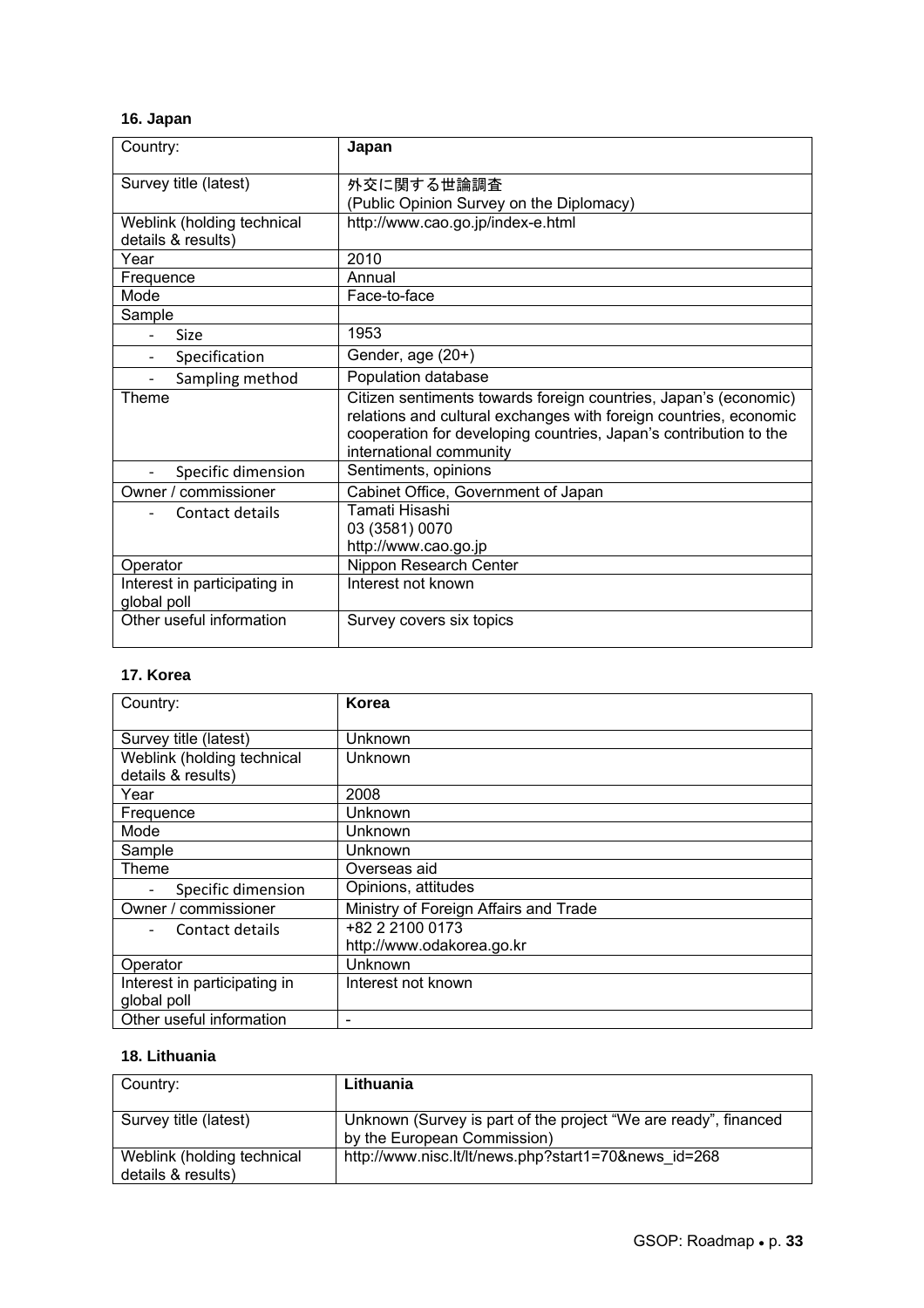| Year                                        | 2008                                                                                                                 |
|---------------------------------------------|----------------------------------------------------------------------------------------------------------------------|
| Frequence                                   | 2004, 2005, 2008                                                                                                     |
| Mode                                        | Focus group interviews                                                                                               |
| Sample                                      |                                                                                                                      |
| Size                                        | Unknown                                                                                                              |
| Specification                               | A distinction is made between NGOs and the population. Exact<br>weighting variables unknown                          |
| Sampling method                             | Unknown                                                                                                              |
| Theme                                       | (Desirability of) Lithuanian help                                                                                    |
| Specific dimension                          | Opinions, attitudes, knowledge                                                                                       |
| Owner / commissioner                        | Nevyriausybinių organizacijų informacijos ir paramos centro<br>(NIPC)<br>(NGO Information and Support Centre (NISC)) |
| Contact details                             | (370 5) 261 87 82<br>info@nisc.lt<br>http://www.nisc.lt                                                              |
| Operator                                    | Unknown                                                                                                              |
| Interest in participating in<br>global poll | Interest in participating, interest in contributing to the content                                                   |
| Other useful information                    |                                                                                                                      |

### **19. Luxembourg**

| Country:                                         | Luxembourg                                                                                                                                |
|--------------------------------------------------|-------------------------------------------------------------------------------------------------------------------------------------------|
| Survey title (latest)                            | La disposition au don de la population au Luxembourg en 2009<br>(The availability of the gift of the population in Luxembourg in<br>2009) |
| Weblink (holding technical<br>details & results) | http://www.wort.lu/wort/assets/pdf/tns_ilres_ong2010.pdf                                                                                  |
| Year                                             | 2009                                                                                                                                      |
| Frequence                                        | Once only                                                                                                                                 |
| Mode                                             | Mixed mode: web panel, telephone                                                                                                          |
| Sample                                           |                                                                                                                                           |
| Size                                             | 1541                                                                                                                                      |
| Specification                                    | Weighting variables unknown                                                                                                               |
| Sampling method                                  | Unknown                                                                                                                                   |
| Theme                                            | Charity                                                                                                                                   |
| Specific dimension                               | Behaviour, opinions                                                                                                                       |
| Owner / commissioner                             | Cercle de Coopération Luxembourg<br>(Circle of cooperation Luxembourg)                                                                    |
| Contact details                                  | 26 02 09 11                                                                                                                               |
|                                                  | info@cercle.lu                                                                                                                            |
|                                                  | http://www.ongd.lu                                                                                                                        |
| Operator                                         | <b>TNS ILReS</b>                                                                                                                          |
| Interest in participating in<br>global poll      | Interest not known                                                                                                                        |
| Other useful information                         | Development cooperation is not the only charity focused on                                                                                |

### **20. The Netherlands**

| Country:                   | <b>The Netherlands</b>                        |
|----------------------------|-----------------------------------------------|
| Survey title (latest)      | Barometer Internationale Samenwerking         |
|                            | (Barometer International Cooperation)         |
| Weblink (holding technical | http://www.ncdo.nl/docs/uploads/NCDO BIS 2010 |
| details & results)         | Onderzoeksrapport.pdf                         |
| Year                       | 2010                                          |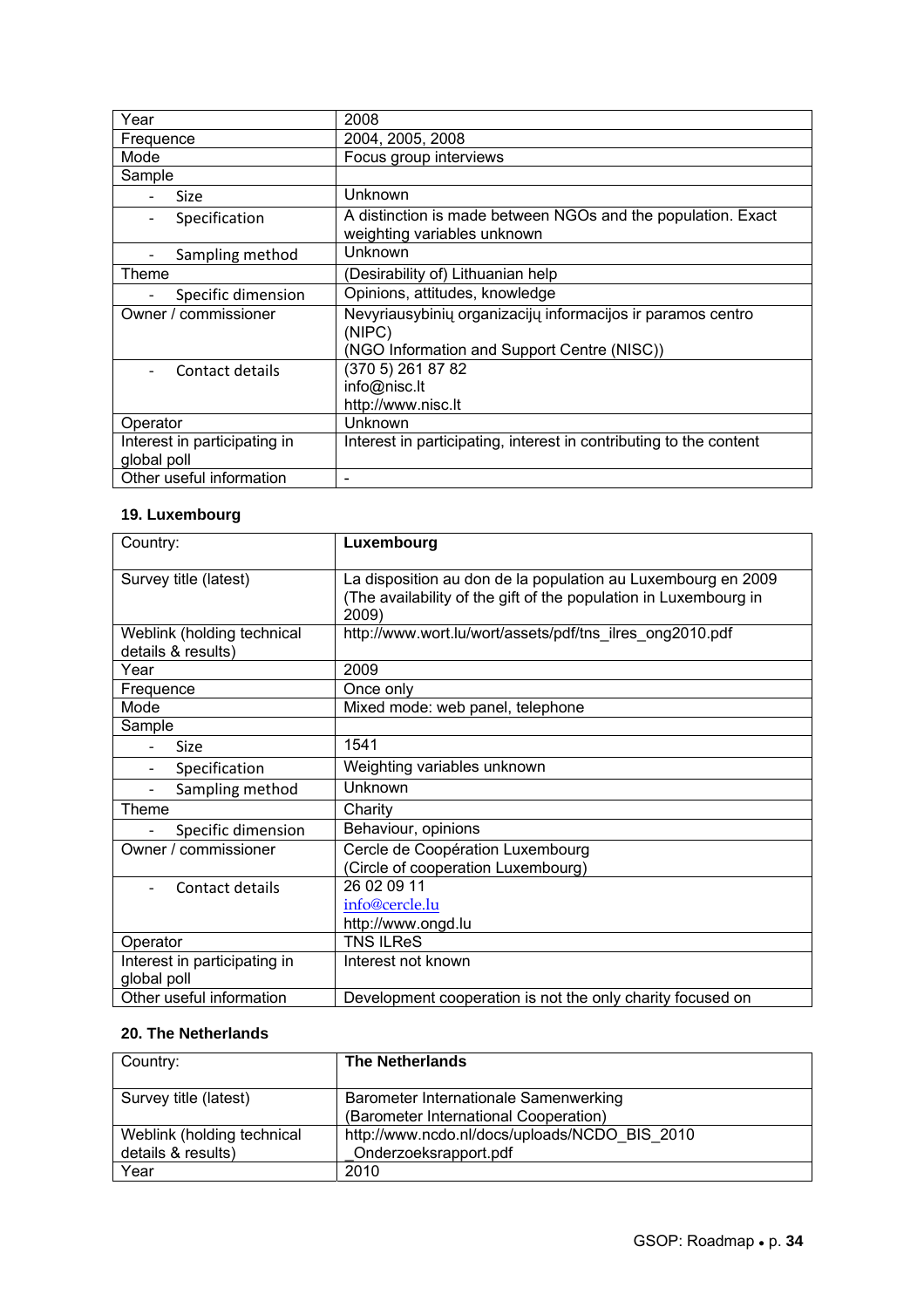| Frequence                                   | Annual                                                                                                                                                                      |
|---------------------------------------------|-----------------------------------------------------------------------------------------------------------------------------------------------------------------------------|
| Mode                                        | Web panel                                                                                                                                                                   |
| Sample                                      |                                                                                                                                                                             |
| <b>Size</b>                                 | 1500                                                                                                                                                                        |
| Specification<br>$\qquad \qquad -$          | Gender, age (15-70), education, Nielsen-region, mentality, vote<br>intention for elections                                                                                  |
| Sampling method                             | Commercial database: StemPunt.nu-panel                                                                                                                                      |
| Theme                                       | International cooperation, aid, poverty reduction, problems in<br>developing countries, MDGs                                                                                |
| Specific dimension                          | Attitudes, opinions, knowledge, behaviour                                                                                                                                   |
| Owner / commissioner                        | Nationale Commissie voor internationale samenwerking en<br>Duurzame Ontwikkeling (NCDO)<br>(National Committee on international cooperation and Sustainable<br>Development) |
| Contact details                             | Sandra ter Woerds<br>020 5682049<br>s.ter.woerds@ncdo.nl<br>http://www.ncdo.nl/                                                                                             |
| Operator                                    | Motivaction                                                                                                                                                                 |
| Interest in participating in<br>global poll | Interest in participating, interest in financial contribution                                                                                                               |
| Other useful information                    | Survey consists of 27 questions                                                                                                                                             |

### **21. New Zealand**

| Country:                     | <b>New Zealand</b>                                           |
|------------------------------|--------------------------------------------------------------|
| Survey title (latest)        | Overseas Aid: A qualitative and quantitative survey          |
| Weblink (holding technical   | http://www.oecd.org/dataoecd/1/0/39418118.pdf                |
| details & results)           |                                                              |
| Year                         | 2007                                                         |
| Frequence                    | 1999. 2004. 2007                                             |
| Mode                         | CATI, focus groups                                           |
| Sample                       |                                                              |
| Size                         | 750                                                          |
| Specification                | Region                                                       |
| Sampling method              | Random digit dialling                                        |
| Theme                        | Overseas aid                                                 |
| Specific dimension           | Knowledge, attitudes, opinions, awareness, behaviour         |
| Owner / commissioner         | New Zealand Aid, Council for International Development (CID) |
| Contact details              | <b>New Zealand Aid:</b>                                      |
|                              | +64 4 439 8200                                               |
|                              | enquiries@nzaid.govt.nz                                      |
|                              | http://www.aid.govt.nz                                       |
|                              |                                                              |
|                              | CID:                                                         |
|                              | +64 4 496 9615                                               |
|                              | http://www.cid.org.nz                                        |
| Operator                     | <b>UMR Research Limited</b>                                  |
| Interest in participating in | Interest not known                                           |
| global poll                  |                                                              |
| Other useful information     | This survey combines qualitative and quantitative methods    |

### **22. Norway**

| Country:              | <b>Norway</b>                                                    |
|-----------------------|------------------------------------------------------------------|
| Survey title (latest) | Holdninger til norsk bistand<br>(Attitudes of Norwegian Support) |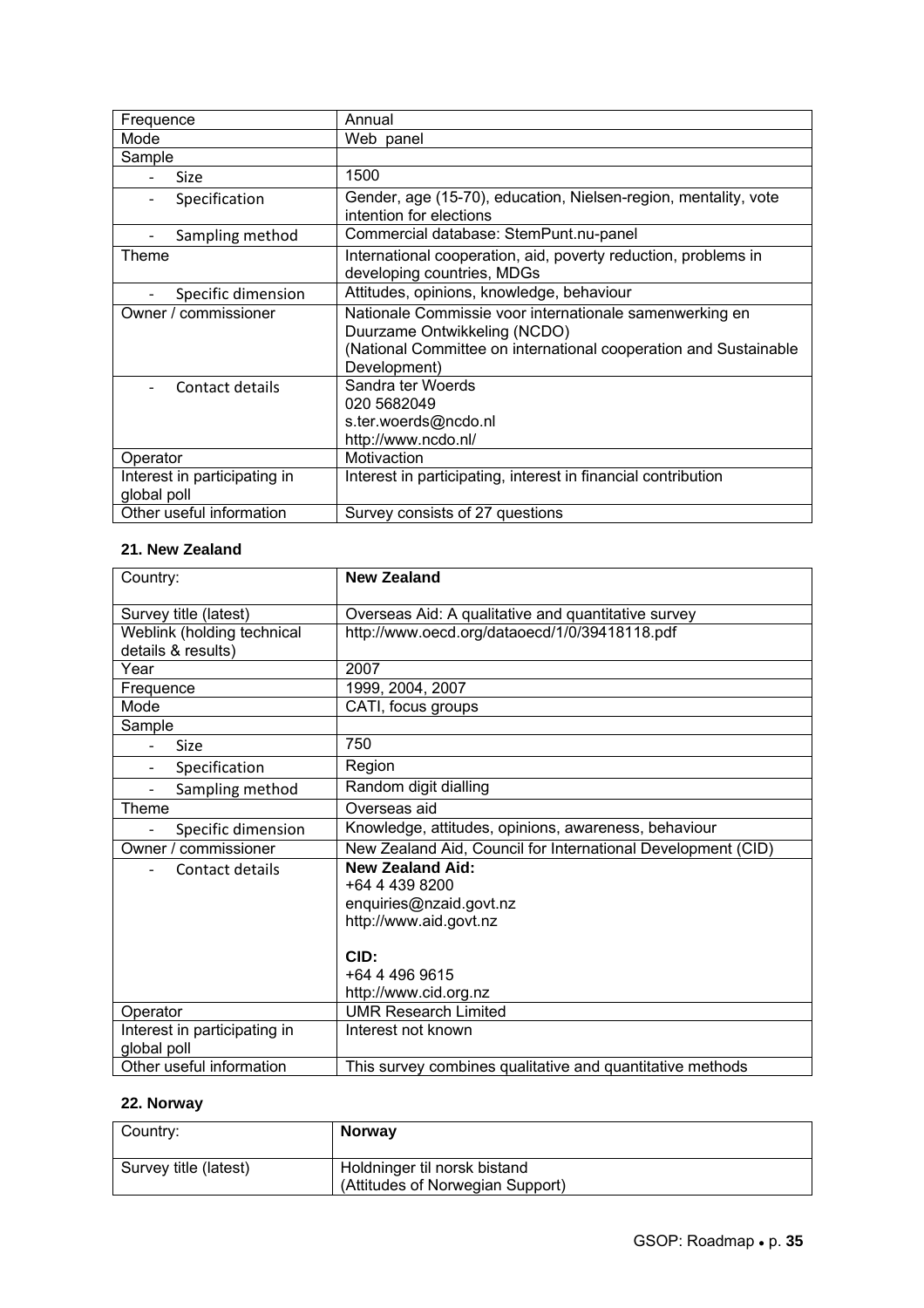| Weblink (holding technical   | http://www.ssb.no/emner/00/01/30/rapp_200713/rapp_200713.                                                                                                            |
|------------------------------|----------------------------------------------------------------------------------------------------------------------------------------------------------------------|
| details & results)           | pdf                                                                                                                                                                  |
| Year                         | 2007                                                                                                                                                                 |
| Frequence                    | Every three years                                                                                                                                                    |
| Mode                         | CATI                                                                                                                                                                 |
| Sample                       |                                                                                                                                                                      |
| <b>Size</b>                  | 1213                                                                                                                                                                 |
| Specification<br>-           | Province, structure of the economic branch, population density,<br>centrality, trading pattern, traffic between work and living, media<br>coverage and communication |
| Sampling method              | <b>Unknown</b>                                                                                                                                                       |
| Theme                        | (Norwegian) aid, aid effectiveness, media                                                                                                                            |
| Specific dimension           | Knowledge, attitudes, opinions                                                                                                                                       |
| Owner / commissioner         | Ministry of Foreign Affairs                                                                                                                                          |
| Contact details              | +47 22 24 36 00                                                                                                                                                      |
|                              | http://www.regjeringen.no/en/dep/ud.html?id=833                                                                                                                      |
| Operator                     | Statistisk Sentralbyrå                                                                                                                                               |
|                              | (Statistics Norway)                                                                                                                                                  |
| Interest in participating in | <b>Ministry of Foreign Affairs:</b>                                                                                                                                  |
| global poll                  | Interest in participating, interest in contributing to the content,                                                                                                  |
|                              | possible interest in financial contribution                                                                                                                          |
|                              |                                                                                                                                                                      |
|                              | Norad:                                                                                                                                                               |
|                              | Possible interest in participating and financial contribution (after                                                                                                 |
|                              | more information has been provided)                                                                                                                                  |
| Other useful information     | Survey consists of 12 questions                                                                                                                                      |

### **23. Poland**

| Country:                     | <b>Poland</b>                                                       |
|------------------------------|---------------------------------------------------------------------|
| Survey title (latest)        | Poles on Development Assistance                                     |
| Weblink (holding technical   | http://www.polskapomoc.gov.pl/files/Edukacja%20rozwojowa            |
| details & results)           | /Badanie%20opinii%20publicznej/Poles on assistance 2009.pdf         |
| Year                         | 2009                                                                |
| Frequence                    | Annual                                                              |
| Mode                         | Unknown                                                             |
| Sample                       |                                                                     |
| <b>Size</b>                  | 1004                                                                |
| Specification                | Weighting variables unknown                                         |
| Sampling method              | Unknown                                                             |
| Theme                        | Governance of Poland's) aid                                         |
| Specific dimension           | Knowledge, opinions                                                 |
| Owner / commissioner         | Ministry of Foreign Affairs                                         |
| Contact details              | +4822 523 9000                                                      |
|                              | DABW.Sekretariat@msz.gov.pl                                         |
|                              | http://www.msz.gov.pl/                                              |
| Operator                     | <b>TNS OBOP</b>                                                     |
| Interest in participating in | Interest in participating, interest in contributing to the content, |
| global poll                  | interest in financial contribution                                  |
| Other useful information     | Survey consists of 16 questions                                     |

### **24. Portugal**

| Country:                   | Portugal |
|----------------------------|----------|
| Survey title (latest)      | Unknown  |
| Weblink (holding technical | Unknown  |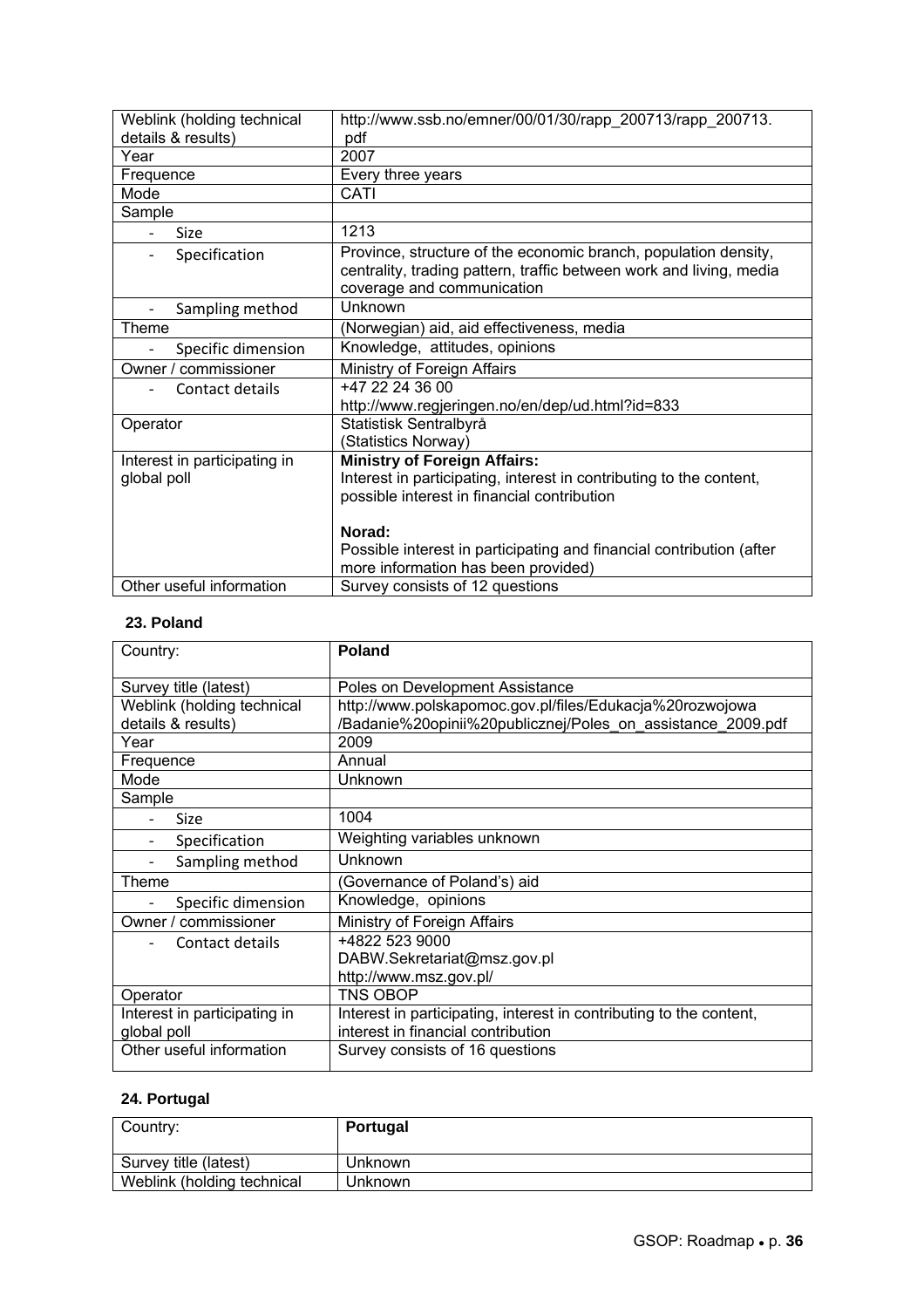| details & results)           |                                                           |
|------------------------------|-----------------------------------------------------------|
| Year                         | 2005                                                      |
| Frequence                    | Once only                                                 |
| Mode                         | Unknown                                                   |
| Sample                       | Unknown                                                   |
| Theme                        | (Portuguese) development cooperation                      |
| Specific dimension           | Knowledge, opinions                                       |
| Owner / commissioner         | Plataforma Portuguesa das ONGD and Universidade de Aveiro |
|                              | (Portuguese NGO Platform and the University of Aveiro)    |
| Contact details              | http://www.plataformaongd.pt                              |
| Operator                     | Unknown                                                   |
| Interest in participating in | Interest in participating                                 |
| global poll                  |                                                           |
| Other useful information     |                                                           |

### **25. Slovenia**

| Country:                                    | Slovenia                                                                                                                                                                                |
|---------------------------------------------|-----------------------------------------------------------------------------------------------------------------------------------------------------------------------------------------|
| Survey title (latest)                       | Unknown<br>(A political barometer is conducted every six months, but this does<br>not contain any questions related to development cooperation.<br>See: http://www.cjm.si/PB rezultati) |
| Interest in participating in<br>global poll | Interest in participating, interest in contributing to the content                                                                                                                      |
| Other useful information                    |                                                                                                                                                                                         |

### **26. Spain**

| Country:                     | Spain                                                         |
|------------------------------|---------------------------------------------------------------|
| Survey title (latest)        | Barómetro Fundación Carolina                                  |
|                              | (Barometer Carolina Foundation)                               |
| Weblink (holding technical   | http://www.fundacioncarolina.es/es-ES/areacomunicacion        |
| details & results)           | /opiniondebate/barometro/Documents/Bar%C3%B3metro             |
|                              | %202009%20Fundaci%C3%B3n%20Carolina%20_(3_)%20%               |
|                              | 5BModo%20de%20compatibilidad%5D.pdf                           |
| Year                         | 2009                                                          |
| Frequence                    | Annual                                                        |
| Mode                         | Personal in-home interviews                                   |
| Sample                       |                                                               |
| Size                         | 2500                                                          |
| Specification                | Gender, age (18+)                                             |
| Sampling method              | Random walk                                                   |
| Theme                        | (Spanish) development cooperation, Latin America, immigration |
| Specific dimension           | Opinions, interest                                            |
| Owner / commissioner         | Fundación Carolina                                            |
| Contact details              | informacion@fundacioncarolina.es                              |
|                              | http://www.fundacioncarolina.es                               |
| Operator                     | Centro de Investigaciones Sociológicas (CIS)                  |
|                              | (Centre for Sociological Research)                            |
| Interest in participating in | Interest not known                                            |
| global poll                  |                                                               |
| Other useful information     | $\overline{\phantom{a}}$                                      |

### **27. Sweden**

| $\sim$<br>Country: | Sweden |
|--------------------|--------|
|                    |        |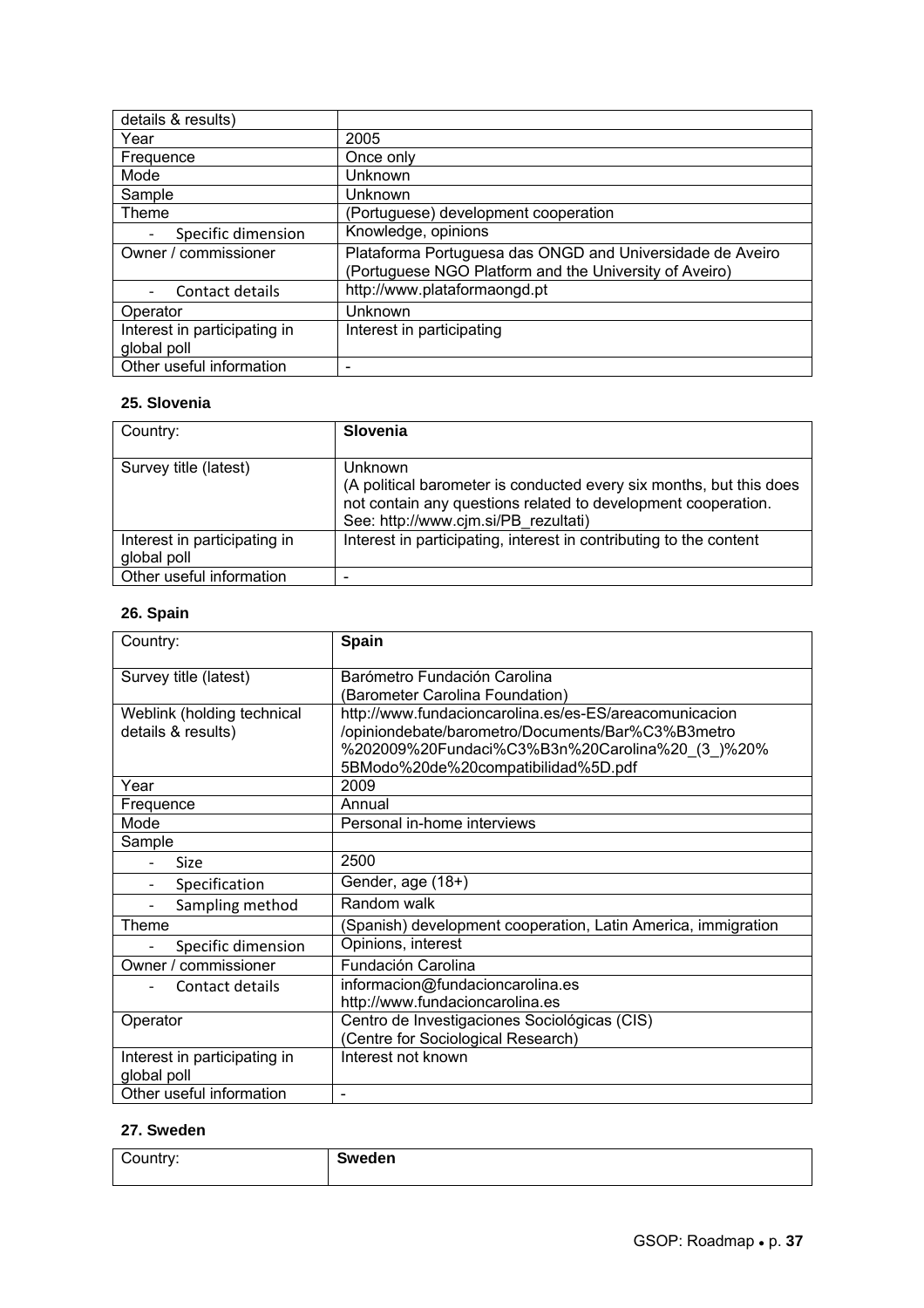| Survey title (latest)        | Svenskarnas Inställning till Biståndsfrågor                          |
|------------------------------|----------------------------------------------------------------------|
|                              | (Swedish Attitudes toward Development Issues)                        |
| Weblink (holding technical   | http://www.sida.se/Global/Development%20and%20cooperation            |
| details & results)           | /Den%20svenska%20opinionen/SCB%202010%20x.pdf                        |
| Year                         | 2010                                                                 |
| Frequence                    | Annual                                                               |
| Mode                         | Unknown                                                              |
| Sample                       | <b>Unknown</b>                                                       |
| Theme                        | (Sweden and support to) developing countries                         |
| Specific dimension           | Attitudes, behaviour, interest, opinions                             |
| Owner / commissioner         | <b>SIDA</b>                                                          |
| Contact details              | 08-698 50 00                                                         |
|                              | sida@sida.se                                                         |
|                              | http://www.sida.se                                                   |
| Operator                     | <b>SCB (Statistics Sweden)</b>                                       |
| Interest in participating in | SIDA:                                                                |
| global poll                  | Interest in participating, interest in contributing to the content   |
|                              |                                                                      |
|                              | <b>Ministry of Foreign Affairs:</b>                                  |
|                              | Interest in participating, interest in contributing to the content   |
| Other useful information     | It is possible that (a report with) methodological info is published |
|                              | later since this survey is only six days old                         |

### **28. Switzerland**

| Country:                                  | <b>Switzerland</b>                                                  |
|-------------------------------------------|---------------------------------------------------------------------|
| Survey title (latest)                     | Neubewertung der Entwicklungszusammenarbeit mit bleibender          |
|                                           | Akzeptanz der organisierten Akteure                                 |
|                                           | (Revaluation of development cooperation with permanent              |
|                                           | acceptance of organized actors)                                     |
| Weblink (holding technical                | http://www.news.admin.ch/message/index.html?lang=de&msg-            |
| details & results)                        | id=31946                                                            |
| Year                                      | 2009                                                                |
| Frequence                                 | 2004, 2009                                                          |
| Mode                                      | Personal face-to-face interviews                                    |
| Sample                                    |                                                                     |
| <b>Size</b>                               | 1205 (Of which 700 German speaking, 300 French speaking and         |
|                                           | 205 Italian speaking)                                               |
| Specification<br>$\overline{\phantom{0}}$ | Gender, age,                                                        |
|                                           | (The selection of respondents is representative for the language    |
|                                           | regions. Consequently, no weighting is necessary for this variable) |
| Sampling method<br>$\overline{a}$         | Database of Swiss people entitled to vote                           |
| Theme                                     | Development cooperation                                             |
| Specific dimension                        | Opinions, knowledge (informedness)                                  |
| Owner / commissioner                      | Swiss Alliance of Development Organizations (Alliance Sud),         |
|                                           | Direktion für Entwicklung und Zusammenarbeit (DEZA),                |
|                                           | (Swiss Agency for Development Cooperation (SDC)                     |
| Contact details                           | <b>Swiss Alliance of Development Organizations:</b>                 |
|                                           | +41 31 390 93 30                                                    |
|                                           | mail@alliancesud.ch                                                 |
|                                           | http://www.alliancesud.ch                                           |
|                                           | Direktion für Entwicklung und Zusammenarbeit:                       |
|                                           | +41 31 322 34 75                                                    |
|                                           | info@deza.admin.ch                                                  |
|                                           | http://www.deza.admin.ch                                            |
| Operator                                  | <b>GFS Bern</b>                                                     |
| Interest in participating in              | Interest not known                                                  |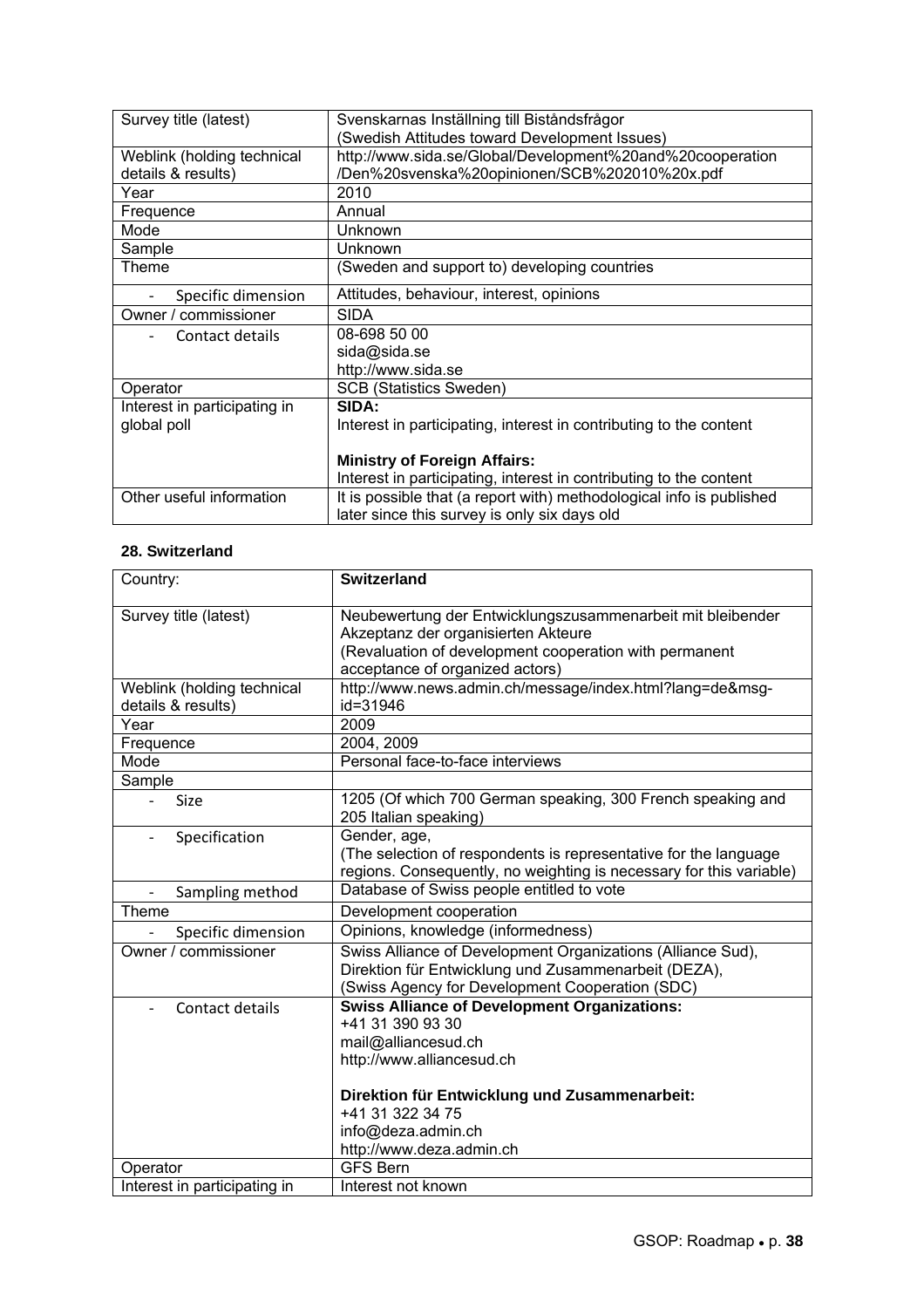| poli<br>gio<br>buai                        |                          |
|--------------------------------------------|--------------------------|
| ിther പ<br>usetul<br><b>INION</b><br>mauon | $\overline{\phantom{a}}$ |

### **29a. United Kingdom**

| Country:                     | <b>United Kingdom</b>                                         |
|------------------------------|---------------------------------------------------------------|
| Survey title (latest)        | <b>Public Attitudes Towards Development</b>                   |
| Weblink (holding technical   | http://www.dfid.gov.uk/Documents/publications1/               |
| details & results)           | public-attitudes-april10.pdf                                  |
| Year                         | 2010                                                          |
| Frequence                    | Twice yearly between September 2008 and February 2010         |
| Mode                         | <b>CAPI</b>                                                   |
| Sample                       |                                                               |
| Size                         | 1104                                                          |
| Specification<br>-           | Sex, age (16+), social grade, working status, household size, |
|                              | government region                                             |
| Sampling method              | Random Location Sampling                                      |
| Theme                        | Aid (effectiveness), poverty, UKaid                           |
| Specific dimension           | Attitudes, opinions, behaviour, knowledge by acquaintance (of |
|                              | UKaid), empathy                                               |
| Owner / commissioner         | Department for International Development (DFID)               |
| Contact details              | lan Theo                                                      |
|                              | 020 7261 8330                                                 |
|                              | ian.theo@coi.gsi.gov.uk                                       |
| Operator                     | TNS UK                                                        |
| Interest in participating in | Interest not known                                            |
| global poll                  |                                                               |
| Other useful information     | Survey consists of 23 questions                               |

### **29b. United Kingdom**

| Country:                                    | <b>United Kingdom</b>                                        |
|---------------------------------------------|--------------------------------------------------------------|
|                                             |                                                              |
| Survey title (latest)                       | Aid to Developing Countries: Where does the UK public stand? |
| Weblink (holding technical                  | http://www.ids.ac.uk/go/idspublication/aid-to-developing     |
| details & results)                          | -countries-where-does-the-uk-public-stand                    |
| Year                                        | 2010                                                         |
| Frequence                                   | April 2010, June 2010, September 2010                        |
| Mode                                        | Unknown                                                      |
| Sample                                      |                                                              |
| <b>Size</b>                                 | 1218 and 1326                                                |
| Specification                               | Gender, age, level of education                              |
| Sampling method<br>$\overline{\phantom{a}}$ | UK Public Opinion Monitor Panel                              |
| Theme                                       | Development aid                                              |
| Specific dimension                          | Attitudes                                                    |
| Owner / commissioner                        | Institute of Development Studies                             |
| Contact details                             | Spencer Henson                                               |
|                                             | s.henson@ids.ac.uk                                           |
|                                             | http://www.ids.ac.uk                                         |
|                                             |                                                              |
|                                             | Johanna Lindstrom                                            |
|                                             | I.lindstrom@ids.ac.uk                                        |
|                                             | http://www.ids.ac.uk                                         |
| Operator                                    | UK Public Opinion Monitor (UKPOM)                            |
| Interest in participating in                | Interest not known                                           |
| global poll                                 |                                                              |
| Other useful information                    | - This is a long-term panel                                  |
|                                             | - Not only aid issues are addressed in this survey           |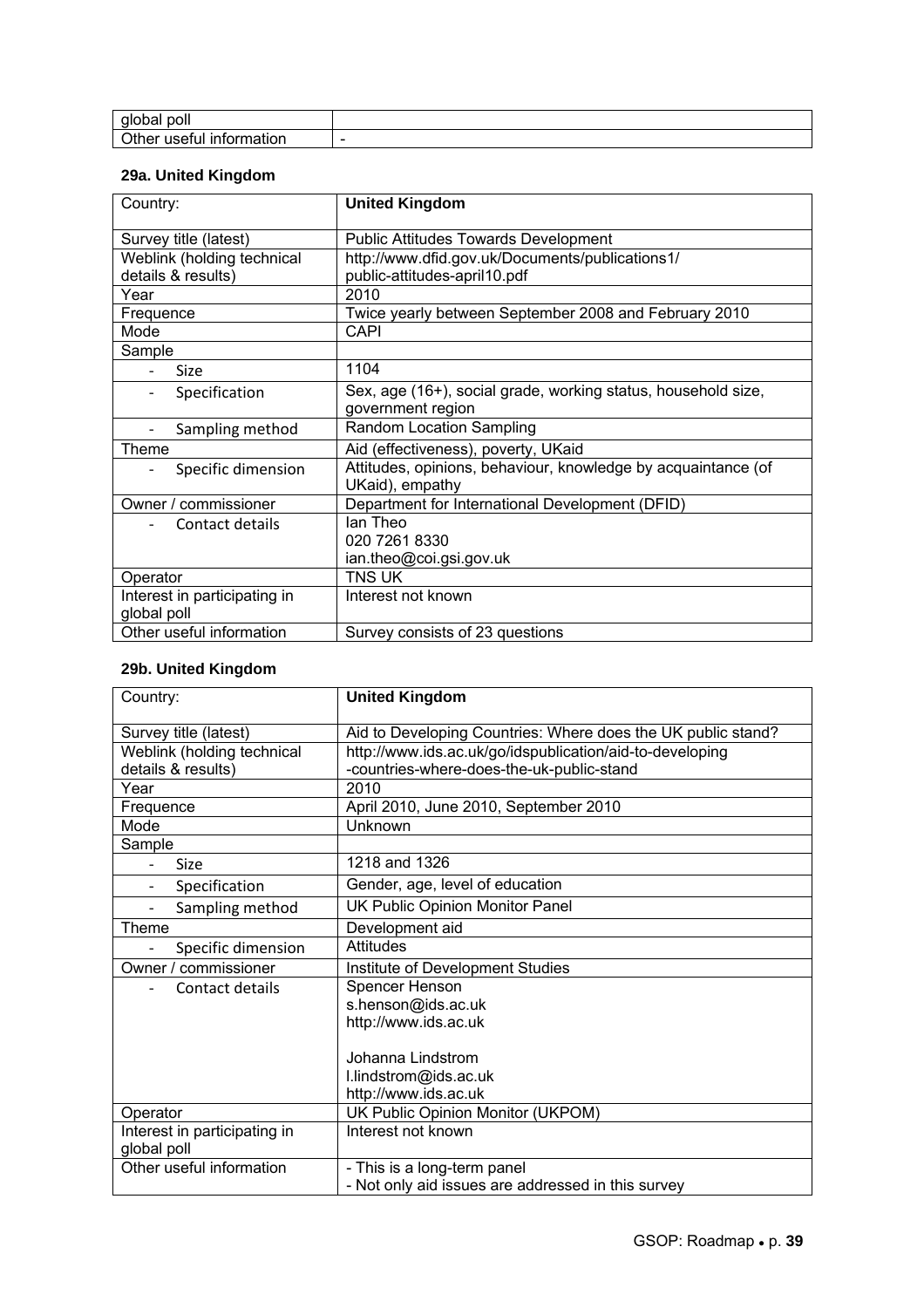#### **30. United States**

| Country:                     | <b>United States</b>                                                 |
|------------------------------|----------------------------------------------------------------------|
| Survey title (latest)        | American Public Opinion on Foreign Aid                               |
| Weblink (holding technical   | http://www.worldpublicopinion.org/pipa/pdf/nov10/ForeignAid          |
| details & results)           | Nov10 quaire.pdf                                                     |
| Year                         | 2010                                                                 |
| Frequence                    | With a +/- 5 year interval                                           |
| Mode                         | Web panel (invitation by telephone or by mail)                       |
| Sample                       |                                                                      |
| Size                         | 848                                                                  |
| Specification                | Gender, age, education, race/ethnicity, region, political preference |
| Sampling method              | Commercial database: Web-enabled knowledge panel                     |
| Theme                        | Foreign aid                                                          |
| Specific dimension           | Knowledge, opinions                                                  |
| Owner / commissioner         | Program on International Policy Attitudes (PIPA)                     |
| Contact details              | (202)232-7500,                                                       |
|                              | info@pipa.org                                                        |
|                              | http://www.pipa.org/                                                 |
| Operator                     | <b>Knowledge Networks</b>                                            |
| Interest in participating in | Interest in participating, interest in contributing to the content,  |
| global poll                  | interest in financial contribution                                   |
| Other useful information     | Survey consists of 45 questions                                      |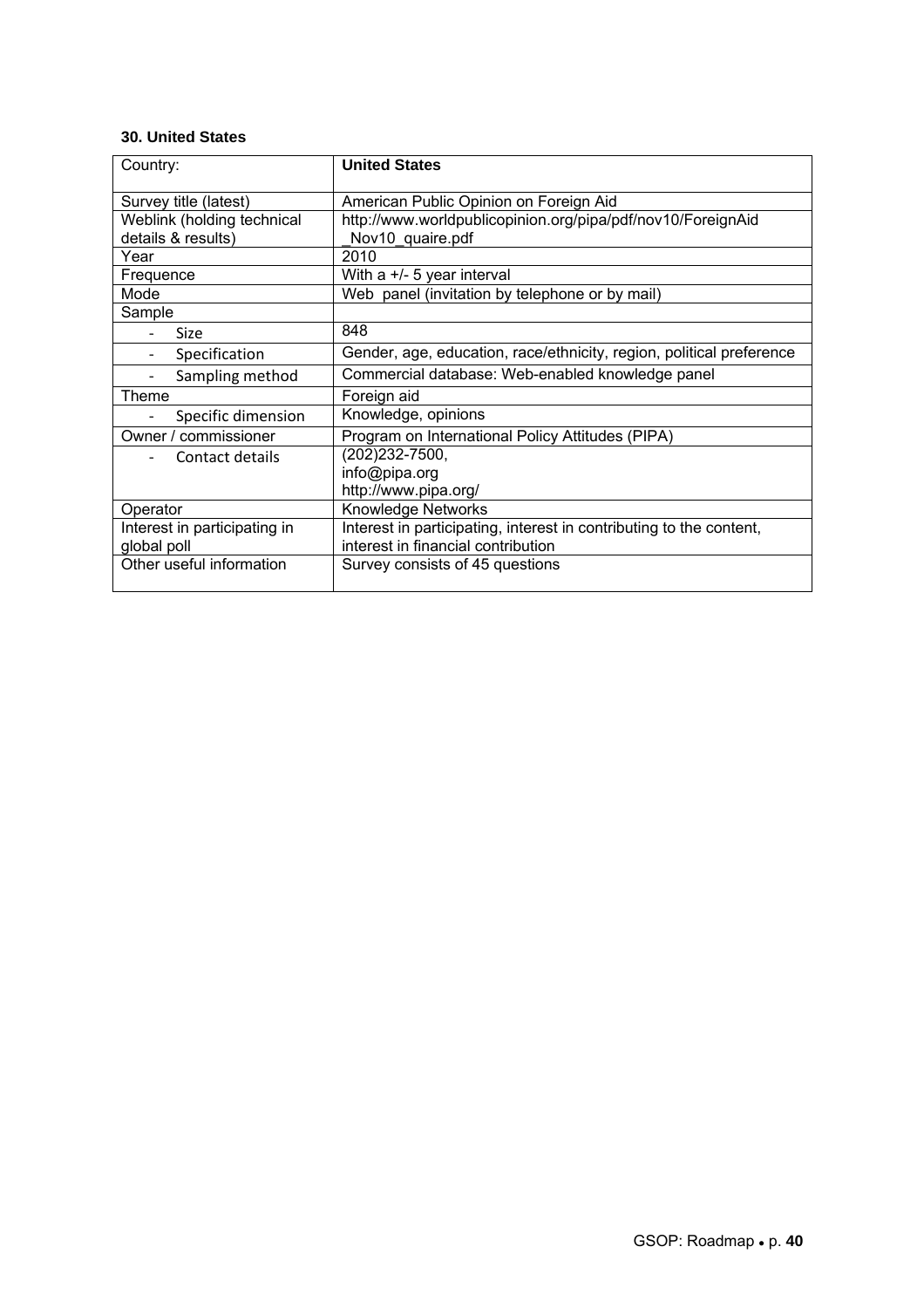## **List 2 - Relevant meta-national initiatives per Institution**

### **1. World Bank Group**

| Institution                | <b>World Bank Group</b>                                 |
|----------------------------|---------------------------------------------------------|
| Survey title (latest)      | World Development Report 2010: Public attitudes toward  |
|                            | climate change: findings from a multi-country poll      |
| Weblink (holding technical | http://siteresources.worldbank.org/INTWDR2010/Resources |
| details & results)         | /CC Poll Report July 01 2010.pdf                        |
| Year                       | 2010                                                    |
| Frequence                  | Annual                                                  |
| Mode                       | Face-to-face, telephone interviewing, web panel         |
| Sample                     |                                                         |
| Countries                  | 16                                                      |
| Size                       | 15.518 (sum)                                            |
| Specification              | No weighting factors known.                             |
|                            | Demographic dimensions included are: Education, gender, |
|                            | urban/rural, income, age                                |
| Sampling method            | A variety of databases                                  |
| Theme                      | Climate change (Global warming)                         |
| Specific dimension         | Opinions, attitudes                                     |
| Owner / commissioner       | World Bank                                              |
| Contact details            | (202) 473-1000                                          |
|                            | www.worldbank.org                                       |
| Operator                   | Program on International Policy Attitudes (PIPA)        |
| Other useful information   | - Report covers a different topic each year             |
|                            | - Survey consists of 16 questions                       |

### **2a. European Commission**

| Institution                | <b>European Commission</b>                                                                                                      |
|----------------------------|---------------------------------------------------------------------------------------------------------------------------------|
| Survey title (latest)      | Special Eurobarometer 352: Europeans, development aid and<br>the Millennium Development Goals                                   |
| Weblink (holding technical | http://ec.europa.eu/public_opinion/archives/ebs/ebs_352                                                                         |
| details & results)         | en.pdf                                                                                                                          |
| Year                       | 2010                                                                                                                            |
| Frequence                  | Twice yearly                                                                                                                    |
| Mode                       | <b>CAPI</b>                                                                                                                     |
| Sample                     |                                                                                                                                 |
| Countries                  | The 27 EU-member states                                                                                                         |
| <b>Size</b>                | 26.691 (sum)                                                                                                                    |
| Specification              | gender, age (15+), region, size of locality                                                                                     |
| Sampling method            | Eurostat or national statistic offices                                                                                          |
| Theme                      | Aid (EU Policy)                                                                                                                 |
| Specific dimension         | Opinions, behaviour                                                                                                             |
| Owner / commissioner       | European Commission's Directorate-General for<br>Development and Relations with African, Caribbean and Pacific<br><b>States</b> |
| Contact details            | +32 (0)2 299 21 43<br>http://ec.europa.eu/development                                                                           |
| Operator                   | <b>TNS Opinion and Social</b>                                                                                                   |
| Other useful information   | Survey consists of 7 questions                                                                                                  |

### **2b. European Commission**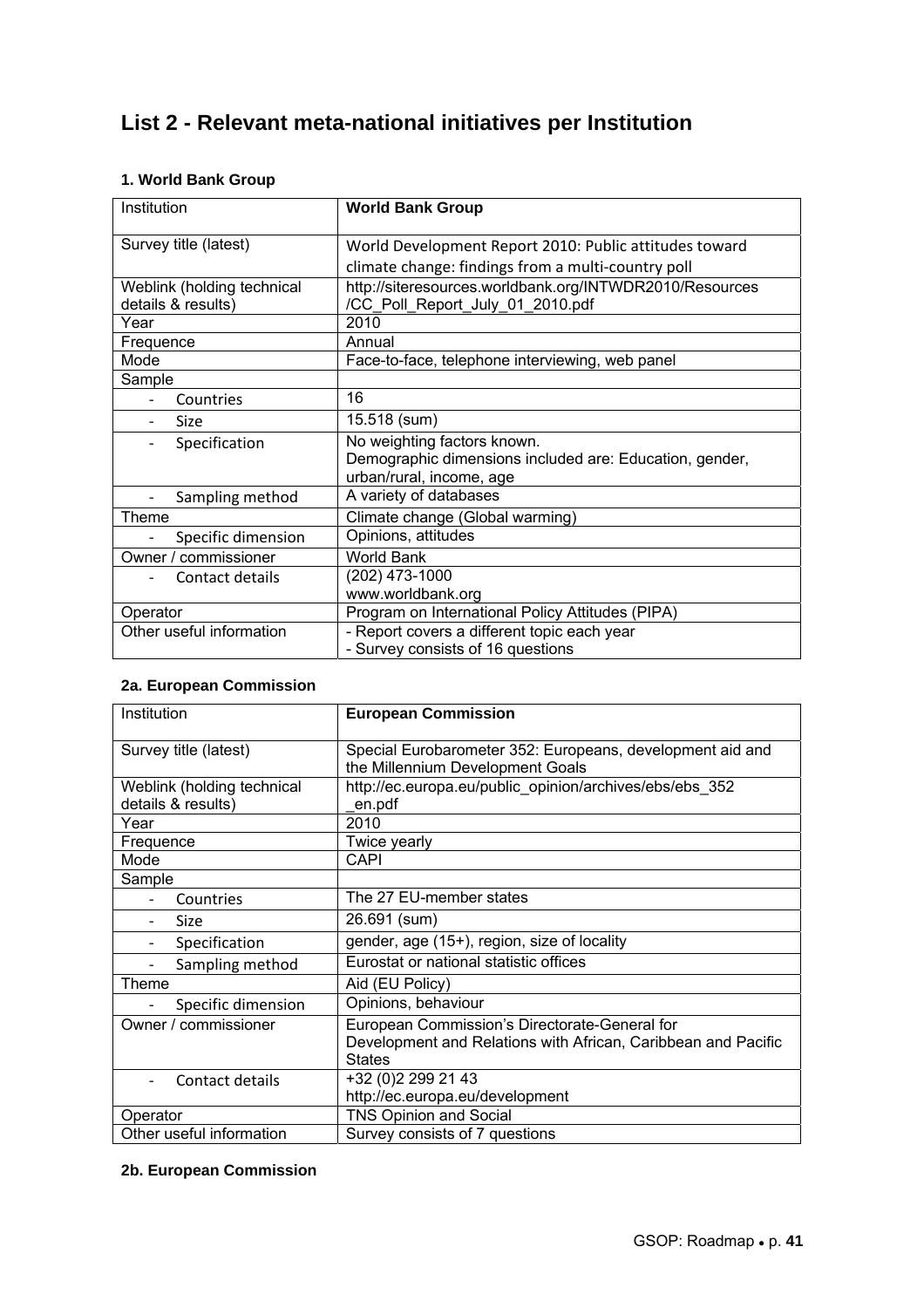| Institution                                      | <b>European Commission</b>                                                                                                             |
|--------------------------------------------------|----------------------------------------------------------------------------------------------------------------------------------------|
| Survey title (latest)                            | <b>European Social Survey</b>                                                                                                          |
| Weblink (holding technical<br>details & results) | http://www.europeansocialsurvey.org                                                                                                    |
| Year                                             | 2008 (latest – round 4) 2011 (coming up: round 5)                                                                                      |
| Frequence                                        | With a 2-3 year interval                                                                                                               |
| Mode                                             | Face-to-face                                                                                                                           |
| Sample                                           |                                                                                                                                        |
| Countries                                        | 30 European Countries (EU + Russia, Turkey, Ukraine)                                                                                   |
| <b>Size</b>                                      | 1500 per country                                                                                                                       |
| Specification                                    | Unknown                                                                                                                                |
| Sampling method                                  | (If possible) population register                                                                                                      |
| Theme                                            | Identity perception, trust in institutions, values, human & social<br>capital, standard of living etc.                                 |
| Specific dimension                               | Attitudes, values                                                                                                                      |
| Owner / commissioner                             | European Union                                                                                                                         |
| Contact details                                  | http://europa.eu                                                                                                                       |
| Operator                                         | Coordinating team lead by Centre for Comparative Social<br>Surveys, City University London, UK                                         |
| Other useful information                         | Note: this survey is not about development aid. However, it is<br>included here for the many references made to it in this<br>document |

### **3. Charities Aid Foundation**

| Institution                       | <b>Charities Aid Foundation</b>                                                   |
|-----------------------------------|-----------------------------------------------------------------------------------|
| Survey title (latest)             | <b>World Giving Index</b>                                                         |
| Weblink (holding technical        | http://www.cafonline.org/pdf/0882A_WorldGivingReport                              |
| details & results)                | Interactive 070910.pdf                                                            |
| Year                              | 2010                                                                              |
| Frequence                         | Annual                                                                            |
| Mode                              | By telephone or face-to-face depending on the country's                           |
|                                   | telephone coverage.                                                               |
| Sample                            |                                                                                   |
| Countries                         | 153                                                                               |
| Size                              | $+/- 1000$ per country                                                            |
| Specification                     | Region, age (15+), gender                                                         |
| Sampling method<br>$\overline{a}$ | Unknown                                                                           |
| Theme                             | Charity                                                                           |
| Specific dimension                | <b>Behaviour</b>                                                                  |
| Owner / commissioner              | <b>Charities Aid Foundation</b>                                                   |
| Contact details                   | +44 (0)3000 123 000                                                               |
|                                   | enquiries@cafonline.org                                                           |
|                                   | www.cafonline.org                                                                 |
| Operator                          | Unknown                                                                           |
| Other useful information          | Index is primarily based on the data from Gallup's WorldView<br><b>World Poll</b> |

### **4. World Values Survey Network**

| <b>World Values Survey Network</b>                                                                        |
|-----------------------------------------------------------------------------------------------------------|
| <b>World Values Survey</b>                                                                                |
| http://www.worldvaluessurvey.org/wvs/articles/folder<br>published/survey 2005/files/WVSQuest RootVers.pdf |
|                                                                                                           |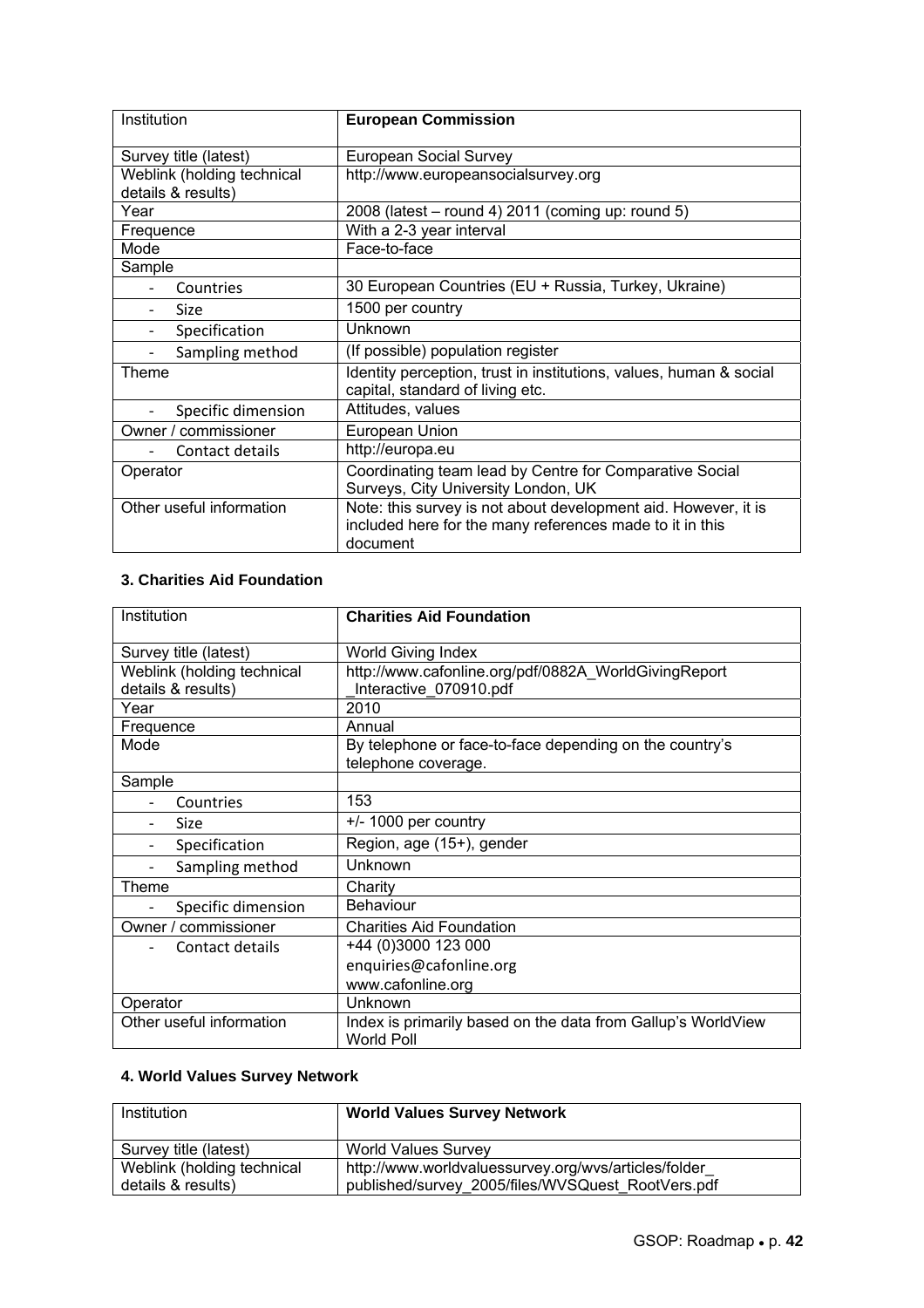| Year                     | 2005                                                                                                                                                   |
|--------------------------|--------------------------------------------------------------------------------------------------------------------------------------------------------|
| Frequence                | Every five years                                                                                                                                       |
| Mode                     | Personal interview, face-to-face,                                                                                                                      |
| Sample                   |                                                                                                                                                        |
| Countries                | 99                                                                                                                                                     |
| Size                     | 82.992 (sum)                                                                                                                                           |
| Specification            | None, gender, nationality, city size, education, ethnicity, region<br>etc. Weighting procedure differs per country                                     |
| Sampling method          | Varies per country                                                                                                                                     |
| Theme                    | Global problems, foreign aid                                                                                                                           |
| Specific dimension       | Attitudes                                                                                                                                              |
| Owner / commissioner     | <b>World Values Survey Network</b>                                                                                                                     |
| Contact details          | www.worldvaluessurvey.org                                                                                                                              |
| Operator                 | A variety of institutes                                                                                                                                |
| Other useful information | - Survey covers a wide variety of topics<br>- Survey consists of 253 questions. Questions 170 to 178 relate<br>to the topic of development cooperation |

### **5. Program on International Policy Attitudes (PIPA)**

| Institution                                      | <b>Program on International Policy Attitudes (PIPA)</b>                       |
|--------------------------------------------------|-------------------------------------------------------------------------------|
| Survey title (latest)                            | World Opinion on Addressing Hunger and Poverty                                |
| Weblink (holding technical<br>details & results) | http://www.worldpublicopinion.org/pipa/pdf/oct08/WPO<br>MDGs Oct08 quaire.pdf |
| Year                                             | 2008                                                                          |
| Frequence                                        | Once only                                                                     |
| Mode                                             | Face-to-face, telephone, web panel                                            |
| Sample                                           |                                                                               |
| Countries                                        | 20                                                                            |
| <b>Size</b>                                      | 16.370 (sum)                                                                  |
| Specification                                    | Unknown                                                                       |
| Sampling method                                  | Unknown                                                                       |
| Theme                                            | World hunger and poverty                                                      |
| Specific dimension                               | Opinions, willingness to contribute                                           |
| Owner / commissioner                             | Program on International Policy Attitudes (PIPA)                              |
| Contact details                                  | (202)232-7500,                                                                |
|                                                  | info@pipa.org                                                                 |
|                                                  | http://www.pipa.org/                                                          |
| Operator                                         | WorldPublicOpinion.org                                                        |
| Other useful information                         | Survey consists of 2 questions                                                |

### **6. Global Barometer Survey**

| Institution                | Global Barometer Survey (conglomerate of continent-based            |
|----------------------------|---------------------------------------------------------------------|
|                            | corporations)                                                       |
| Survey title (latest)      | Afrobarometer; Arab Barometer; Asian Barometer;                     |
|                            | Latinobarometro                                                     |
| Weblink (holding technical | Portal site: http://www.globalbarometer.net                         |
| details & results)         | Afrobarometer: http://next.pls.msu.edu/index.php                    |
|                            | Asian Barometer: http://www.globalbarometer.net/asian.htm           |
|                            | Arab Barometer: http://arabbarometer.org                            |
|                            | Latinobarometro: http://www.globalbarometer.net/                    |
|                            | Latinobarometro Bibliografia 1995-2009.htm                          |
| Year                       | Asian: 2005-2008, Latinobarometro: 2009, Africa 2008,-2009          |
| Frequence                  | Until now 4 rounds in Africa, 1 in Arab countries, 2 in Asia, 14 in |
|                            | Latin America                                                       |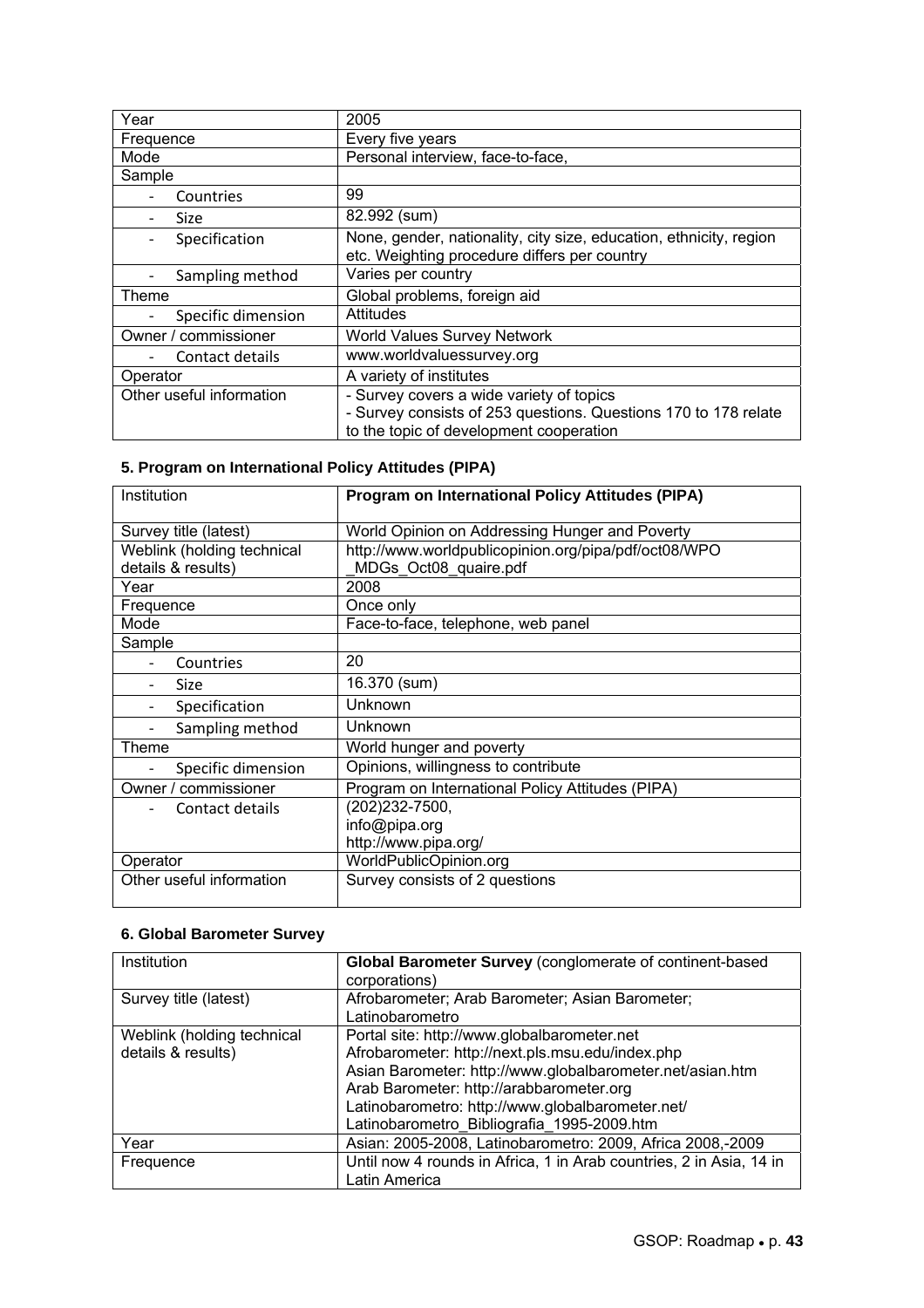| Mode                     | Face-to-face                                                    |
|--------------------------|-----------------------------------------------------------------|
| Sample                   |                                                                 |
| Countries                | 18 African countries, 7 Arab countries, 18 in Asia (South &     |
|                          | east), 18 in Latin America                                      |
| <b>Size</b>              | 1000 to 1200 per country                                        |
| Specification            | Varies per barometer (e.g. number of voters, sub-national area) |
| Sampling method          | Combined stratification (quota), geo-clustering, random walk    |
| Theme                    | Democracy and citizenship                                       |
| Specific dimension       | Behaviours, opinions, attitudes                                 |
| Owner / commissioner     | For each barometer various donors / scientific institutes (see  |
|                          | appropriate websites)                                           |
| Contact details          | See appropriate websites                                        |
| Operator                 | A variety of institutes                                         |
| Other useful information | Website of each of the 4 barometers has coordinates, technical  |
|                          | details and databases                                           |
|                          | Each of the four barometers has its own questionnaire which is  |
|                          | different from the others (about 100 questions, 1 h. interview) |
|                          | Self-funding principle per country                              |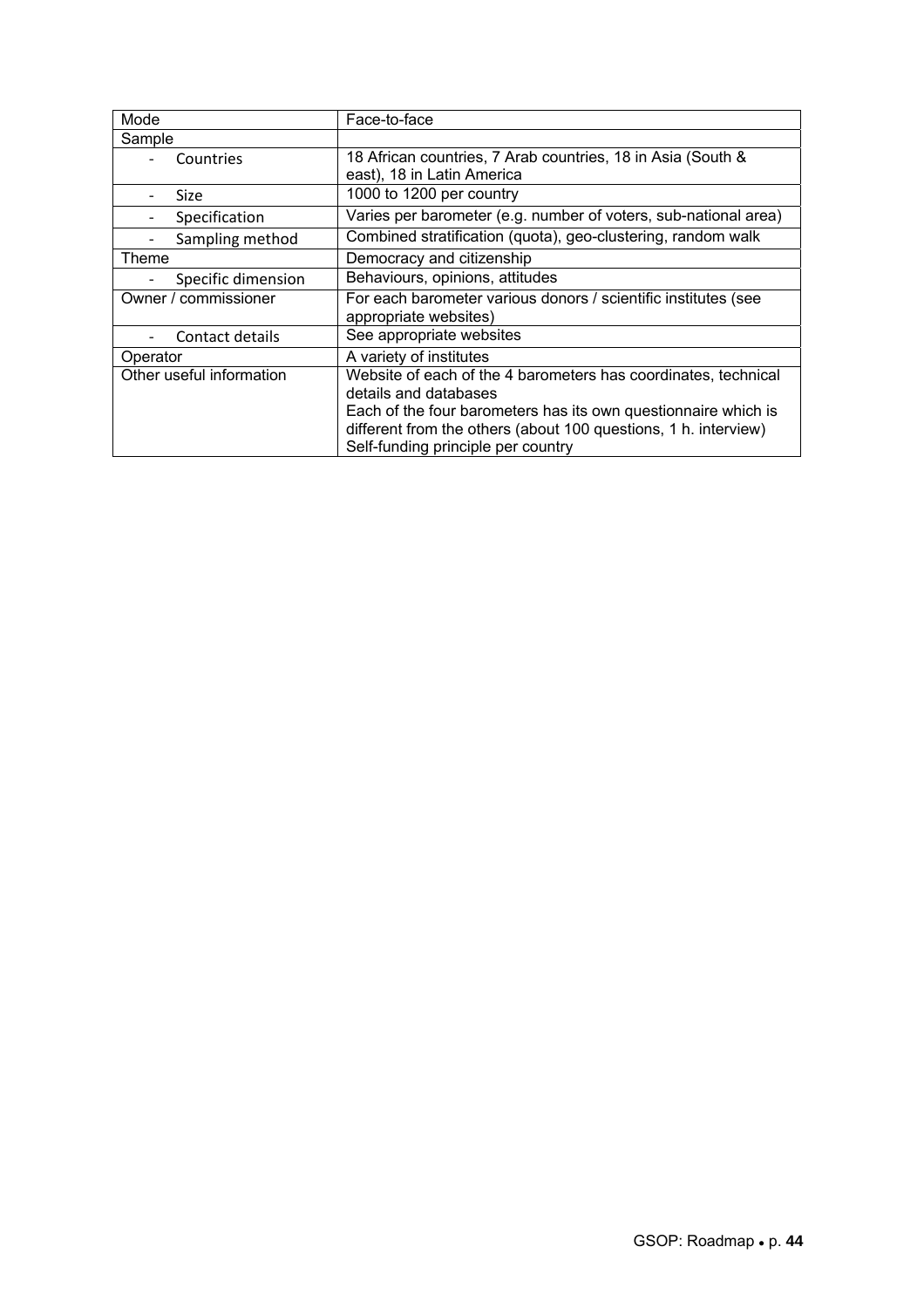### **6. Annex 2 - Terms of Reference**

### **OECD Development Centre**

### **Specific-Task Consultancy:**

#### **Project Roadmap: DevCom Global Solidarity Opinion Poll**

#### **Background information**

The Informal Network of DAC Development Communicators (DevCom Network) is made up of directors of communication from the 24 OECD/DAC members, the UNDP, the World Bank, regional development banks and emerging donors. DevCom is the only international forum where donors discuss strategies for building public awareness and support for aid and development. The Network is coordinated by a secretariat at the OECD Development Centre. Member countries fund a bi‐annual programme of work. See also www.oecd.org/dev/devcom for further information.

The secretariat of the Informal Network of DAC Development Communicators (DevCom) at the OECD Development Centre is looking for a specific‐task consultant to draft a roadmap for a new project: the Global Solidarity Opinion Poll, a fresh survey that will assess the public knowledge and support for global development aid, not only in all 23 OECD /DAC countries and the European Commission, but also in emerging donor and recipient countries. The objectives of the poll will be the following ones:

- To give insight on public awareness, knowledge and support for global solidarity, and to stimulate a dialogue about aid endeavours, calling on donors and recipient countries to better account for their results.
- To be a resource for parliamentarians, policy makers and scholars in their efforts to act together within the wider consultative process on development assistance.
- To allow comparison of progress/regress across all the countries, with a survey recurring every second years.
- To provide communicators in ministries and development agencies with a base to build their communication strategies.

### **Job Duties**

To draft the project roadmap of the Global Solidarity Opinion Poll before the end of December 2010. The language of the roadmap is English.

#### **Consultant Profile**

- Experience and in‐depth knowledge about public opinion polls, if possible in the development sector.
- A statistics background is needed.

#### **Honorarium**

According to background.

#### **Suggested elements to draft the project roadmap**

General issues:

- List of existing national and international opinion polls related to the topic of development cooperation (WorldBank, Eurobarometer, Institute of Development Studies , "World Giving Index" by the Charities Aid Foundation, etc.)
- Added value (if any) of a fresh new poll with regards to these existing polls
- List of institutions who could be interested in financing and participating in the project (International organisations, regional development banks, political foundations, etc.)
- Institutional decision‐taking structure (Role of funding DevCom members, intervention of external stakeholders, etc.)
- Breakdown of the estimate budget (with scenarios of different scopes of the poll)